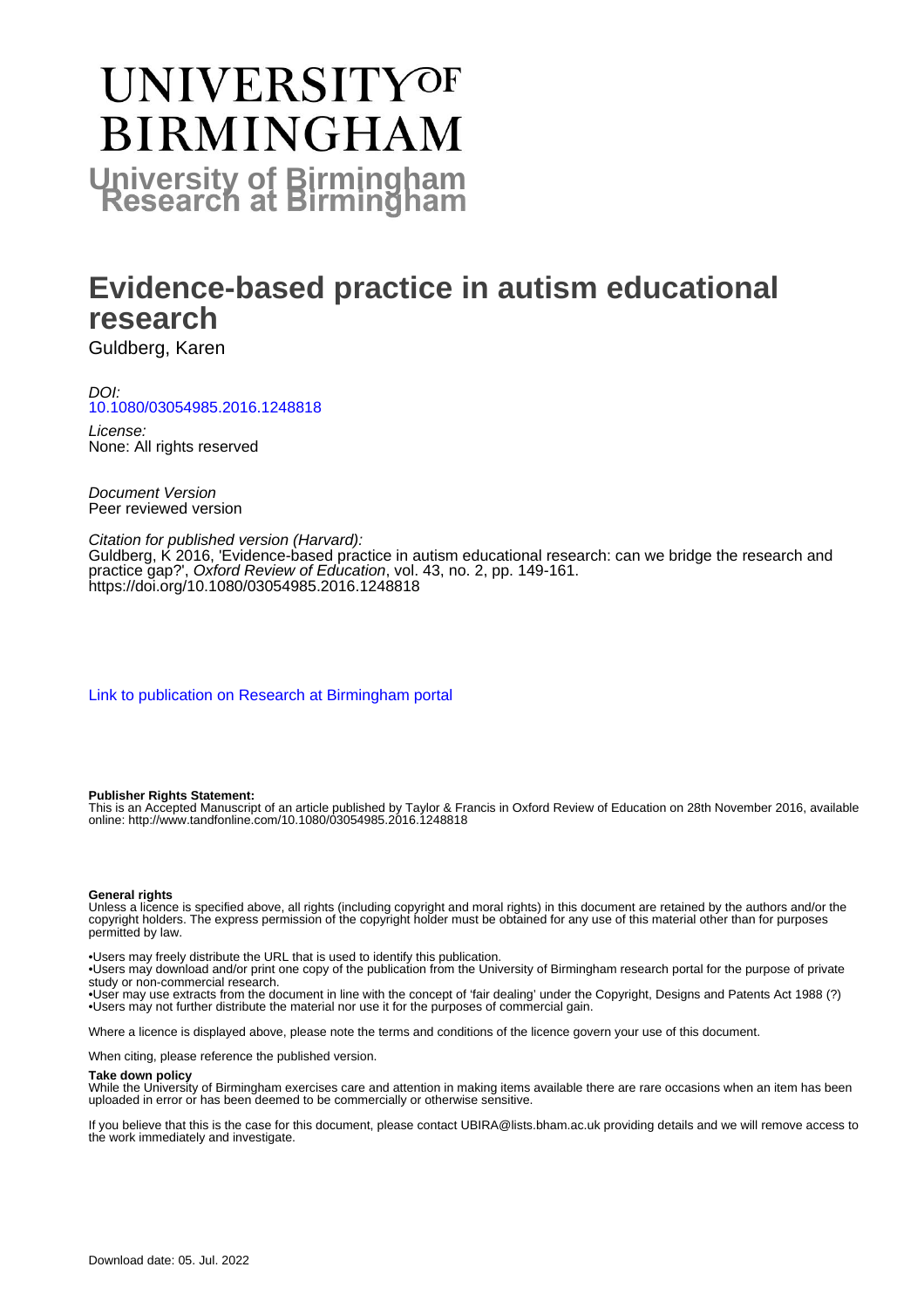#### **Oxford Review of Education**



## **Evidence Based Practice in autism educational research: can we bridge the research and practice gap?**

|                  | Evidence Based Practice in autism educational research: can<br>we bridge the research and practice gap?               |  |  |
|------------------|-----------------------------------------------------------------------------------------------------------------------|--|--|
| Journal:         | Oxford Review of Education                                                                                            |  |  |
| Manuscript ID    | CORE-2015-0111.R2                                                                                                     |  |  |
| Manuscript Type: | Article                                                                                                               |  |  |
| Keywords:        | Evidence Based Practice, autism educational research, autism intervention<br>research, bridging research and practice |  |  |
|                  |                                                                                                                       |  |  |
|                  | <b>SCHOLARONE</b> <sup>®</sup><br>Manuscripts                                                                         |  |  |

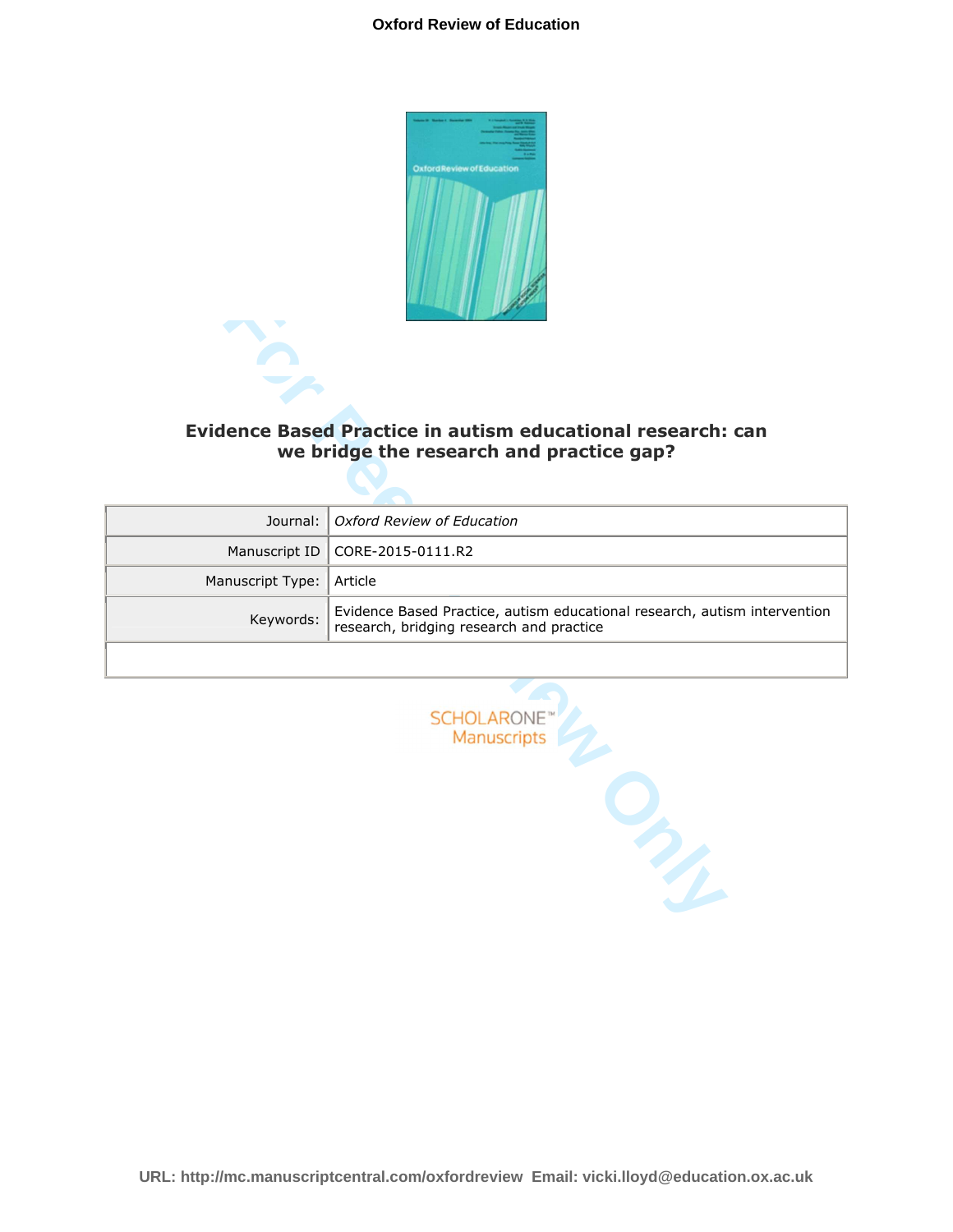**Title:** Evidence Based Practice in autism educational research: can we bridge the research and practice gap?

#### **Introduction**

rs should be focusing on 'what works,' that research favours in the maximising pupil learning outcomes (Hattie, 2008)<br>The work is needed to address how to best apply research to p<br>2014). Thus the Department for Education ( Debates around Evidence-Based Practice (EBP) in education highlight that teachers should be focusing on 'what works,' that research favours certain teaching methods for maximising pupil learning outcomes (Hattie, 2008), and that further work is needed to address how to best apply research to practice (DfE, 2014). Thus the Department for Education (DfE) in the UK allocated £135 million to improve quantitative data in education as well as adopting a framework for conceptualising EBP focusing on the use and application of research evidence in schools (DfE, 2014). Meanwhile, the US institute of Education Sciences takes a clear stand that education researchers need to develop interventions that are effective in raising student achievement and to validate the effectiveness of those interventions using rigorous methods (Lundahl, 2013). The 'Individuals with Disabilities Education Act' (IDEA, 2008), ensures that services to children with disabilities require teachers to use EBPs by mandating the scientifically based research concept in education through the No Child Left Behind Act (NCLB) Act of 2001. This is now enshrined in law, with the NCLB addressing the need for standards and measurable goals with reliance on scientifically based research for interventions and teaching methods.

Within this context, autism educational research is dominated by experimental research designs that should inform decisions teachers make on the ground. When the US National Research Council (NRC) conducted a rigorous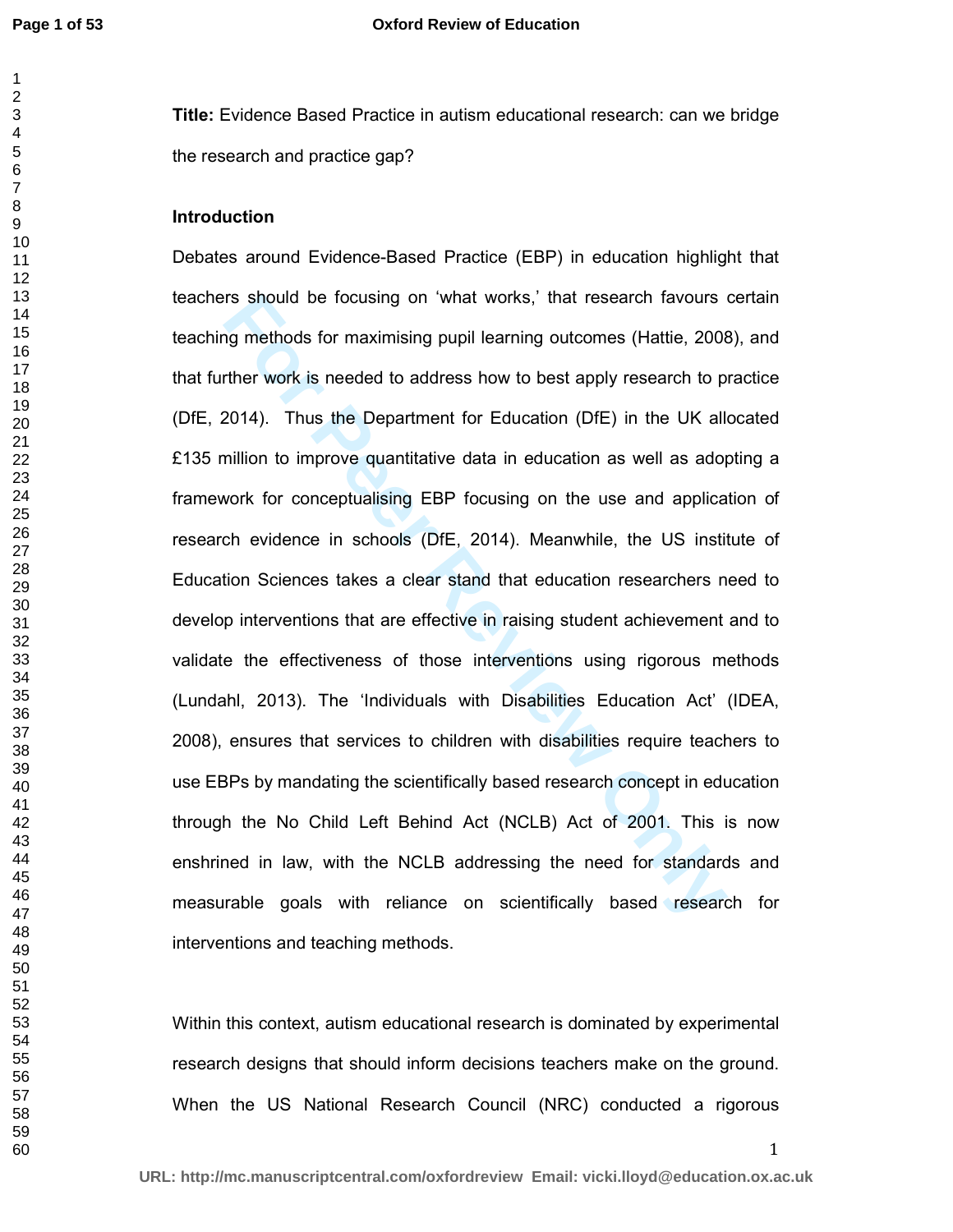assessment of intervention research studies in the field of autism, for example, studies needed to employ particular methodologies in order to be considered an EBP and these included randomised, quasi-experimental or single-subject design studies. In a relatively recent National Professional Development Centre (NPDC) review of autism intervention research, 40% of studies used multiple baseline design, with 8% based on RCTs (Wong et al., 2014). Current research in autism is largely Single Subject Experimental Designs (SSED) with group designs becoming more common (Kasari & Smith, 2013) and there is a clear dominance of empirical and technical instrumental research that is modeled on the natural sciences (see Dingfelder & Mandell, 2011; Odom et al., 2005).

**Formal Example baseline design, with 8% based on RCTs (Wong Current research in autism is largely Single Subject Experins (SSED) with group designs becoming more common (Ka 2013) and there is a clear dominance of empirica** The above hegemony of experimental designs has led to heated debate over the last few years about the way in which EBP is perceived, and the relationship between research and practice in autism educational research (de Bruin, 2015), with much discussion focusing on how to generate a positive relationship between educational research and teaching knowledge and practice (Tatto & Furlong, 2015; Pampaka et al., 2016) whilst recognising that there is a persistent gap between research and practice in autism education (Parsons & Kasari, 2013).

In this paper, I focus on the particular form the gap between research and practice takes in the autism field, and I identify the methodological readjustments that are needed, recognising that broader discussions around 'what works' have been problematic in both practice and theory, as well as in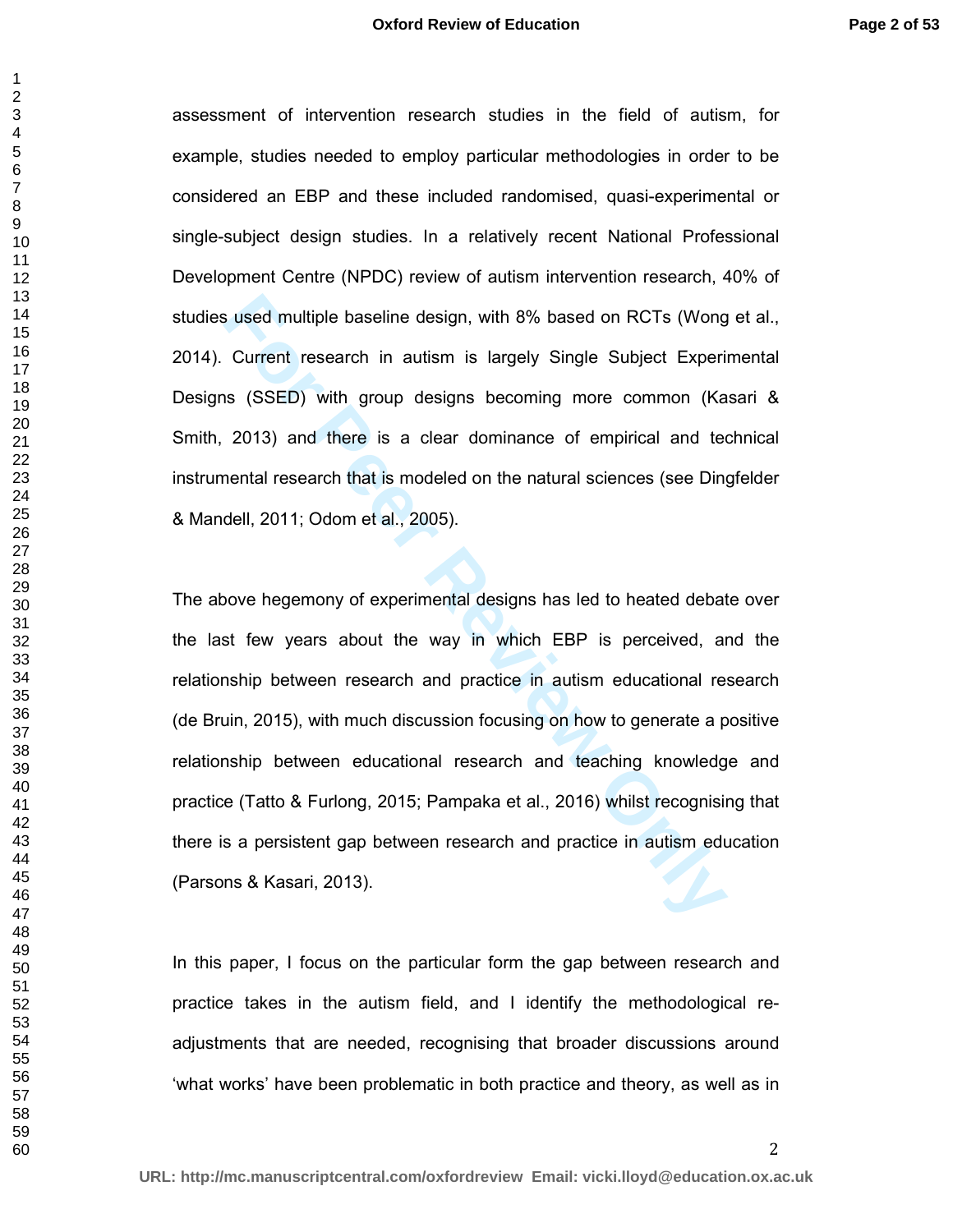#### **Oxford Review of Education**

methodology (Smeyers & Depaepe, 2010). I focus on the need to broaden the range of methodologies used so the field can draw on a wider knowledge base, as practice needs a much wider knowledge base than policy. By addressing the need for a plurality of methodologies, and for further dialogue about what kind of knowledge we value in the field of learning disabilities (Gallagher, Connor & Ferri, 2011), autism educational research exemplifies the methodological reorientation that is needed in educational research more generally.

gher, Connor & Ferri, 2011), autism educational research exemerated bookingther and the efford of orientation that is needed in educational research exementally.<br>
His simple fact that whilst the 'what works' debate is desi I discuss the fact that whilst the 'what works' debate is designed to find rigorous ways of using evidence to improve practice, the dominance of experimental designs in autism education contribute to a schism between research and practice in this field (Parsons & Kaskari, 2013; Parsons et al. 2015). This substantial gap between research and practice in autism educational research is problematic (Damschroder et al., 2011; Parsons & Kasari, 2013) because long-term outcomes for individuals with autism remain poor (Magiati, Tay & Howlin, 2012), leading to a need for practical solutions for education and life skills (Pellicano, Dinsmore & Charman, 2014).

My paper therefore discusses the preconditions for developing better frameworks and tools for understanding variation across different contextual factors (Klingner & Boardman, 2011), and it underscores the need for a more balanced range of studies and research designs. It highlights that the field needs to become better at recognising that evidence applicable to education will occur in diverse forms and therefore needs to be gathered through diverse means. This includes objective measures obtained from controlled trials, *and*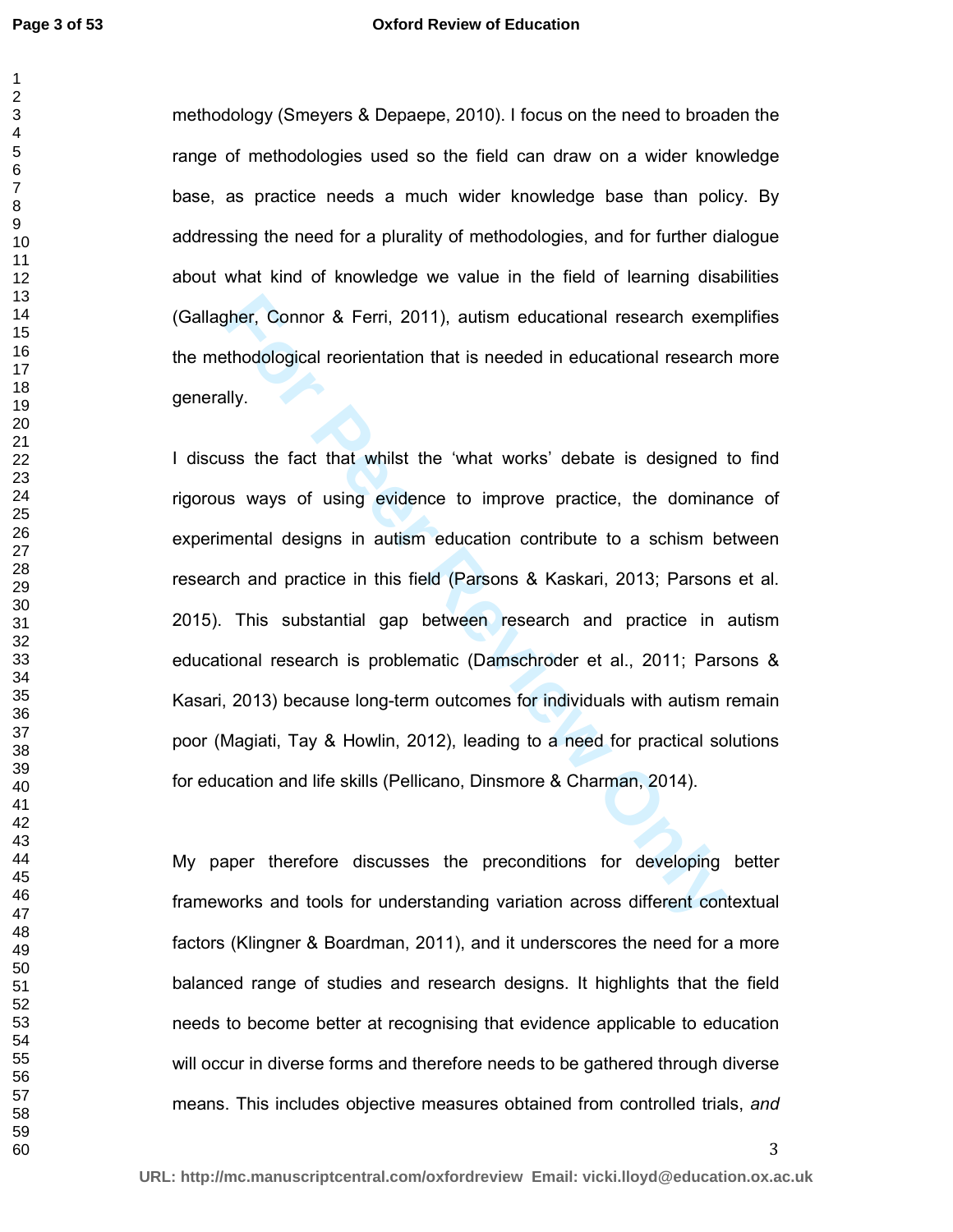subjective perspectives that are grounded in professional understanding, experiences and interpretations of teachers, in conjunction with approaches that focus on methodologies and methods that respect and value both researchers and practitioners (BERA-RSA, 2014).

Ims are therefore to i) highlight how the dominance of experincular and practice in this figures leads to a schism between research and practice in this figures is how to develop better frameworks and tools for understion The aims are therefore to i) highlight how the dominance of experimental designs leads to a schism between research and practice in this field; ii) discuss how to develop better frameworks and tools for understanding variation across different contextual factors and iii) put the case for recognising that evidence applicable to education needs to take different forms and therefore needs to be gathered through different means. In taking the reader through this argument, I start by highlighting the range of interventions that are present in the autism field and examine current attempts to address the gap between research and practice, before putting the case for a paradigm shift in autism education.

#### **A broad range of interventions with different theoretical underpinnings**

A quick online search for 'autism interventions' gives over 38 million links so there are clearly many strategies, approaches, therapies and interventions for improving the lives of autistic people. 'Research Autism', a website dedicated to researching the wide range of 'treatments' and 'interventions' in autism, currently lists over a thousand of those in the field of autism along with indications of the evidence base (Milton, 2014). These have a number of different underlying theoretical perspectives. In autism, as in broader disability studies, there are three main theoretical approaches (Arduin, 2015): the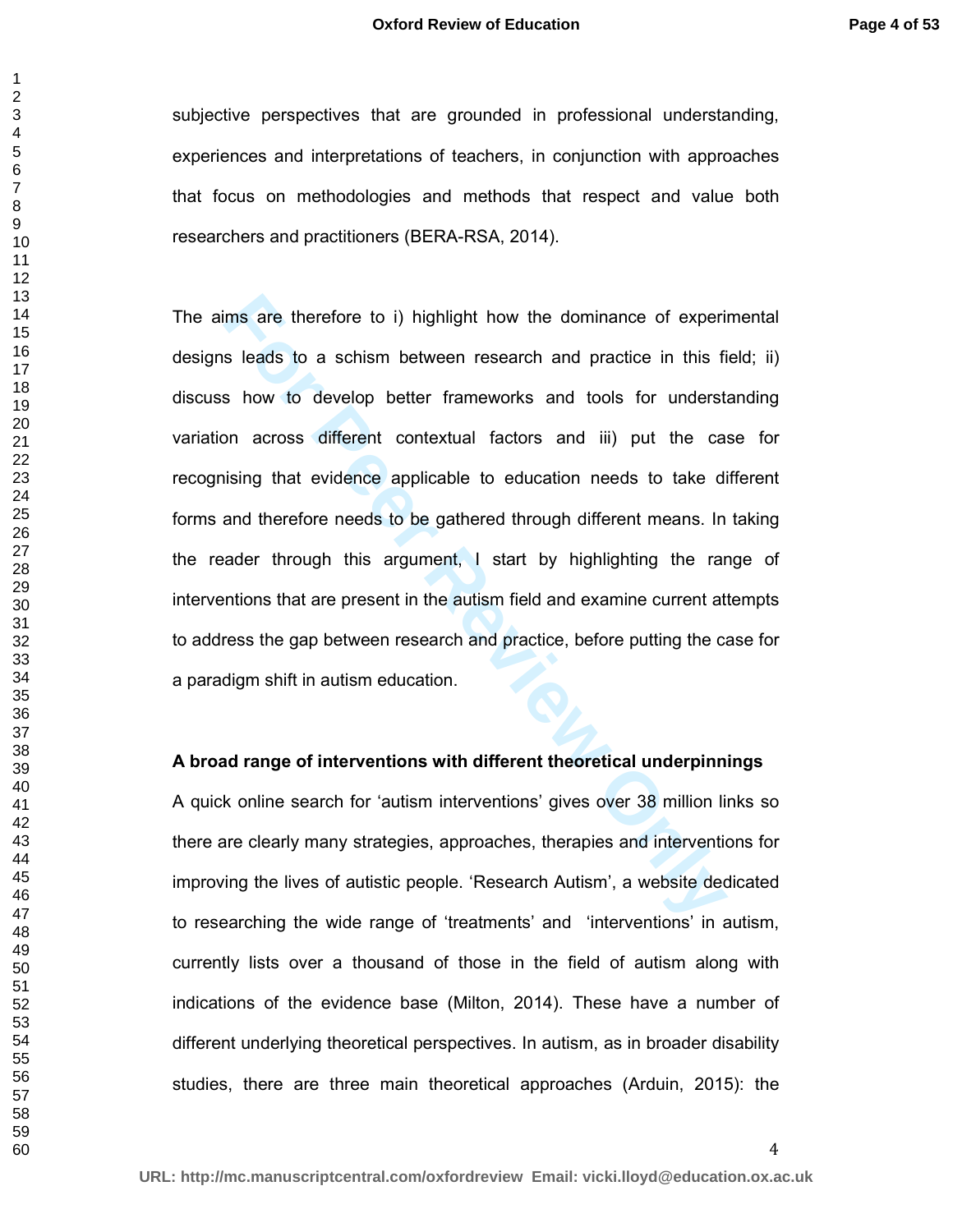#### **Oxford Review of Education**

medical model through which autism is viewed through the lens of a pathological or flawed existence (Hughes, 2000); the social model, which posits that concepts of disability are culturally relative and the consequence of particular cultural conditions (Corker & Shakespeare, 2002) and the interactionist, human rights or transactional model which focuses on human rights, and disability as being part of diversity, with difficulties arising from an interaction between the individual and the environment (Prizant, 2015).

and disability as being part of diversity, with difficulties arising fr<br>tion between the individual and the environment (Prizant, 2015).<br>these theoretical traditions, much of the emphasis on experinc<br>and quantitative studi Within these theoretical traditions, much of the emphasis on experimental designs and quantitative studies around EBP in autism education tend to emanate from a deficit based medical model, in which disability is defined as 'a physical or mental impairment' (DfE, 2014), with a high proportion of intervention studies focusing on intensive behavioural interventions (Howlin, 2010) that are based on a normative focus on 'correcting deficits' (Milton, 2014).

The above theoretical perspectives have a bearing not only on views about how pupils learn, but also on how to conduct research, as they lead to different foci in terms of the developmental areas they focus on, which in turn affect how progress is measured (Howlin, 2010). Researchers with varying theoretical perspectives will see the world differently and will therefore differ in the questions they ask, what they examine in research as well as the methodologies they consider valid for measuring pupil progress (Poplin, 2011). Hence, behaviourists will tend to define the behavior that is considered desirable, then count the behavior, and reinforce it; cognitive theorists shift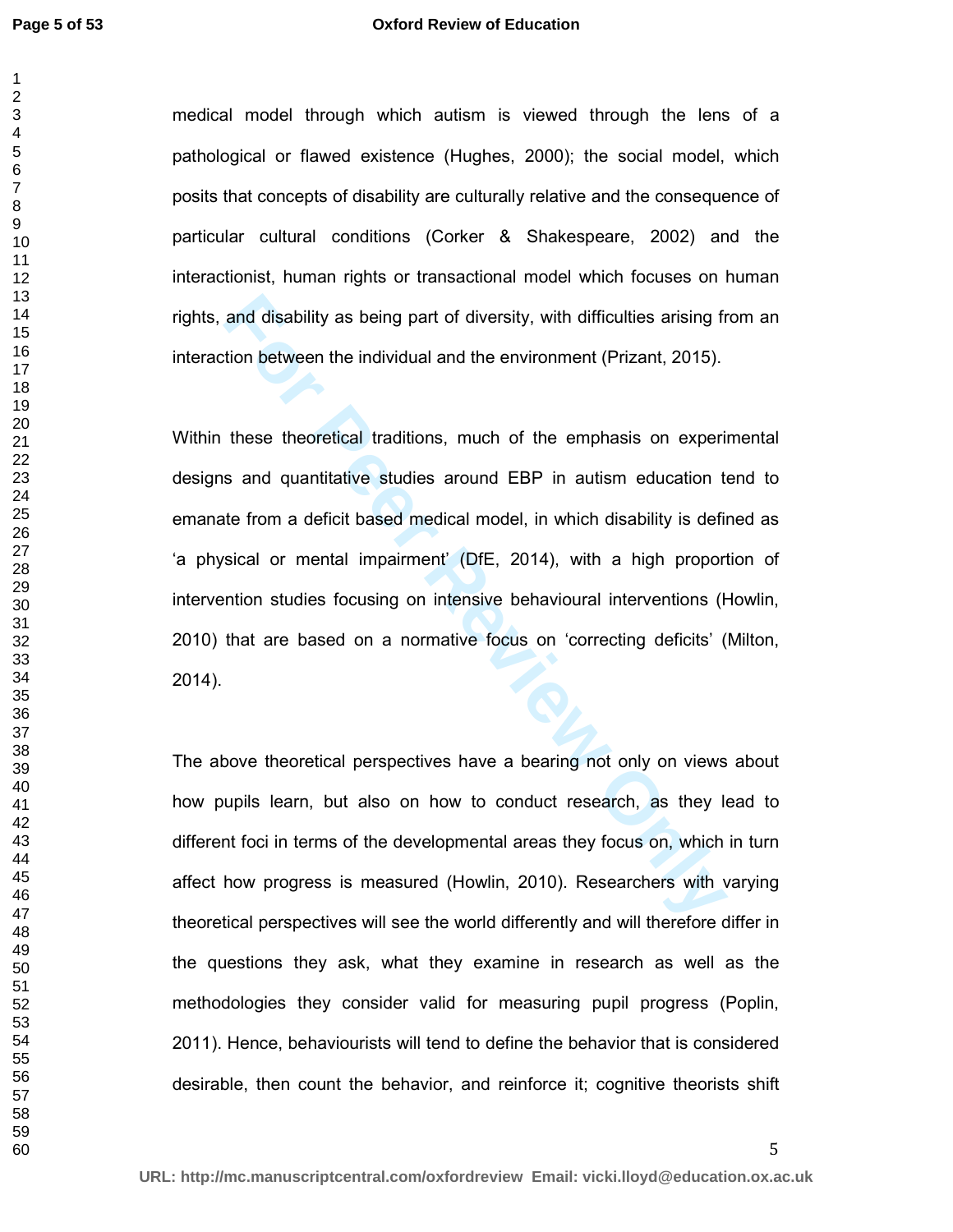this to strategic academic behaviours they believe underpin academic performance whilst constructivist focus the lens on the process of facilitating an individuals construction of meaning (Poplin, 2011).

#### **Methodological critiques of current intervention research**

gh a number of studies have provided some reliable knowledge<br>interventions 'work' and have helped practitioners make decisi<br>ing suitable interventions, reviews have highlighted that there<br>h evidence to promote a specific f Although a number of studies have provided some reliable knowledge about which interventions 'work' and have helped practitioners make decisions in selecting suitable interventions, reviews have highlighted that there is not enough evidence to promote a specific form of intervention given the lack of robust evidence coupled with the wide range of interventions in the field of autism (Parsons et al. 2011; Odom et al., 2005; Howlin, 2010). Furthermore, as well as intervention research involving many different strategies, there is often a limited range of outcomes measured (Pasons et al., 2011). Effects of interventions often impact on a narrow range of skills so a programme to improve non-verbal communication will narrowly focus on that without examining its effect on broader cognitive functioning, for example (Howlin, 2010).

Furthermore, whilst current intervention research clearly represents a desire to apply a rigorous and systematic approach to produce knowledge that can in turn enable generalisation (de Bruin, 2015), the underlying assumption that these designs infer causality and should be able to support professionals to make decisions about 'what works' are problematic as there are clear methodological challenges. Although many reviews and meta-reviews have been undertaken in the field, the groups define different literature, use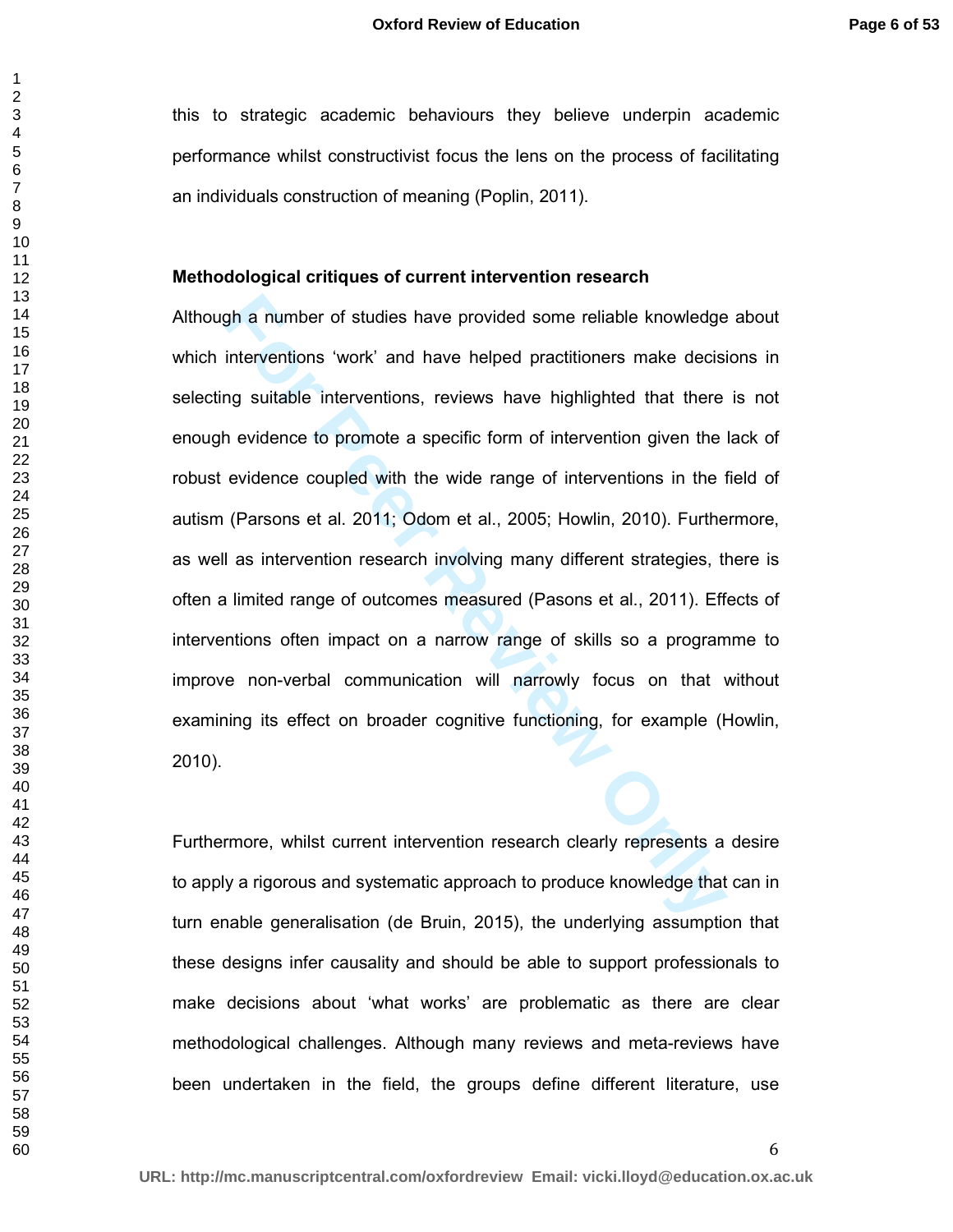#### **Oxford Review of Education**

different definitions of EBP, lump or split interventions at different levels of specificity and come to different conclusions (see Mesibov & Shea, 2010 and Parsons et al., 2011). Furthermore, sample sizes tend to be limited, most examine relatively short-term gains and there are problems sorting out intervention effects compared to other variables (Horner et al., 2005). In addition, most pupils receive more than one intervention at any one point in time, making it difficult to separate out a particular element or type of approach (Parsons et al., 2011).

**Follow The Example System Standard Example System Standard Standard Standard Standard Creation of the Creation of Parsons et al., 2011).**<br>
For Persons et al., 2011).<br>
For Persons et al., 2011).<br>
For Persons et al., 2011). The perceived weaknesses of current intervention research have therefore led to calls for more methodologically rigorous research (Parsons et al.; 2011; Charman et al., 2011) with attempts to counter the narrow focus on specific research designs as the only legitimate way of conducting research in the field and with proposals for assessing the quality of a variety of research designs (see Horner, et al., 2005 and Reichow et al. 2008).

### **The problem with applying experimental designs to school settings**

The field is currently dominated by efficacy studies that report the success or failure of interventions in 'ideal' conditions that are carefully controlled. As a result, arguments have been put forward for countering the narrow focus on specific research designs as the only legitimate way of conducting research in the field (see Horner, et al., 2005 and Reichow et al. 2008). This stems from the recognition that it can be quite a challenge to gather efficacy for particular methods as there are so many variables that can be difficult to pin down and measure. Efficacy studies also tend to lack the flexibility that would allow one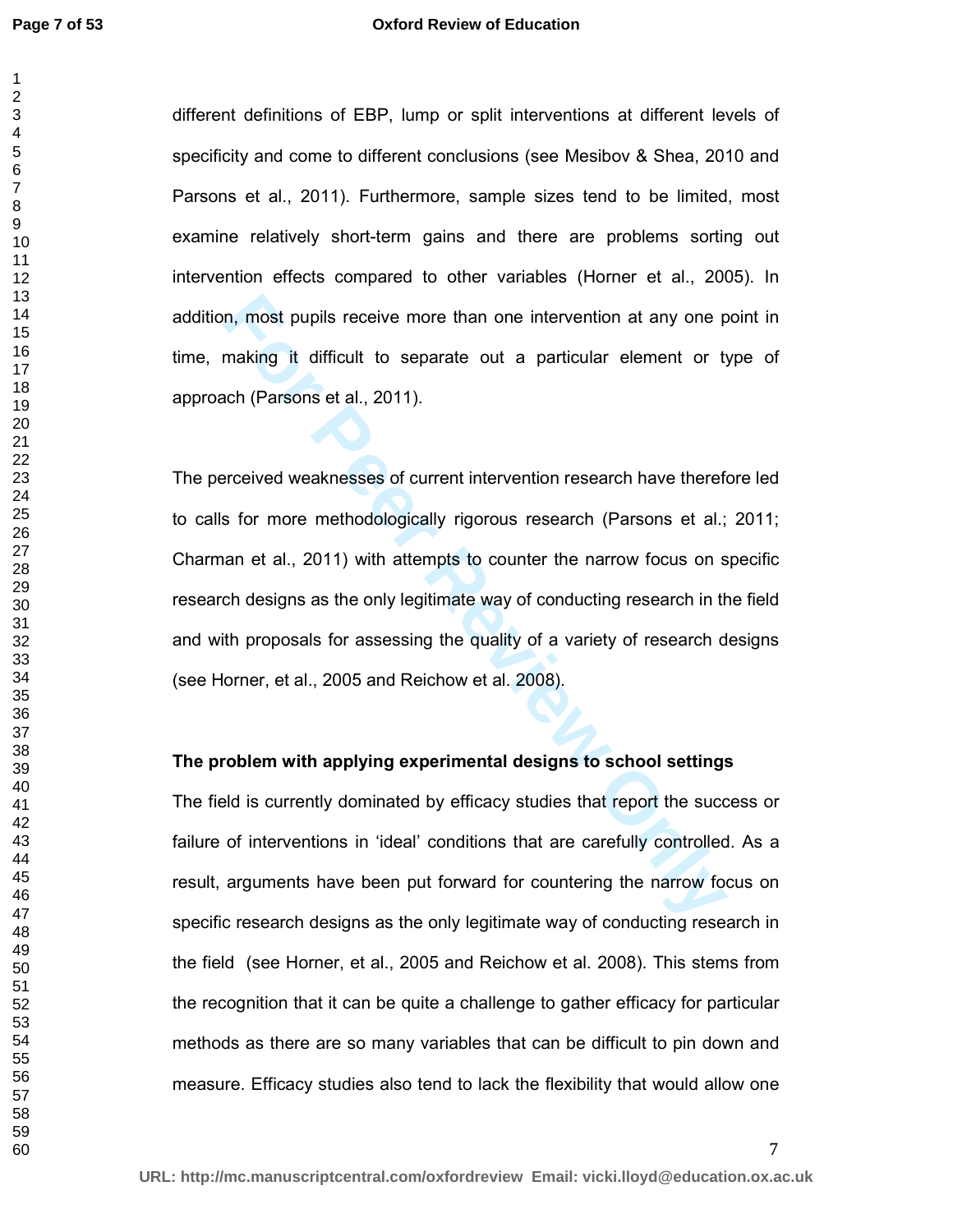to capture and to understand what happens naturally or to predict all of the many and varied consequences of a particular course of action due to the context specific nature of education, as much of what happens depends upon chance and dynamic combinations of different starting points, teacher skills and understanding, the school context, and learning objectives (Biesta, et al., 2014).

gh efficacy studies contribute important new knowledge to the<br>we therefore need to stay mindful of the fact that even when th<br>ce for specific interventions in the highly controlled contexts in<br>ere studied (Kasari & Smith, Although efficacy studies contribute important new knowledge to the autism field, we therefore need to stay mindful of the fact that even when there is evidence for specific interventions in the highly controlled contexts in which they were studied (Kasari & Smith, 2013), these might not be applicable to educational contexts where individual teachers make judgements based on available evidence. If intervention research is to have both scientific validity in design and implementation as well as social validity within the broader community, the field needs to find better ways of ensuring interventions are evaluated in the area in which children are based, such as mainstream primary schools (NAC, 2009). This has led to calls for conducting more effectiveness studies, which focus on the sustainability of the intervention and the importance of it to those participating in it in everyday conditions (Weisz & Jensen, 1999; Kasari & Smith, 2013).

The question is then whether this will go far enough in changing the fact that University based autism intervention research is not evident in the child's school in most schools in the UK and US, or if it is, it is changed so much that it is different from the original intervention (Kasari & Smith, 2013).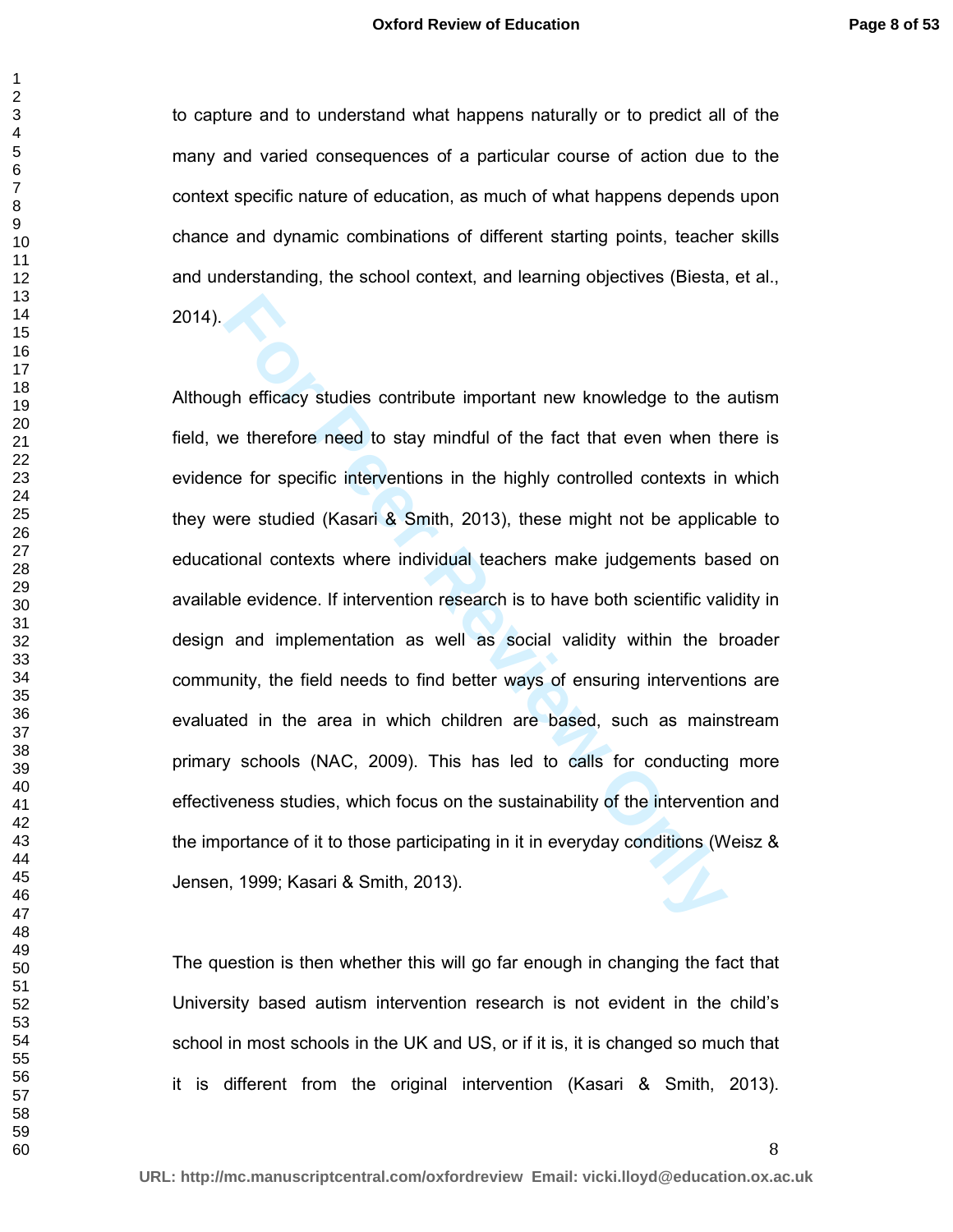#### **Oxford Review of Education**

Practitioners rarely alter their practice by drawing on the evidence base from research (Lather, 2004) despite schools being under increasing pressure to implement EBPs in order to meet the diverse needs of pupils with autism, with many continuing to use practices that are unsupported by such research (Burns & Ysseldyke 2009; Carter et al., 2011). Teachers have reported that they view researchers as being out of touch with the realities of today's classroom contexts (Greenwood & Abbott, 2001), whilst being less concerned about EBPs and more interested in how the given solutions might fit with the needs of individual children (Guldberg et al., 2011).

iew researchers as being out of touch with the realities of the momentexts (Greenwood & Abbott, 2001), whilst being less cone<br>EBPs and more interested in how the given solutions might fit w<br>of individual children (Guldberg Researchers have therefore begun exploring the barriers to implementing studies in schools (Locke et al., 2014). These barriers have been seen as relating to 'incompletely developed interventions, limited evidence of their utility in promoting long term and meaningful change and poor fit with school environments' (Kasari and Smith, 2013, p1). More specifically, barriers have been linked with lack of training of teachers (Dingfelder & Mandell, 2012), the competing priorities of staff, policies surrounding break times, lack of school support, and difficulty findings resources and time for implementing interventions in the school day (Locke et al., 2014). Whilst a focus on barriers to implementation is important, I go on to argue that a more fundamental paradigm shift is needed than current debates indicate.

#### **The knowledge transfer model orthodoxy**

The debates around efficacy, effectiveness and implementation problems in schools highlight that there is an assumption that effective practices have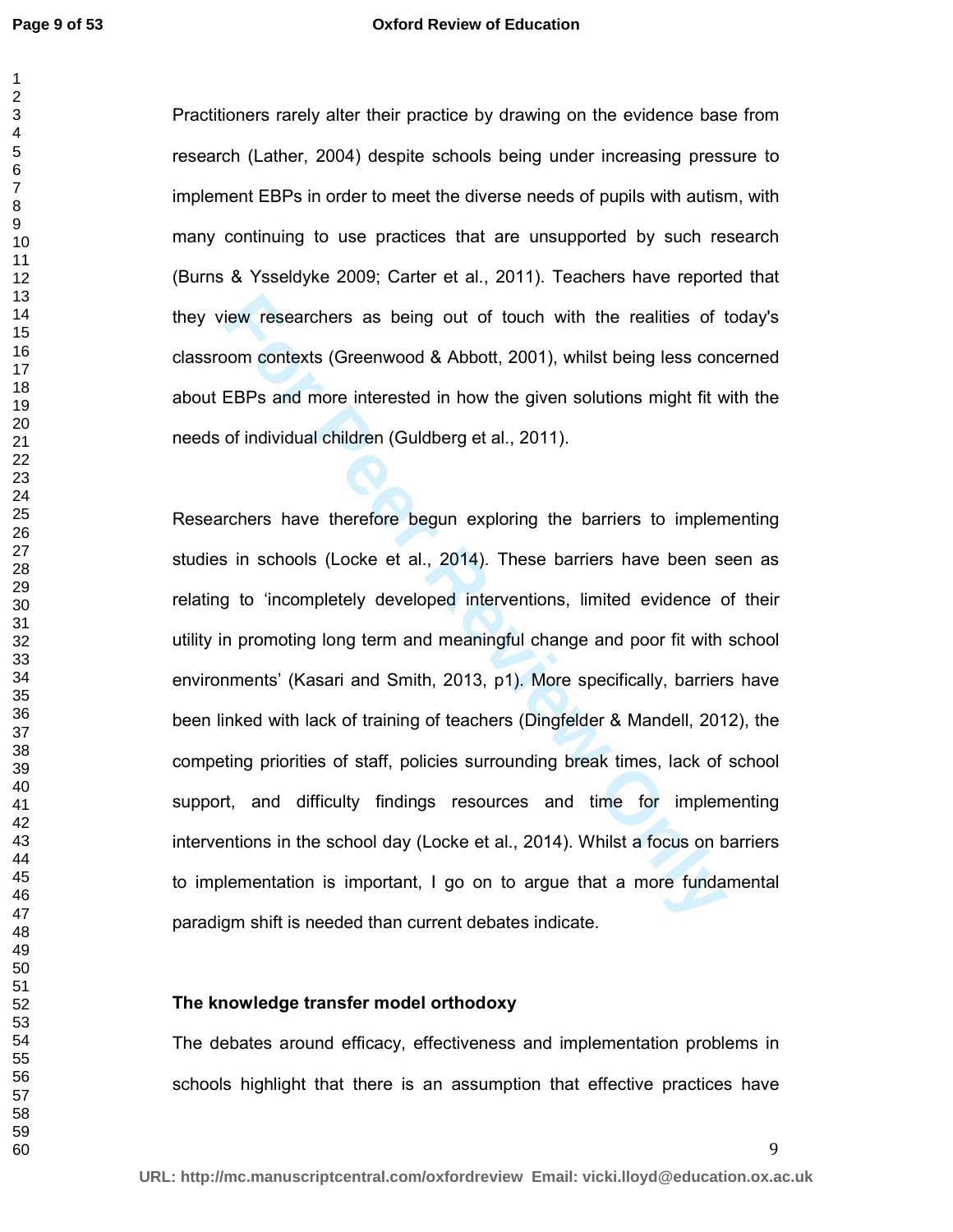been produced, but that the issue is that teachers are not implementing these EBPs. This narrative sees the problem as a 'translational one' in which research dissemination is perceived as a linear, top-down transmission model from which practitioners should draw knowledge. Research should then flow from the journal to classroom practice without any real and sustained engagement with teachers or pupils (Greenwood & Abbott, 2001). This model posits the researcher as the "expert" and the teacher as simply the vehicle for delivering the intervention (Trent, Artiles, & Englert, 1998).

ement with teachers or pupils (Greenwood & Abbott, 2001). This<br>the researcher as the "expert" and the teacher as simply the veh<br>ing the intervention (Trent, Artiles, & Englert, 1998).<br>knowledge transfer' model in autism ed This 'knowledge transfer' model in autism education research can be illustrated by the National Autism Centre's (2009) systematic review of both SSED and group designs, identifying eleven 'treatments' for which they claim there is evidence of effective practice, and moving from this to producing a manual for EBP in schools and recommending a specific set of best practices such as visual schedules and self management techniques (NAC, 2009). Meanwhile, the National Professional Development Centre identified a larger set of practices and made steps to operationalise these by producing step-bystep reviews (Wong et al., 2014), focusing on the necessity of translating scientific results into intervention practices or practitioner friendly summaries so that users can be informed by those (Reichow, 2008), whilst also providing 'professional development and support for implementing the practices with fidelity' (Wong et al., 2014, p. 34).

#### **The need to take onboard different ways of knowing**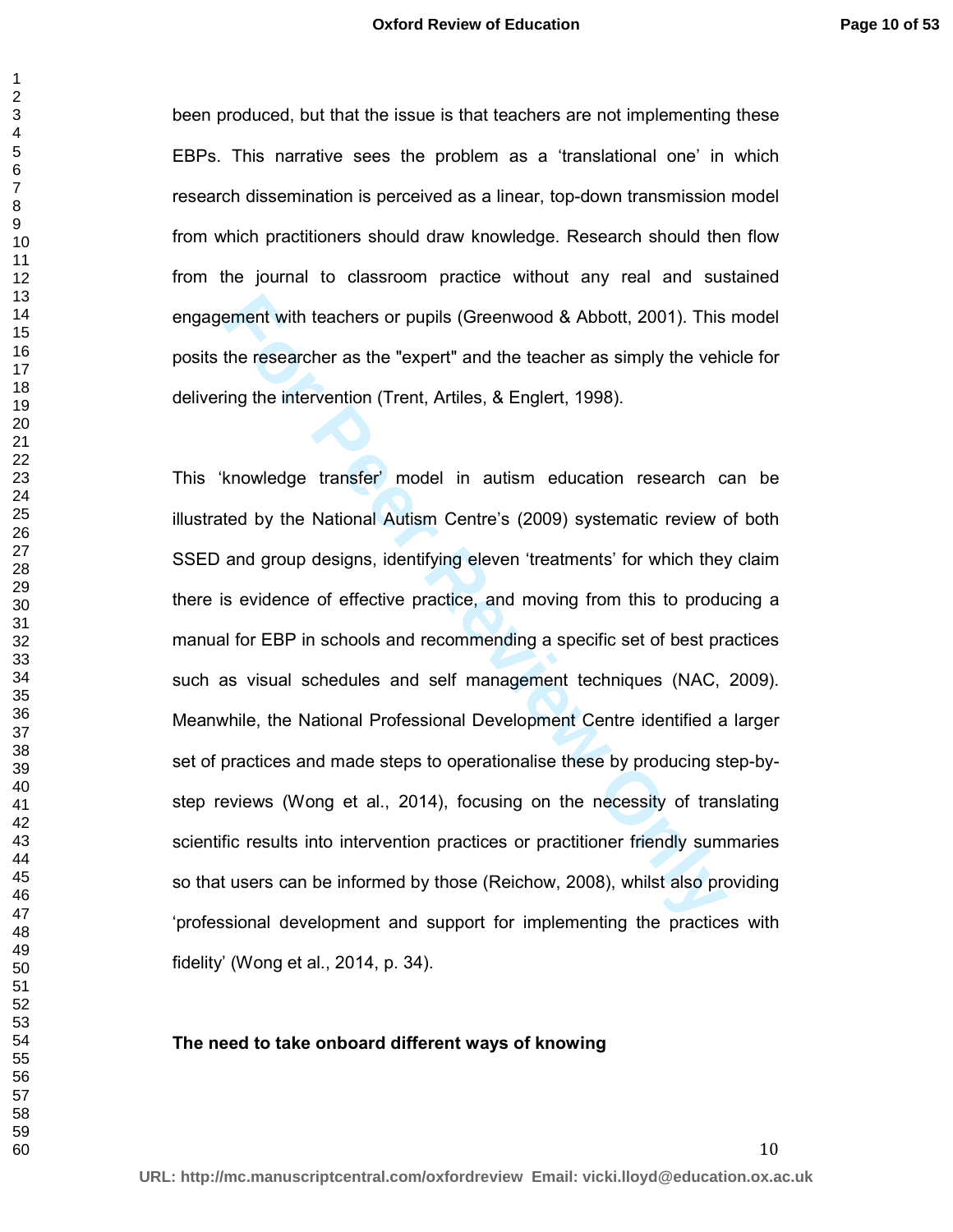#### **Oxford Review of Education**

The above solutions do not take account of the fact that a teacher's choice of educational programmes tends to derive from a combination of educational, behavioural and developmental research and theory (Howlin, 2010) resulting in them employing an eclectic mix of strategies (Guldberg, 2010). Whilst the science behind research-based instruction and intervention studies requires fidelity of implementation, teachers tend to view good teaching as involving innovation and an eclectic sampling from a variety of instructional or teaching models (Greenwood & Abbott, 2001).

of implementation, teachers tend to view good teaching as inv<br>tion and an eclectic sampling from a variety of instructional or te<br>Solicion and an eclectic sampling from a variety of instructional or te<br>Solicion and an ecle Unfortunately the prevailing research culture of knowledge transfer in evidence-based research diminishes the potential contributions of teachers and pupils by prioritising particular ways of knowing. It ignores important aspects of professional knowledge (Rynes, Bartunek & Daft, 2001) and the situated nature of the experiences and expectations of teachers and children in schools (Parsons et al., 2013), as well as the complex nature of schools where it is often difficult to implement more rigid, experimental research designs requiring strict adherence to planned protocols (Kasari & Smith, 2013).

As far back as 1996, Guba noted that stakeholders should inform an integral part of knowledge and that they would feel no obligation to abide by knowledge if they do not have ownership of it (Guba, 1996). Yet the prevailing culture of knowledge transfer puts agency in the hands of policy or the intervention whilst there is actually a need to allow variation and mediation between teachers, thus giving more agency of the whole process to the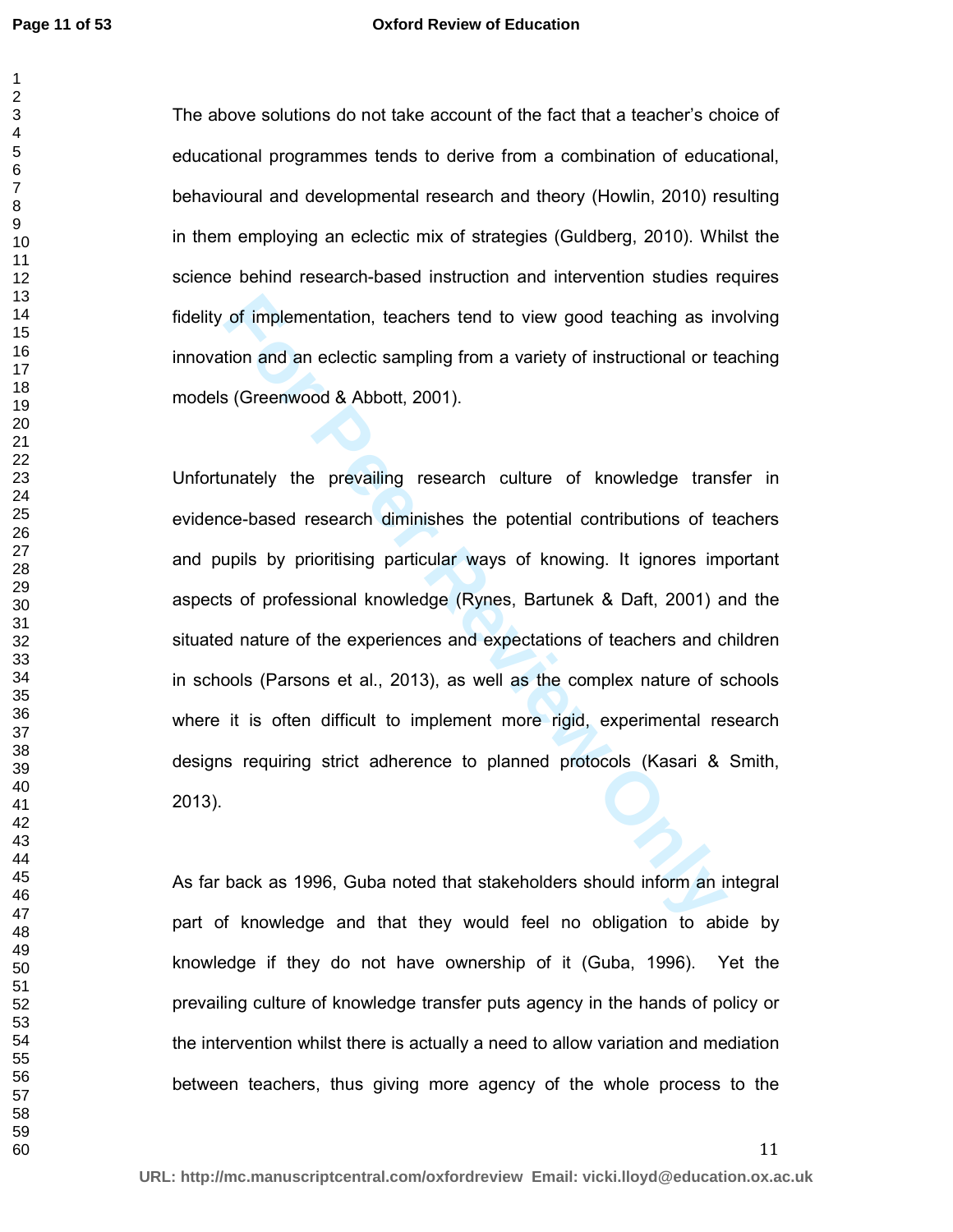schools, pupils and their families (Gallagher et al., 2011). The issue of agency is a crucial one in that it highlights the need to introduce methodologies that position not only teachers, but also individuals with autism and their families at the center of inquiry and knowledge. This can enable research to be both practical in terms of day-to-day practice and modifiable to meet diverse pupil needs.

For the divertigonal state important for the autism communds and for practitioners, meaning therefore needs to be found in<br>ences, and research needs to invest in working with those staker<br>than on them (Freire, 1972), with In order to identify the goals that are important for the autism community, for families and for practitioners, meaning therefore needs to be found in lived experiences, and research needs to invest in working *with* those stakeholders rather than *on* them (Freire, 1972), with a concomitant reorientation towards human subjectivity (Allan, 2011). It is difficult to see how a practice can be effective at generating improvement if we do not also gain an understanding of the way that the world is viewed and experienced by the individuals whose outcomes we are aiming to improve. This is particularly pertinent as autistic adults feel that 'research fails to speak to the reality of their lives in the hereand-now' (Pellicano et al., 2014, p. 5). Individuals with autism have simply not been involved in setting the agenda of working out what is important to focus on (Pellicano et al. 2014) and this has led to a large mismatch between what individuals with autism say they need in terms of what constitutes positive outcomes, and what research tends to focus on.

Wittemeyer et al., (2011) found that a good adult outcome needs to be considered within the context of individual needs and aspirations; enabling a person to make choices and giving them access to the right support when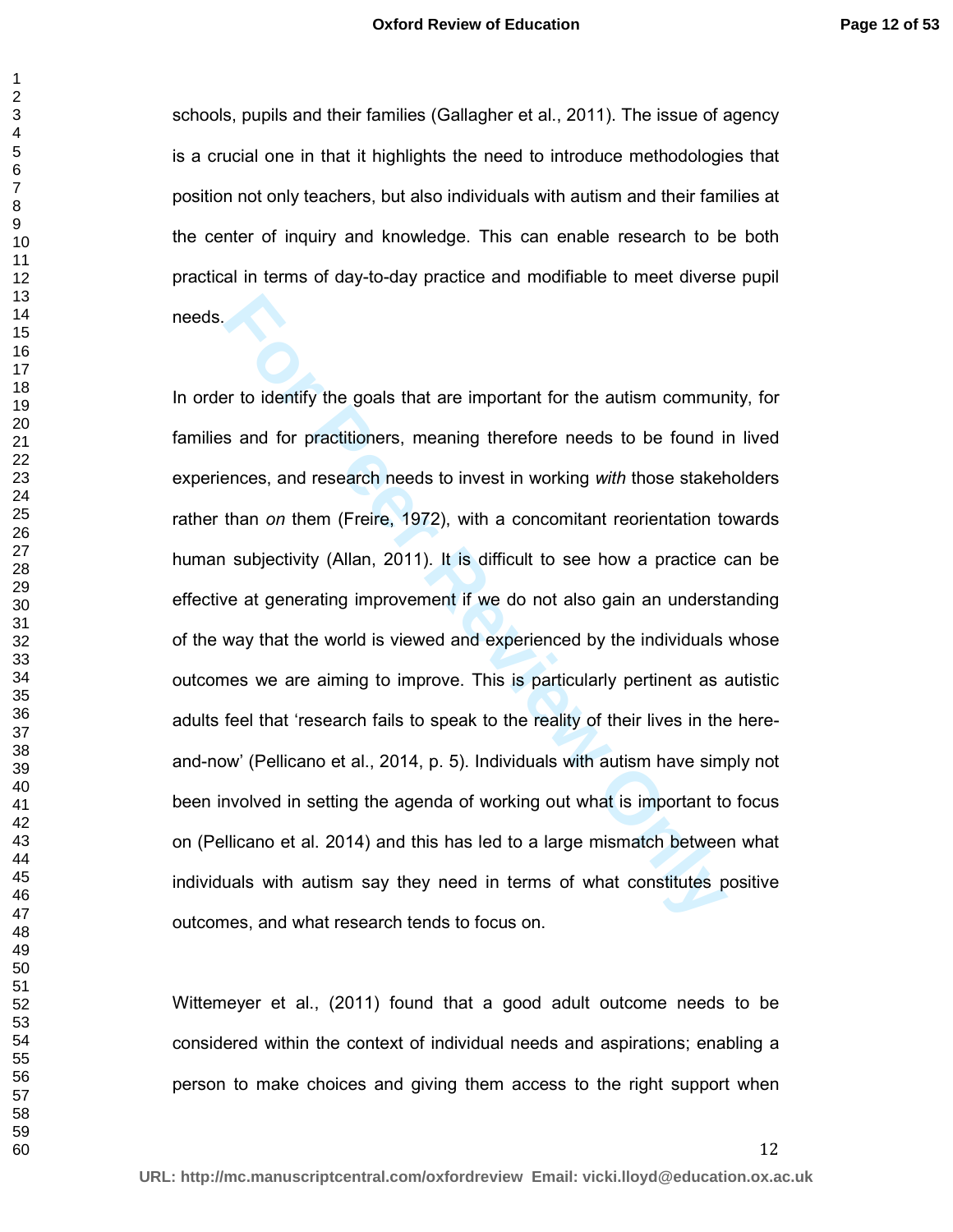#### **Oxford Review of Education**

needed was seen as crucial. Milton (2014), an autistic sociologist, has echoed this through advocating that care must be taken to ensure that structures are put in place to encourage the learner's autonomy and reduce their stress. Evidence Based Practice therefore needs to take into account what it should work for and who should have a say in determining the latter (Biesta, 2013).

that findings from studies indicate that autistic individuals<br>ance on outcomes that support choice and autonomy (Witteme<br>11; Pellicano et al., 2014; Milton, 2014), it is troubling that out<br>s these, which can seem loose and Given that findings from studies indicate that autistic individuals place importance on outcomes that support choice and autonomy (Wittemeyer et al., 2011; Pellicano et al., 2014; Milton, 2014), it is troubling that outcomes such as these, which can seem loose and fuzzy, are seldom focused on in autism research, with the consequence that interventions are limited to those whose goals can be measured. We know very little about how changes in standardised measures reflect changes in everyday life though and variables that lend themselves to measurement and statistical analysis may not be important for some of the long-term goals and outcomes of people with autism such as life satisfaction, community participation and personal relationships (Wittemeyer et al., 2011). A further a limitation of current research methods is that we do not have objective measures that enable successful identification and research on outcomes that support choice and autonomy.

Many studies involving Early Intensive Behavioural Intervention, for example, have used IQ as a principal outcome measure, yet even statistically significant increases in IQ do not necessarily lead to improvement in other, more practical day to day skills (Howlin, 2010). Neither does statistical significance in controlled trials necessarily mean that pupils have improved in ways that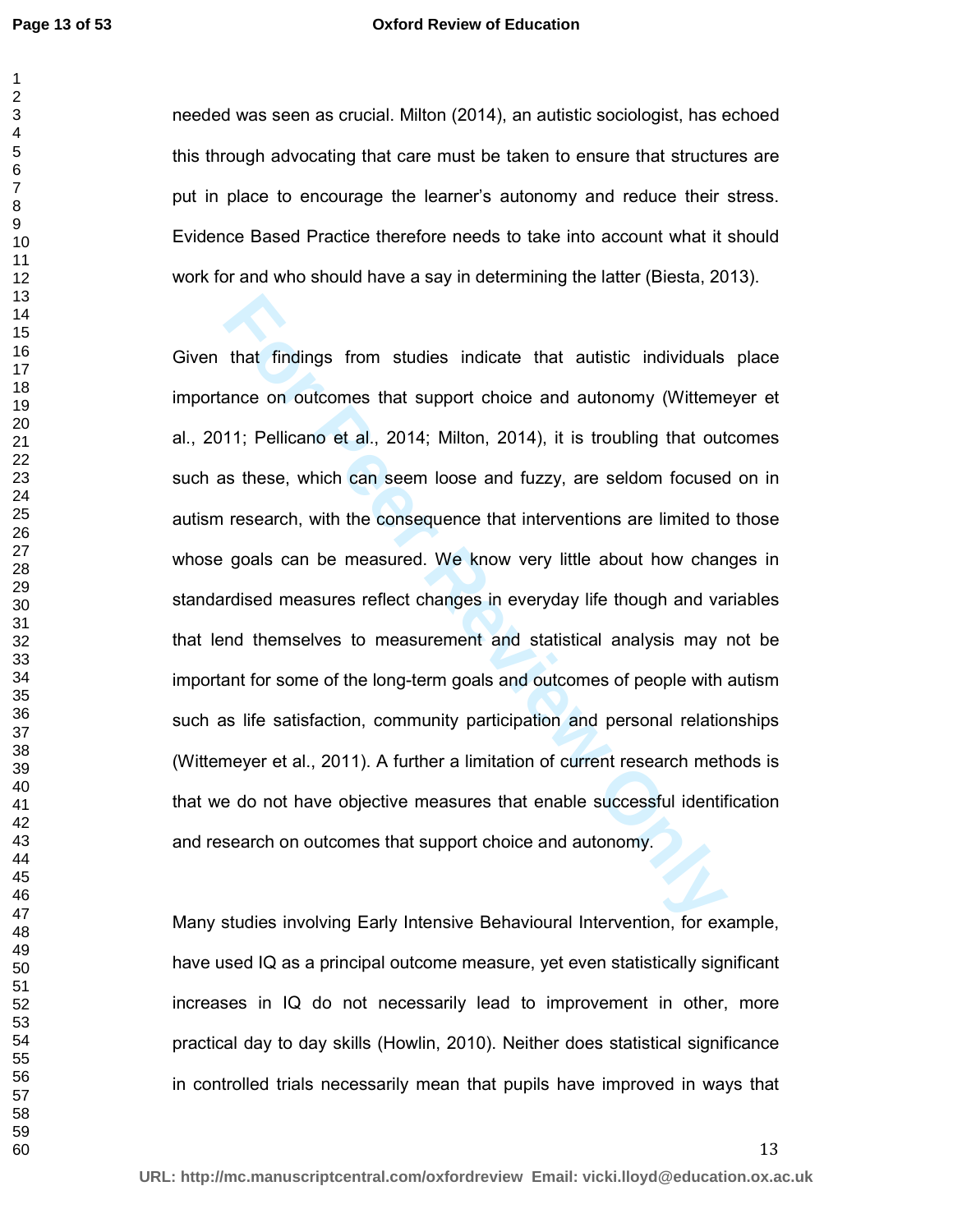are reflected in their everyday functioning (Mesibov and Shea, 2011). The dangers of this approach are summed up by Poplin, who argues that 'when the human sciences use only quantitative data, we end up with a narrow, piecemeal view of reality' (Poplin, 2011, p150). She goes on to argue that both inductive and deductive research is vital to understanding educational contexts (Poplin, 2011) and it is this question I turn to next.

#### **The argument for both inductive and deductive research**

ts (Poplin, 2011) and it is this question I turn to next.<br> **Formation 1 for the formation** and deductive research<br>
gh much of the current autism research into interventions has conformation that is of general value, it has Although much of the current autism research into interventions has come up with information that is of general value, it has often been of little help in deciding on a particular case (Jordan, 2005) as the classroom is very different from an experimental or therapeutic setting. In classrooms that educate pupils with autism, interventions need to be individualised according to pupil characteristics, include real life outcome measures and be generalisable to complex real-life conditions and multiple cultures and settings (Mesibov and Shea, 2010). This means focusing the lens on the individual child, young person or adult, rather than the 'model' or 'intervention' (Guldberg, 2010). The teacher working with a child with autism needs to understand the child and how autism impacts on the child and the family, before deciding which strategies or interventions might work and how she might implement those in the particular context in which she works (Jordan, 2005).

Implementation often relies on a number of factors, including choice of educational approach, attending to the responses of the child or children whilst approaches are being implemented, gauging how children are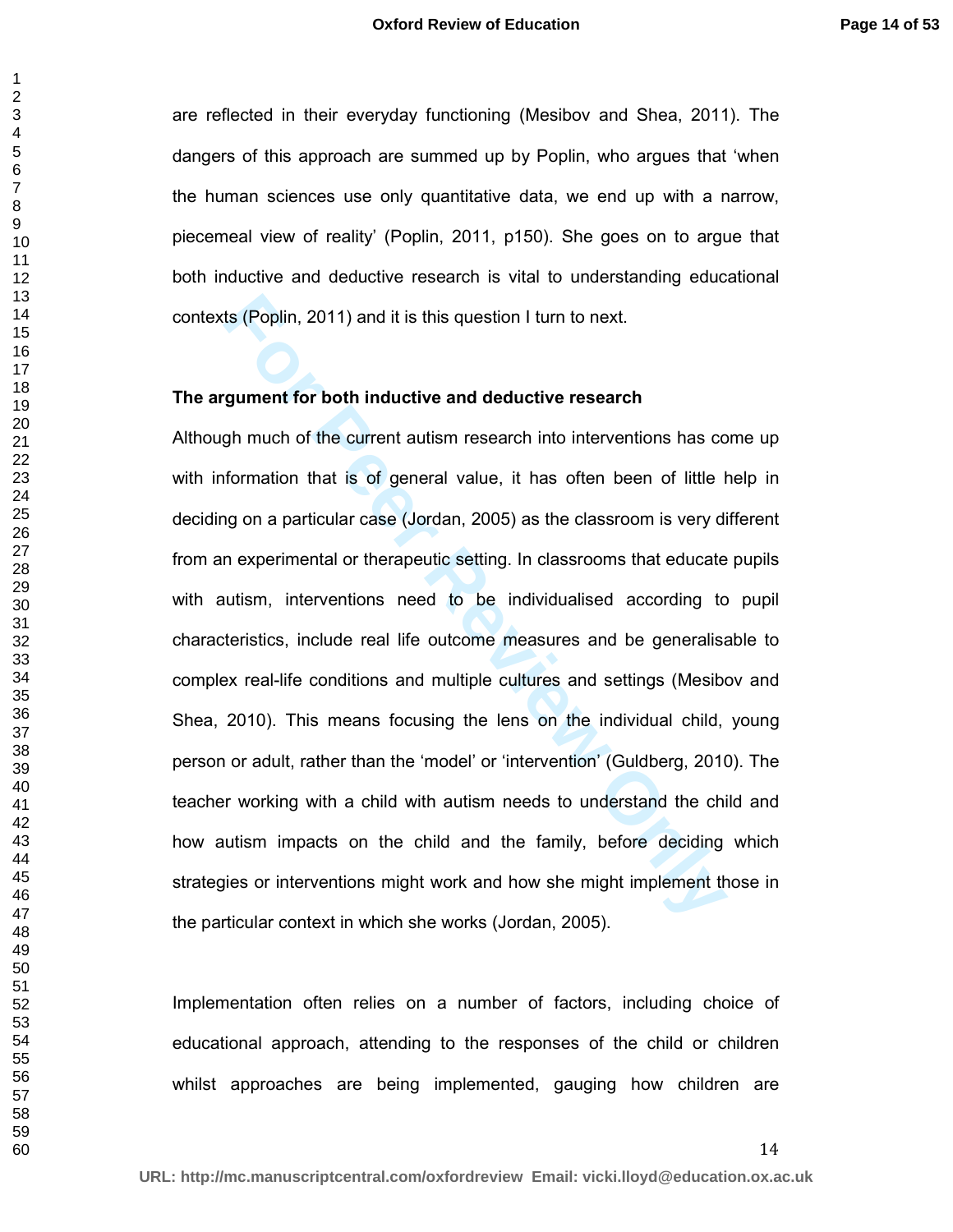#### **Oxford Review of Education**

responding to them, observing, reflecting and then possibly changing how an approach is used depending on how the child responds (Guldberg et al., 2011). This relies on knowledge and understanding of autism, values, tacit judgements, experience, local knowledge, and skills (Parsons et al., 2015). Furthermore, the ways teachers and pupils behave are strongly influenced by one another and participants interpret and make sense of their world in different ways (Biesta, 2013), with learning being situated and context dependent (Wenger, 1998).

mother and participants interpret and make sense of their words and participants interpret and make sense of their words of the text of teaching being situated and condent (Wenger, 1998).<br> **Governity** on 'what works', to e This highlights that professional practice needs to move beyond the notion of simply relying on 'what works', to ensuring that research can make a positive contribution to each aspect of teachers' professional knowledge. This professional knowledge embodies practical wisdom and critical reflection as well as technical knowledge (Winch et al., 2015). Thus it is not enough to purely focus on addressing how schools and teachers can become better informed by data and robust evidence so they can access and interpret different kinds of evidence and adapt it to their own settings and contexts (Tatto & Furlong, 2015). Nor should discussion about the gap between research and practice be too narrowly focused on the need for teachers to develop research related skills and knowledge or to become better equipped to engage with and become consumers of research.

Rather, there needs to be acknowledgement of the fact that the knowledge of educators is rooted in immersion and reflection, resulting in cumulative knowledge arising from an accumulation of understandings rather than an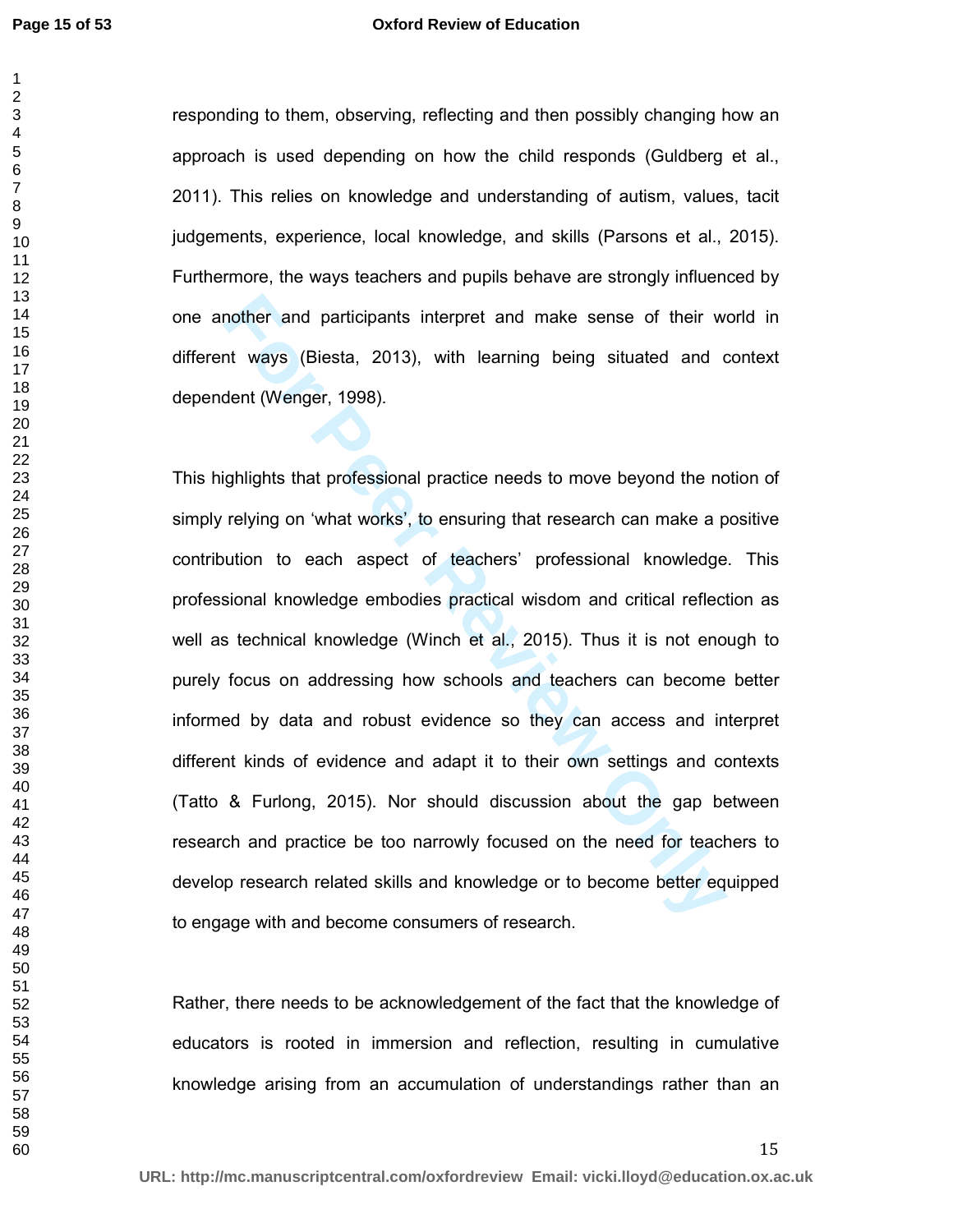is et al., 2014). Our focus therefore needs to shift more towards ere field gets a better understanding about what good teaching leads to learning (Sahlberg, 2010), and therefore to notions of practice' in education. This accumulation of facts (Thomas, 2012b). This knowledge is practical and tacit, based upon personal experience and learning from the experience of others. Teachers deal with more than the simple application of strategies or techniques to bring about predetermined ends (Biesta et al., 2014), and their work is not necessarily open to objective assessment, neither is it technical (Biesta et al., 2014). Our focus therefore needs to shift more towards ensuring that the field gets a better understanding about what good teaching is and how it leads to learning (Sahlberg, 2010), and therefore to notions of 'good autism practice' in education. This means recognizing the importance of focusing on what Sahlberg and Hasak describe as 'small data'- 'the diversity and beauty that exists in every classroom, and the causation they reveal in the present'. Thus a teacher will need to be able to draw upon both the evidence base for research, such as the fact that many pupils with autism need visual augmentative strategies, whilst also being able to reflect on how those strategies are being implemented and responded to in the interactions and relationships that are developing in the classroom.

The proposed core principles flowing from this then need to become that EBPs should have a cogent rationale for educational strategies. As Mesibov and Shea (2010) argue, this latter focus is productive because it encourages the use of diverse sources of information for developing and evaluating educational approaches and encourages a focus on how to respond to the varying needs of different pupils and what is feasible. This does not negate the importance of drawing upon research evidence to shape and enhance practice. Rather, it is about, as Pring and Thomas (2004) argue, questioning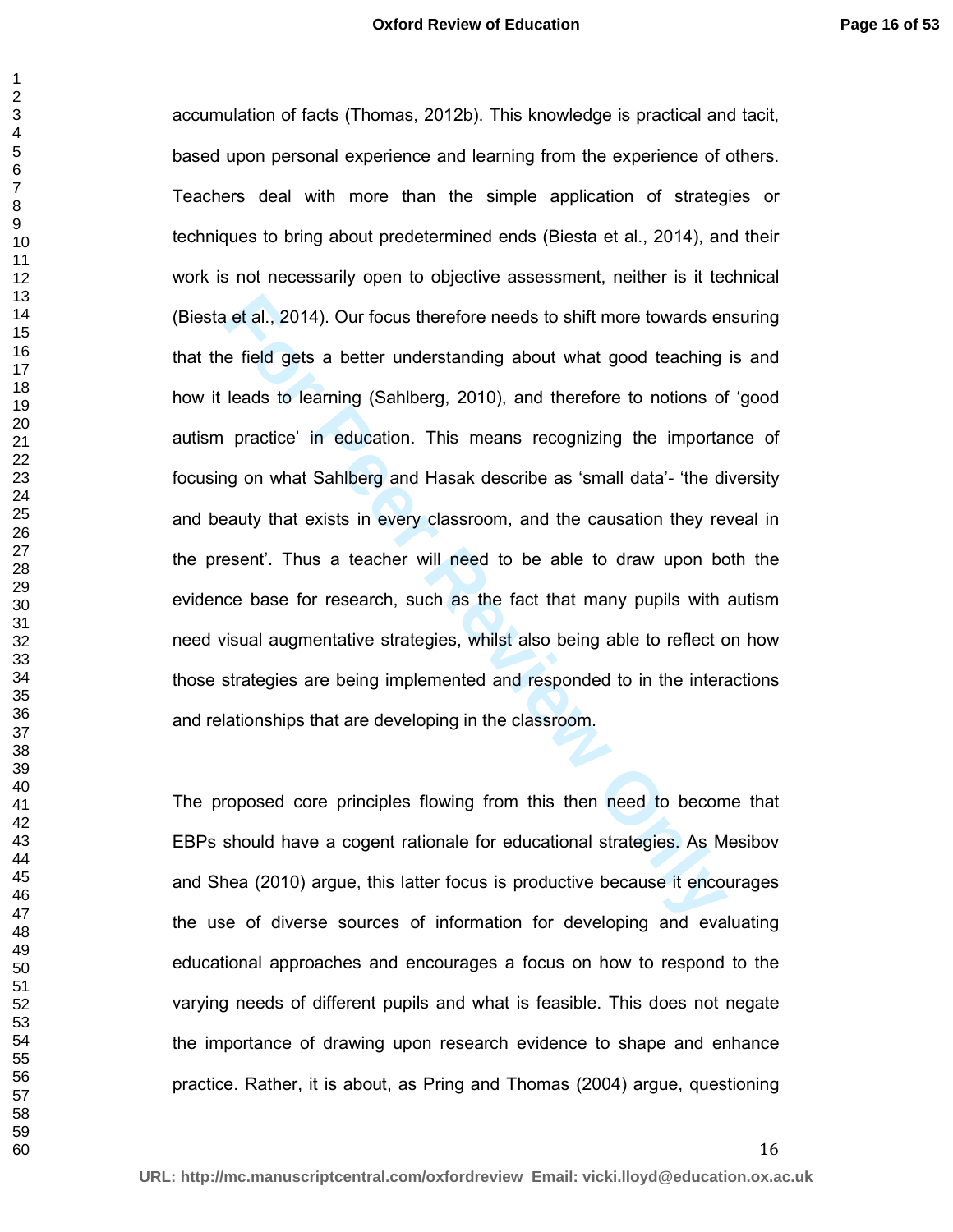the nature of evidence and the potency assigned to particular types of evidence.

science that integrates context-dependency with practical deliber, 2004). This is essential given that autism represents a common of different abilities and difficulties that cannot be narrowly dights the need for methodol What we therefore need more of in the field of autism intervention research, is a 'move from a narrowly defined epistemic science to one that articulates a social science that integrates context-dependency with practical deliberation' (Lather, 2004). This is essential given that autism represents a complex spectrum of different abilities and difficulties that cannot be narrowly defined. It highlights the need for methodologies that stay close to the complexities and contradictions of existence, with the goal of also fostering understanding, reflection and action as well as translation of research into practice. This has in turn led to several scholars articulating the need to value qualitative methodologies on a par with the quantitative experimental designs that currently dominate the field (Poplin, 2011) calling for the use of a broader range of methods that allow us to look at phenomena in ways that reveal many facets of human experience (Kazdin, 2008). This can include in-depth evaluation, subjective views and how individuals react to their situations and contexts whilst looking for genuine change in functioning, meaning, experience and perception. It can include a whole range of methodologies that enable this kind of study, from case studies to action research, phenomenology or narrative research (Gallagher et al., 2011).

Furthermore, the field would benefit from codifying experiences of teachers in practice and ensuring that accumulated data can be analysed in partnership with researchers (Kazdin, 2008), moving towards closer collaboration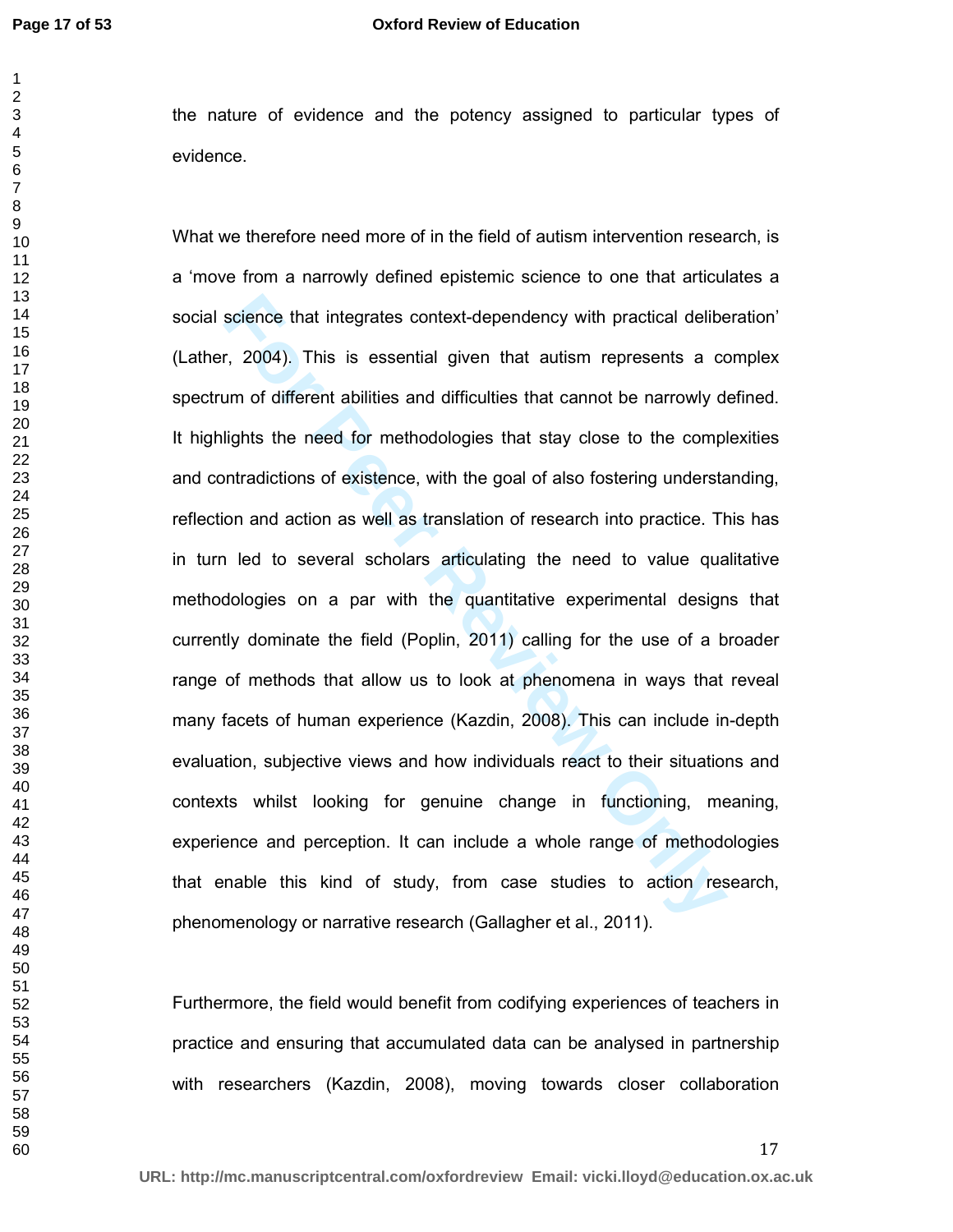between researchers and practitioners, one in which the role of judgement, expertise and context ought to be studied directly. Nastasi et al. (2000) argued for participatory action research approaches that involve stakeholders in intervention efforts in order to focus on interventions that consumers find acceptable and to move towards a broad conception of integrity and effectiveness. Participatory approaches to developing interventions should include competencies that are relevant to the targeted culture, valuing naturalistic enquiry, real-life contexts, and understanding, as well as the importance of describing phenomena from the population, thus facilitating culturally specific theory and intervention (Nastasi et al. 2000).

#### **The case for rapprochement and change in emphasis**

reness. Participatory approaches to developing interventions<br> **Exercise Competencies** that are relevant to the targeted culture, v<br>
distic enquiry, real-life contexts, and understanding, as well a<br>
ance of describing pheno In discussing the divide between research and practice, Kazdin (2008) therefore argued for rapprochement and changes in emphasis, highlighting that both research and practice should contribute to our knowledge base. This is aligned with the conception of 'Evidence Based Treatment' (EBT) that was put forward by the American Psychological Association in 2006 and defined as 'the integration of the best available research and clinical expertise within the context of patient characteristics, cultures, values and preferences' (APA, 2006, p 273). Kazdin (2008) highlighted that it is very unfortunate to take a narrow view of knowledge transfer in which research is seen as contributing to the knowledge base and practice as an application of research. This way of seeing the contributions of each of the domains, does in fact heighten the research-practice gap as it negates the contribution that clinical, or educational practice can contribute to the scientific knowledge base. As well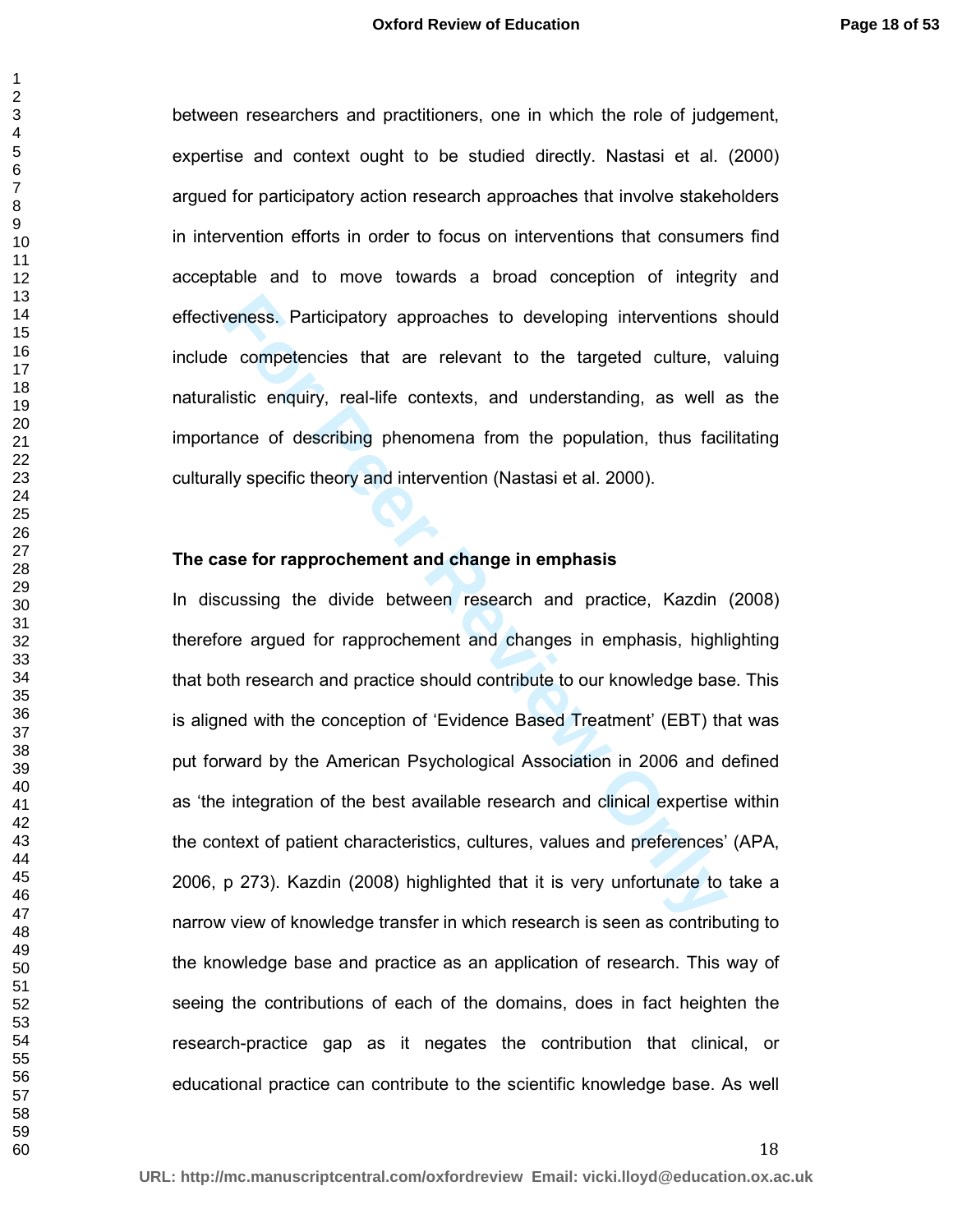#### **Oxford Review of Education**

as focusing on the expectation that educational practice should be the application of research findings to practice, there is therefore clearly a need for more rigorous examination of how educational practice can contribute to the scientific knowledge base, promoting research designs that enable teachers to both inform the research community and be informed by it.

#### **Conclusions**

**Example 15 and Solution** and there is a key danger in privileging a certa<br>
For the example of the state of the state of the state of the state of the state of the state of the conduct<br>
For People live and work (Biesta, 20 This paper has argued that there is a key danger in privileging a certain kind of research evidence over evidence from other sources. There is a need to move towards research designs that enable stakeholders to participate in identifying the outcomes to focus on and to contribute data from the classroom, including participatory approaches that are situated in the contexts in which people live and work (Biesta, 2013) and that take into account the concerns and experiences of individuals with autism, their families and the practitioners who work with them.

The autism field needs to move towards a double transformation of both educational research and educational practice (Biesta et al., 2014), as factual knowledge is never a sufficient determinant of good practice in education. The problem with 'excessive quantification' and a focus solely on scientific approaches is that it can push the field away from closer interactions with policy and practice (Lagemann, 2000); it holds within it the danger of oversimplifying the relationship of research to practice (Hammersley, 2005) and negates the fact that multiple research designs are needed to address different types of questions (APA, 2006; Mesibov & Shea, 2010). Research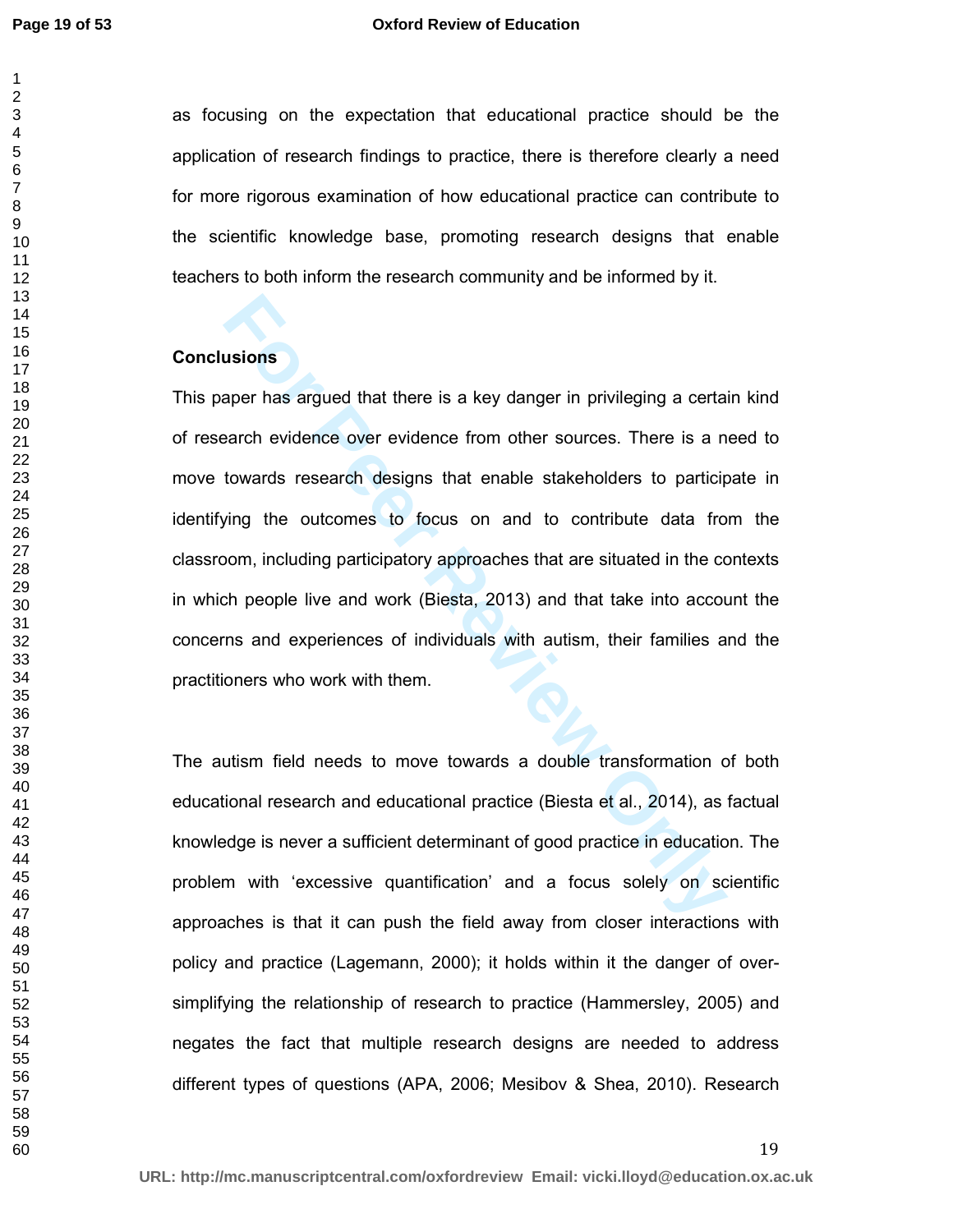questions need to be more firmly focused on what constitutes a good outcome for a person with autism. Autistic people, their families and the practitioners who work with them, need to be involved in identifying those questions, including a re-framing of which outcomes measures are important to focus on.

rgument is not that different forms of evidence are incompatib<br>that both need to be taken into account and combined to offer a<br>ed insight into best educational practices. Thus, calls for a ne<br>ional sciences to be rooted at The argument is not that different forms of evidence are incompatible, but rather that both need to be taken into account and combined to offer a more balanced insight into best educational practices. Thus, calls for a need for educational sciences to be rooted at the practical level (Thomas & Pring, 2014) do not negate the need for controlled experimental approaches but recognise the need to broaden the concept of EBP beyond the knowledge transfer model. What is argued for is a broader conceptualisation of EBP that is informed by experimental evidence, as well as by the perspectives and needs of individuals with autism, their families and the practitioners who work with them (Kazdin, 2006).

Ultimately, to achieve this requires methodologies that ensure that teachers' craft and tacit knowledge are both captured adequately and taken into account *together with* the systematic knowledge generated by research (Hammersley, 2005). To that end, scientific research and practice both have in common that they need to be flexible, interpretative and reflective (Thomas, 2014).

#### **References**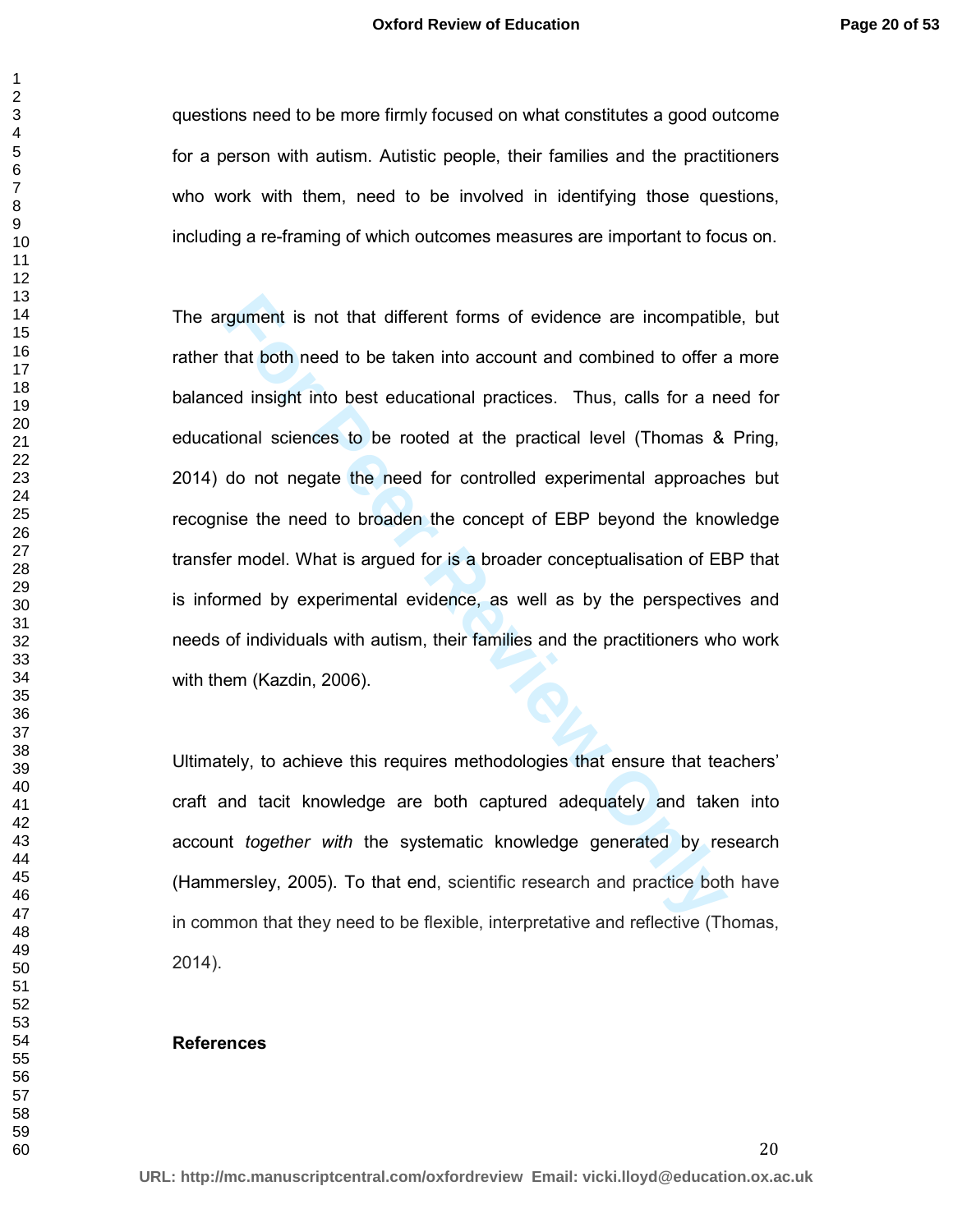Allan, J. (2011). Complicating, Not Explicating: Taking Up Philosophy in Learning Disability Research. *Learning Disability Quarterly,* 34 (2), 153–161. DOI:10.1177/073194871103 400206.

Arduin, S. (2015). A review of the values that underpin the structure of an education system and its approach to disability and inclusion. *Oxford Review of Education*, 41 (1), 105-121. DOI: 10.1080/03054985.2015.1006614.

APA presidential task force on Evidence Based Practice (2006). Evidence Based Practice in Psychology. *American Psychologist*, 61 (4), 271-285.

Practice in Psychology. *American Psychologist*, 61 (4), 271-285.<br> **FSA (2014).** Research and the teaching profession: building<br>
ty for a self-improving education system. Available<br>
by tor a self-improving education system BERA-RSA (2014). *Research and the teaching profession: building the capacity for a self-improving education system*. Available from https://www.bera.ac.uk/project/research-and-teacher-education [last accessed  $17^{th}$  May 2016].

Biesta, G. (2013). *The beautiful risk of education.* Boulder: Paradigm Publishers.

Biesta, G., Allan, J. & Edwards, R. (2014) *Making a difference in theory. The theory question in education and the education question in theory*. London: Routledge.

Bruin, de. C.L. (2015). Conceptualizing effectiveness in disability research, *International Journal of Research & Method in Education*, DOI:10.1080/1743727X.2015.1033391.

Burns, M. K., & Ysseldyke, J. (2009). Reported Prevalence of Evidence-Based Instructional Practices in Special Education. *The Journal of Special Education,* 43 (1): 3–11. DOI:10.1177/0022466908315563.

Carter, M., Stephenson, J. & Strnadova´, I. (2011). Reported Prevalence by Australian Special Educators of Evidence-Based Instructional Practices. *Australasian Journal of Special Education* 35 (1), 47–60. DOI:10.1375/ajse.35.1.47.

Charman, T., Pellicano, L., Peacey, L., Peacey, N., Forward, K. & Dockrell, J. (2011). *What is good practice in autism education?* London: Autism Education Trust.

Corker, M., & Shakespeare, T. (2002). *Disability/postmodernity: Embodying disability theory*. London: Continuum.

Damschroder, L.J., Aron, D.C., & Keith, R.E. (2009). Fostering implementation of health services research findings into practice: a consolidated framework for advancing implementation science. *Implementation Science,* 4: 50. DOI::10.1186/1748-5908-4-50.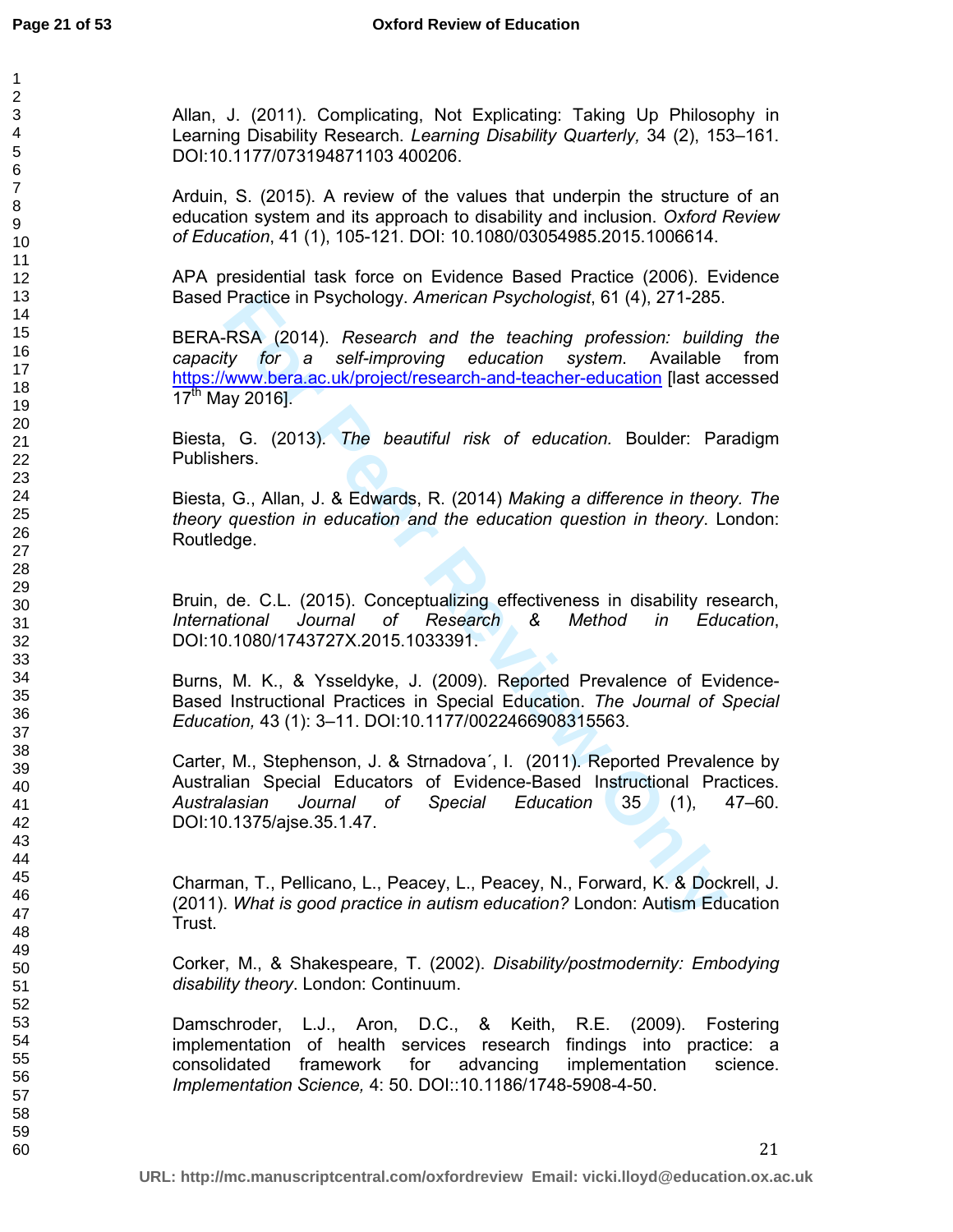Department for Education (2014). *School funding: research priorities and questions*, Crown copyright.

Dingfelder, H.E. & Mandell, D. S. (2011). Bridging the research-to-practice gap in autism intervention: an application of Diffusion of Innovation theory. *Journal of Autism and Developmental Disorders*, 41 (5), 597-609.

Freire, P. (1972). *Pedagogy of the Oppressed*. Harmondsworth: Penguin.

Gallagher, D., Connor, D.J., & Ferri, B., A. (2011). Broadening our horizons: towards a plurality of methodologies in learning disability research, *Learning Disability Quarterly,* 34 (2), 107-121.

Greenwood, C. R., & Abbott, M. (2001). The research to practice gap in special education. Teacher Education and Special Education, 24 (A), 276- 289.

Guba, E. G. (1996). Commentary. In L. Heshusius & K. Ballard (Eds.). *From positivism to interpretivism and beyond: Tales of transformation in educational and social research*, 121-127. New York, NY: Teachers College Press.

Guldberg, K. (2010). Preconditions for inclusion: conceptualising 'best autism practice in early years education, *British Journal of Special Education,* 37 (4), 168-174*.*

ner, D., Connor, D.J., & Fern, B., A. (2011). Broadening our hones, D., Connor, D.J., & Fern, B., A. (2011). Broadening disability research, Let it by Quarterly, 34 (2), 107-121.<br>
wood, C. R., & Abbott, M. (2001). The rese Guldberg, K., Parsons, S., MacLeod, A., Jones, G., Prunty, A. & Balfe, T. (2011). Implications for Practice from 'International review of the evidence on best practice in educational provision for children on the autism spectrum', *European Journal of Special Needs Education*, 26 (1), 64-70.

Hammersley, M. (2005). Is the evidence-based practice movement doing more good than harm? Reflections on Iain Chalmers' case for research-based policy making and practice. *Evidence & Policy: a journal of research, debate and practice*, *1* (1), 85-100.

Hattie, J. (2008) *Visible Learning: a synthesis of over 800 meta analyses related to achievement.* NY: Routledge. ISBN 978-0-415-47618-8.

Horner, R. H., Carr, E. G., Halle, J., McGee, G., Odom, S., & Wolery, M. (2005). The use of single-subject research to identify evidence-based practice in special education. *Exceptional Children*, 71, 165–179.

*Individual with Disabilities Education Act* (IDEA), 1990.

Howlin, P. (2010) Evaluating psychological treatments for children with autism-spectrum disorders. *Advances in Psychiatric Treatment* (16): 133–40.

Hughes, B. (2000). Medicine and the aesthetic invalidation of disabled people. Disability & Society, 15, 555–568.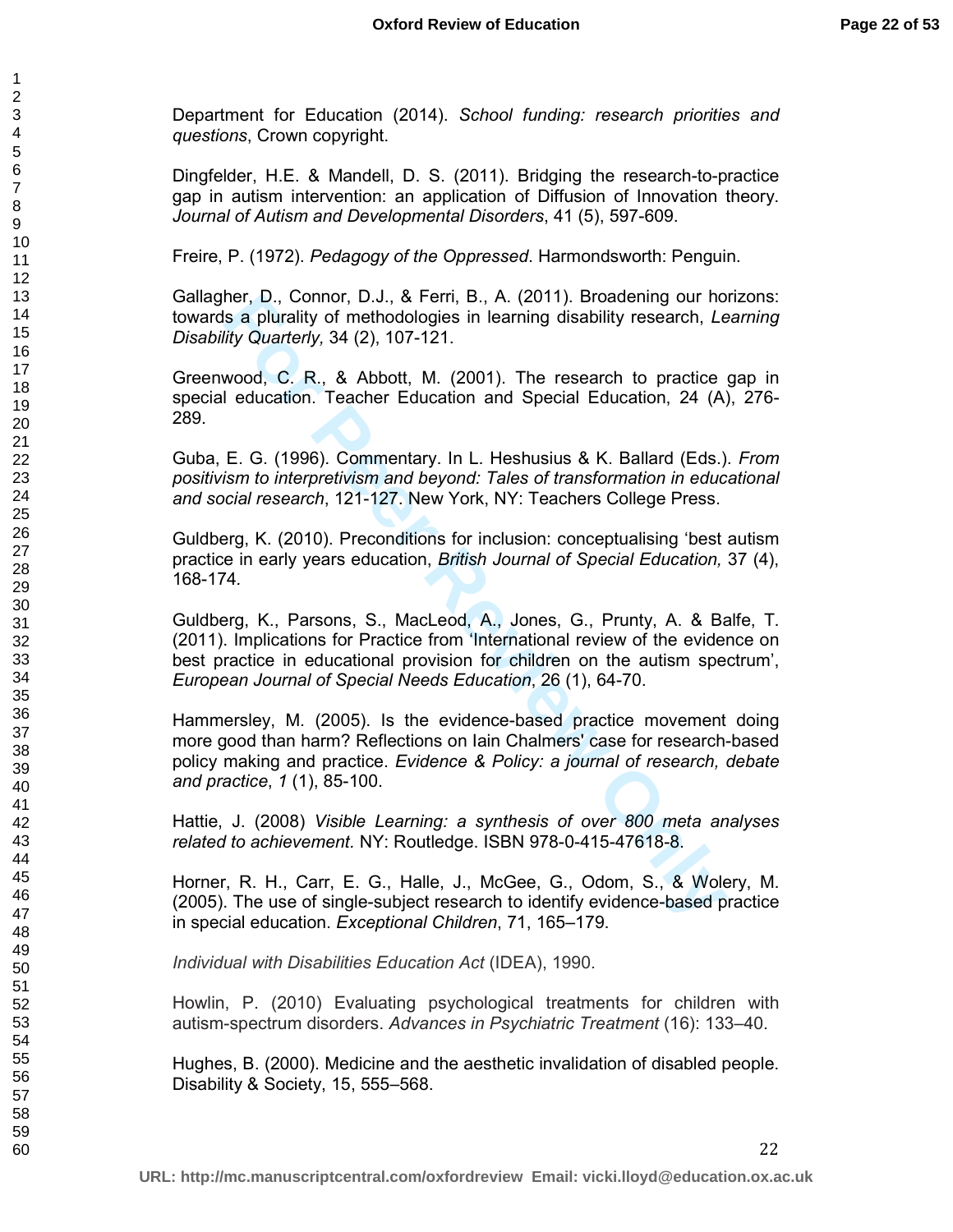Jordan, R.R. (2005). Managing autism and Asperger's syndrome in current educational provision, *Paediatric Rehabilitation*, 8, 104-112.

Kasari, C. & Smith, T. (2013). Interventions in schools for children with autism spectrum disorder: Methods and recommendations, *Autism*, 17 (3), 254–267**.** 

Kazdin, A.,E. (2008). Evidence- Based Treatment and Practice, New opportunities to bridge clinical research and practice, enhance the knowledge base and improve patient care. *American Psychologist,* 63 (3), 146-159.

Kemmis, S., R. McTaggart, & Nixon, R. (2014). A New View of Research: Research Within Practice Traditions, in *The Action Research Planner*, 67–83. Singapore: Springer.

Klingner, J. K., & Boardman, A.G. (2011). Addressing the "Research Gap" in Special Education Through Mixed Methods. *Learning Disability Quarterly* 34 (3): 208–218.DOI:10.1177/0731948711417559.

Lagemann, E. C. (2000). *An elusive science: The troubling history of education research*. Chicago: University of Chicago Press.

Lather, P. (2004). Scientific Research in Education: A Critical Perspective, *British Educational Research Journal* 30 (6), 759–772. DOI:10.2307/1502240

is, S., R. McTaggart, & Nixon, R. (2014). A New View of Research Within Practice Traditions, in *The Action Research Planner*, tore: Springer.<br>
F. J. K., & Boardman, A.G. (2011). Addressing the "Research Calcudation Throug Locke, J., Olsen, A., Wideman, R., Downey, M.M., Kretzman, M., Kasari, C., & Mandell, D.S. (2014). A Tangled Web: The Challenges of Implementing an Evidence-Based Social Engagement Intervention for Children With Autism in Urban Public School Settings, *Behavior Therapy,* 46 (1), 54-67.

Lundahl, L. (2013). Challenges of educational theory in the age of knowledge capitalism, p 31-45 in Biesta, G., Allan, J. & Edwards, R. (2014) *Making a difference in theory. The theory question in education and the education question in theory*, London: Routledge.

Magiati, I., Tay, X. W. & Howlin, P. (2012). Early comprehensive behaviorally based interventions for children with autism spectrum disorders: a summary of findings from recent reviews and meta-analyses, *Cognitive Neuropsychiatry,*  2, (6), 543-570. DOI: 10.2217/NPY.12.59.

Mesibov, G. & Shea, V. (2010). The TEACCH programme in the era of Evidence-Based Practice, *Journal of Autism and Developmental Disorders,* 40: 570-579.

Mesibov, G. & Shea, V. (2011). Evidence-based practices and autism, *Autism,* Vol 15 (1), 114-133.

Milton, D. (2014). So what exactly are autism interventions intervening with? Good Autism Practice, Vol. 15 (2): 6-14.

Nastasi, B. K., Varjas,K., Schensul, S.L., Tudor Silva,K., Schensul,J.J., &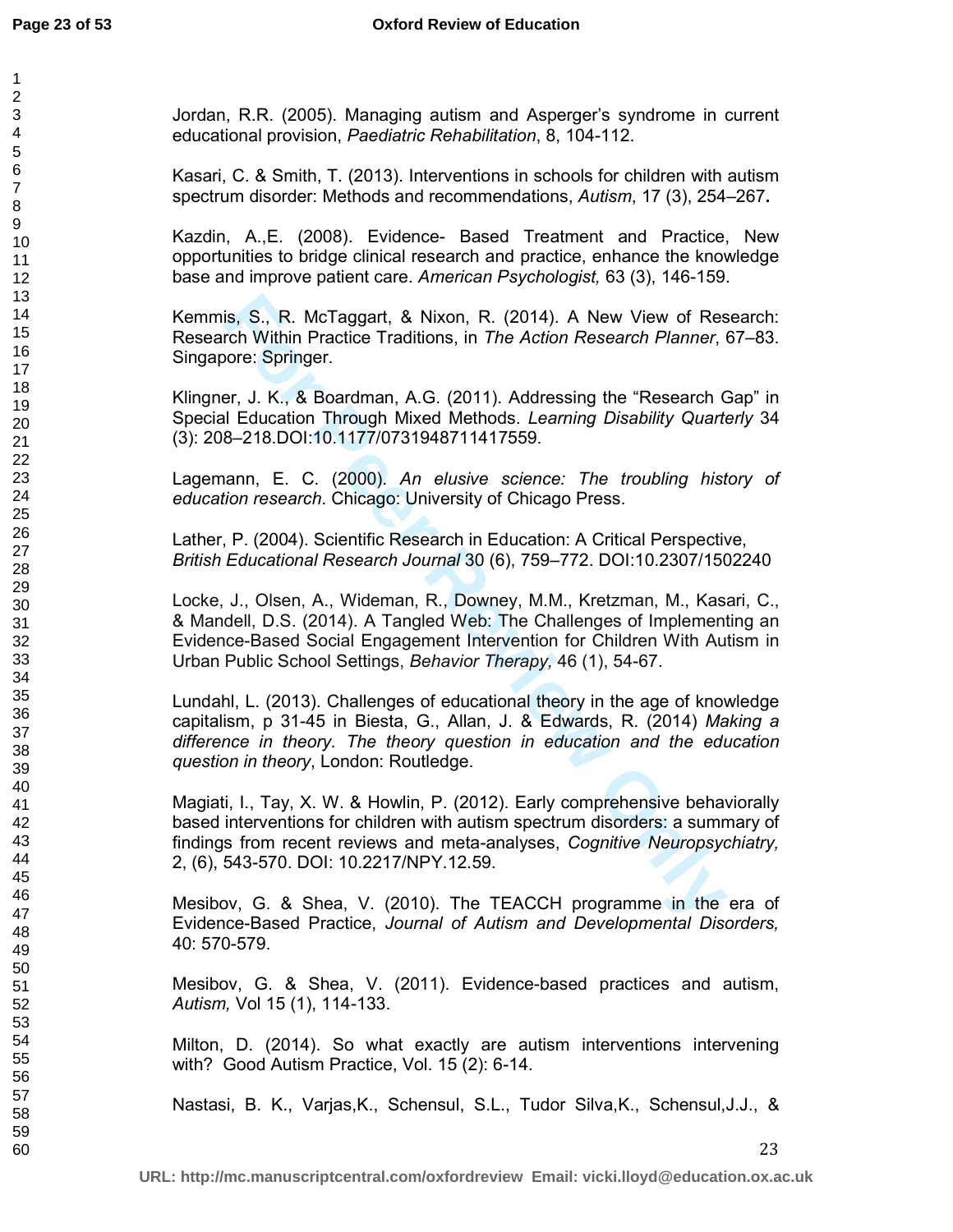Ratnayake, P. (2000). The participatory intervention model: a framework for conceptualizing and promoting intervention acceptability, *School Psychology Quarterly,* 15 (2): 207-232.

National Autism Centre. (2009). *The National Standards Project-addressing the need for evidence-based practice guidelines for autism spectrum disorders*. National Autism Center, 41 Pacella Park Drive, Randolph, Massahusetts.

*No Child Left Behind Act (*2001). United States of America.

Odom, S. L., E. Brantlinger, R. Gersten, R. H. Horner, B. Thompson, K. & Harris, R. (2005). "Research in Special Education: Scientific Methods and Evidence-based Practices." *Exceptional Children,* 71 (2): 137–148.

Pampaka, M., Williams, J. & Homer, M. (2016). Is the educational 'what works' agenda working? Critical methodological developments,' *International Journal of Research and Method in Education,* 39:3, 231-236, DOI: 10.1080/1743727X.2016.1170476.

Parsons, S., Guldberg, K., MacLeod**,** A., Jones, G., Prunty, A. & Balfe, T. (2011). International review of the evidence on best practice in educational provision for children on the autism spectrum, *European Journal of Special Needs Education*, 26 (1), 47-63.

Id Left Behind Act (2001). United States of America.<br>
S. L., E. Brantlinger, R. Gersten, R. H. Horner, B. Thompson<br>
R. (2005). "Research in Special Education: Scientific Method<br>
ore-based Practices." *Exceptional Children* Parsons, S., Guldberg, K., Porayska-Pomsta, K. & Lee, R. (2015). Digital Stories as a method for evidence-based practice and knowledge co-creation in technology-enhanced learning for children with autism**.** *International Journal of Research Methods in Education, Special Issue: E-research in educational contexts,* Vol. 38 (3), 247-271*.*

Parsons, S. & Kasari, C. (2013). Editorial: Schools at the centre of educational research in autism: Possibilities, practices and promises. *Autism*, 17 (3), 251– 253.

Pellicano, E., Dinsmore, A., & Charman, T. (2014). What should autism research focus upon? Community views and priorities from the United Kingdom. *Autism,* 1-15. DOI: 10.1177/1362361314529627.

Poplin, M. (2011). Valuing a Plurality of Research Methodologies in the Field of LD, *Learning Disability Quarterly*, 34 (2), Issue I of II, 150-152.

Pring, R. & Thomas, G. (Eds) (2004). *Evidence-based practice in Education*. Open University Press: Berkshire.

Prizant, B. (2015). *Uniquely human: a different way of seeing autism,* The Associated Press.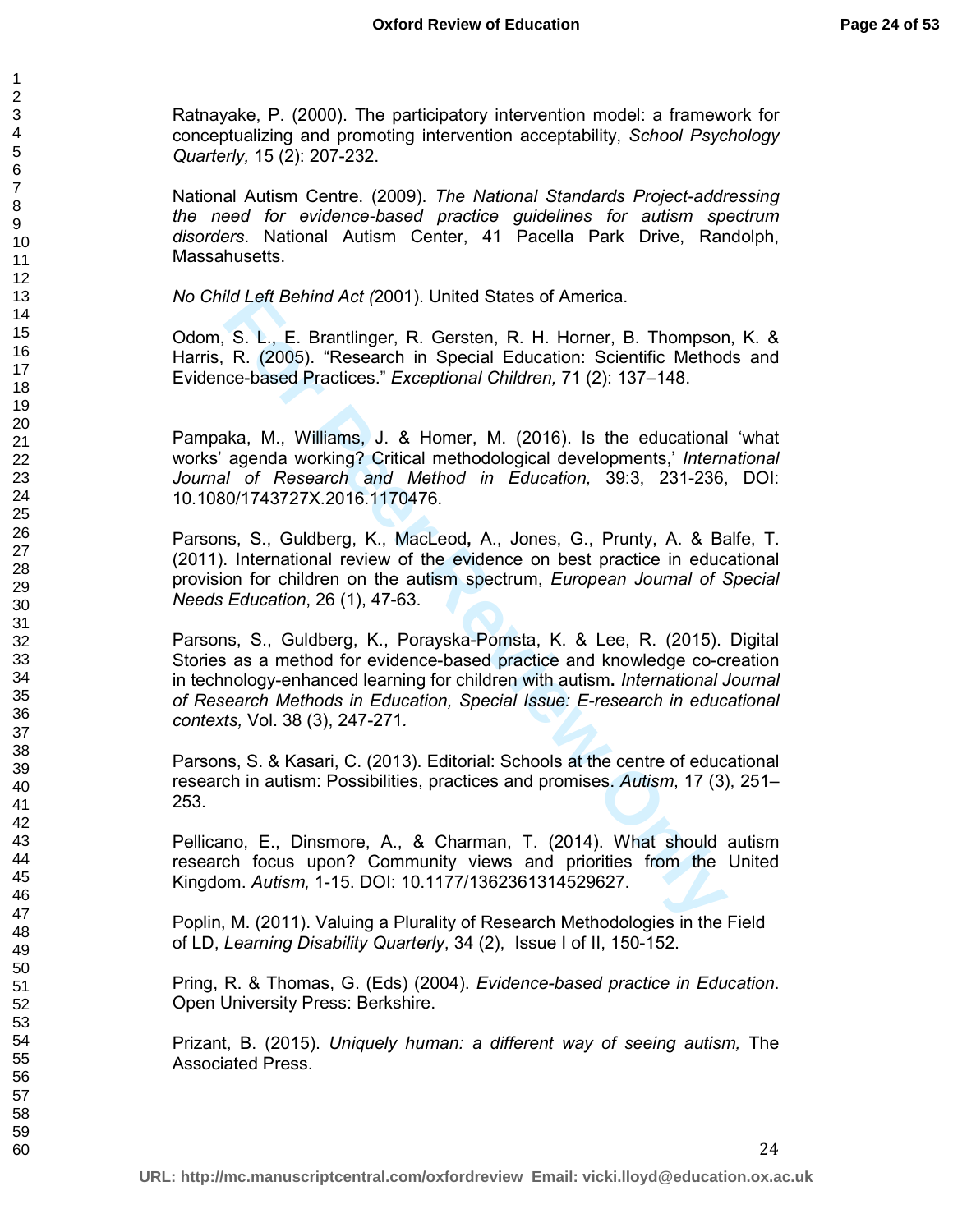Reichow, B., Volkmar, F.R., & Chiccetti, D.V. (2008). Development of the evaluative method for evaluating and determining evidence-based practices in autism. *Journal of Autism and Developmental Disorders,* 38, 1311-1319.

Rynes, S. L., Bartunek, J.M. & Daft, R.L. (2001). Across the Great Divide: Knowledge Creation and Transfer Between Practitioners and Academics. *The Academy of Management Journal,* 44 (2): 340–355.

Sahlberg, P. (2010). Rethinking accountability in a knowledge society, *Journal of Educational Change,* 11, 45-61. DOI 10.1007/s10833-008-9098-2

Smeyers, P. & Depaepe, M. eds. (2010). *Educational Research: Why 'What Works' Doesn't Work*. Dordrecht: Springer.

Tatto, M., T. & Furlong, J. (2015). Research and teacher education: papers from the BERA-RSA enquiry, *Oxford Review of Education,* 41: 2, 145-153, DOI: 10.1080/03054985.2015.1017404.

Thomas, G., & R. Pring, eds. (2004). *Evidence-based Practice in Education.* Berkshire: Open University Press.

cational Change, 11, 45-61. DOI 10.1007/s10833-008-9098-2<br>
Frs, P. & Depaepe, M. eds. (2010). *Educational Research: Why*<br> *M<sub>D</sub>*, T. & Furlong, J. (2015). Research and teacher education: IM., T. & Furlong, J. (2015). Rese Thomas, G. (2012a) A review of thinking and research about inclusive education policy, with suggestions for a new kind of inclusive thinking. *British Educational Research Journal*, 39, 3, 473-490. DOI: 10.1080/01411926.2011.652070.

Thomas, G. (2012b) Changing our landscape of inquiry for a new science of education. *Harvard Educational Review*, 82, 1, 26-51. http://her.hepg.org/content/6t2r089l715x3377/

Trent, S. C., Artiles, A. J., & Englert, C. S. (1998). From deficit thinking to social constructivism: A review of theory, research, and practice in special education. *Review of Research in Education*, 23, 277-307.

Wenger, E. (1998) *Communities of Practice: Learning, Meaning, and Identity.* Cambridge: Cambridge University Press.

Weisz, J., & Jensen, P. (1999). Efficacy and Effectiveness of Child and Adolescent Psychotherapy and Pharmacotherapy." *Mental Health Services Research,* 1 (3): 125–157.DOI:10.1023/A:1022321812352.

Winch, C., Oancea, A. & Orchard, J. (2015). The contribution of educational research to teachers' professional learning: philosophical understandings', in *Oxford Review of Education,* 41 (2), 202-216.

Wittemeyer, K., Charman, T., Cusack, J., Guldberg, K., Hastings, R., Howlin, P., Macnab, N., Parsons, S., Pellicano, L. & Slonims, V. (2011) *Educational*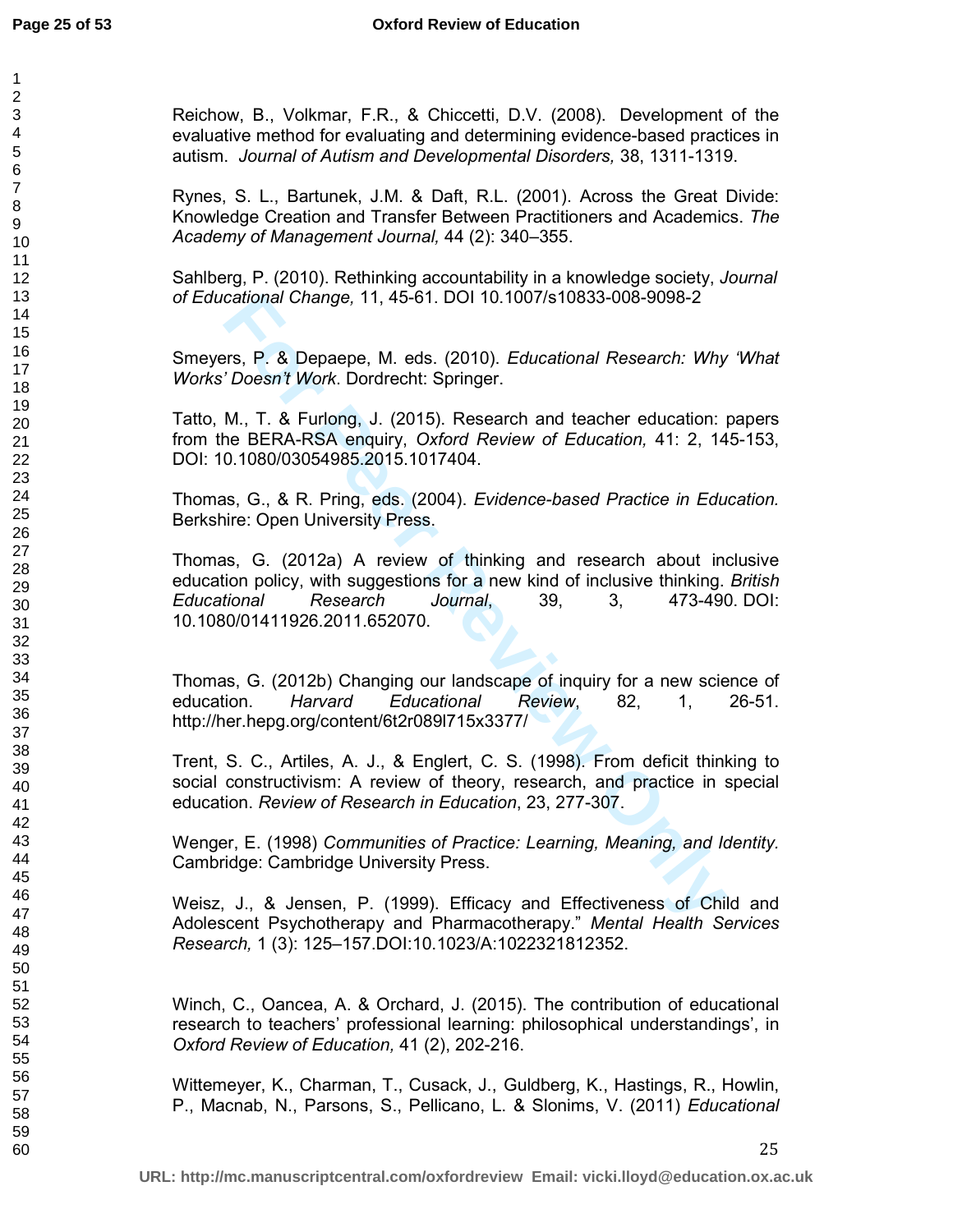*provision and outcomes for people on the autism spectrum*, London: Autism Education Trust.

**FOR PROVIEW ONLY** Wong, C., Odom, S.L., Hume, K., Cox, A.W., Fettig, A., Kucharczyk,S., Brock, M.E., Plavnik, J.,B., Fleury, V., P. & Schultz, T.R.(2014) *Evidence based practices for children, youth, and young adults with Autism Spectrum Disorder.* Chapel Hill: The University of North Carolina, Frank Porter Graham Child Development Institute, Autism Evidence-Based Practice Review Group.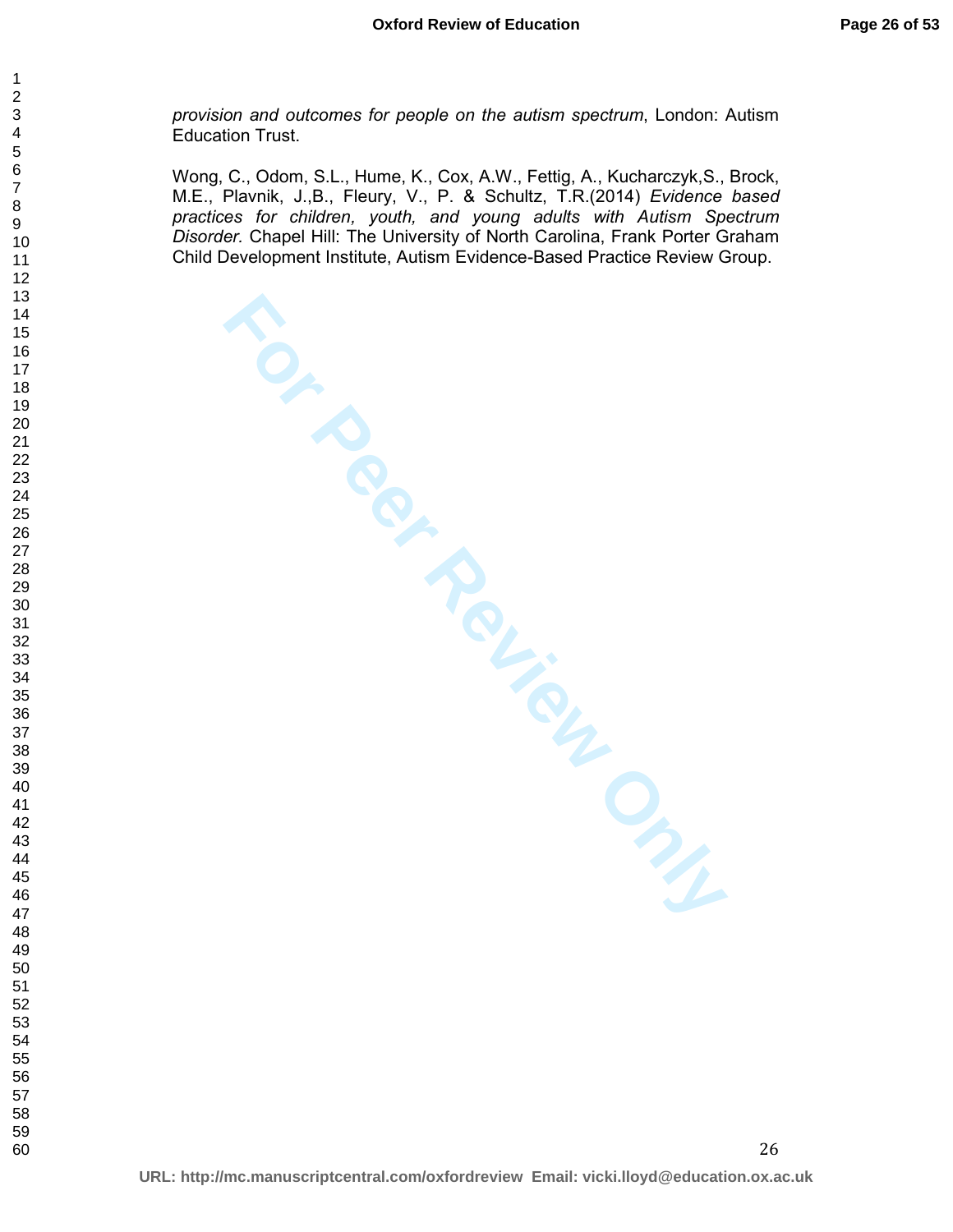#### **Oxford Review of Education**

|                                                                                                                                                                                                                                                                                                                                                           | $\sum_{i=1}^{n}$                                                                                                   |                      |  |
|-----------------------------------------------------------------------------------------------------------------------------------------------------------------------------------------------------------------------------------------------------------------------------------------------------------------------------------------------------------|--------------------------------------------------------------------------------------------------------------------|----------------------|--|
|                                                                                                                                                                                                                                                                                                                                                           |                                                                                                                    |                      |  |
|                                                                                                                                                                                                                                                                                                                                                           |                                                                                                                    |                      |  |
|                                                                                                                                                                                                                                                                                                                                                           | Title: Evidence Based Practice in autism educational research: can we bridge                                       |                      |  |
| the research and practice gap?                                                                                                                                                                                                                                                                                                                            |                                                                                                                    |                      |  |
|                                                                                                                                                                                                                                                                                                                                                           |                                                                                                                    | Formatted: Justified |  |
| Minor revisions are outlined in the attached Table and changes are                                                                                                                                                                                                                                                                                        |                                                                                                                    |                      |  |
| highlighted in the text using Track Changes.                                                                                                                                                                                                                                                                                                              |                                                                                                                    |                      |  |
| <b>Reviewer Comment</b><br>Page 1: The first sentence is not clear This sentence has now been re-<br>- the two 'strongly contested opinions'<br>need to be reworded to ensure clarify<br>from the start of the paper                                                                                                                                      | Change<br>worded.                                                                                                  |                      |  |
| The abbreviation for EBP is not<br>always used - suggest consistency in<br>writing                                                                                                                                                                                                                                                                        | This has been addressed in the main<br>text throughout.                                                            |                      |  |
| Page 2: 'I argue that the gap between<br>research and practice takes a<br>particular form in the autism field, and<br>there are lessons to be learnt from<br>this field for educational research<br>more broadly' - I am not convinced<br>this is argued effectively in the main<br>text of the paper, and would suggest<br>further clarity on this point | I have adjusted this sentence to<br>ensure it is more in line with what is<br>effectively argued in the main text. |                      |  |
| Page 8 line 38 missing word: 'If<br>intervention research is to have both<br>scientific validity in design and<br>implementation as well AS social<br>validity within the broader<br>community'                                                                                                                                                           | Corrected and the word 'as' has been<br>added                                                                      |                      |  |
| Page 13 paragraph 2: it would be<br>worth noting here that we don't have<br>objective measures to enable<br>successful identification and research<br>on outcomes that support choice and<br>autonomy - and that this is a<br>limitation of current research methods                                                                                      | I have added this point to the relevant<br>paragraph using Track Changes                                           |                      |  |
| Page 17: 'move from a narrowly<br>defined epistemic science to one that<br>articulates a social science that<br>integrates context-dependency with<br>practical deliberation' - to further<br>highlight this point, it should be                                                                                                                          | I have added this important point<br>using Track Changes.                                                          |                      |  |
|                                                                                                                                                                                                                                                                                                                                                           | $\mathbf{1}$                                                                                                       |                      |  |
|                                                                                                                                                                                                                                                                                                                                                           |                                                                                                                    |                      |  |
|                                                                                                                                                                                                                                                                                                                                                           |                                                                                                                    |                      |  |
|                                                                                                                                                                                                                                                                                                                                                           |                                                                                                                    |                      |  |
|                                                                                                                                                                                                                                                                                                                                                           |                                                                                                                    |                      |  |
|                                                                                                                                                                                                                                                                                                                                                           |                                                                                                                    |                      |  |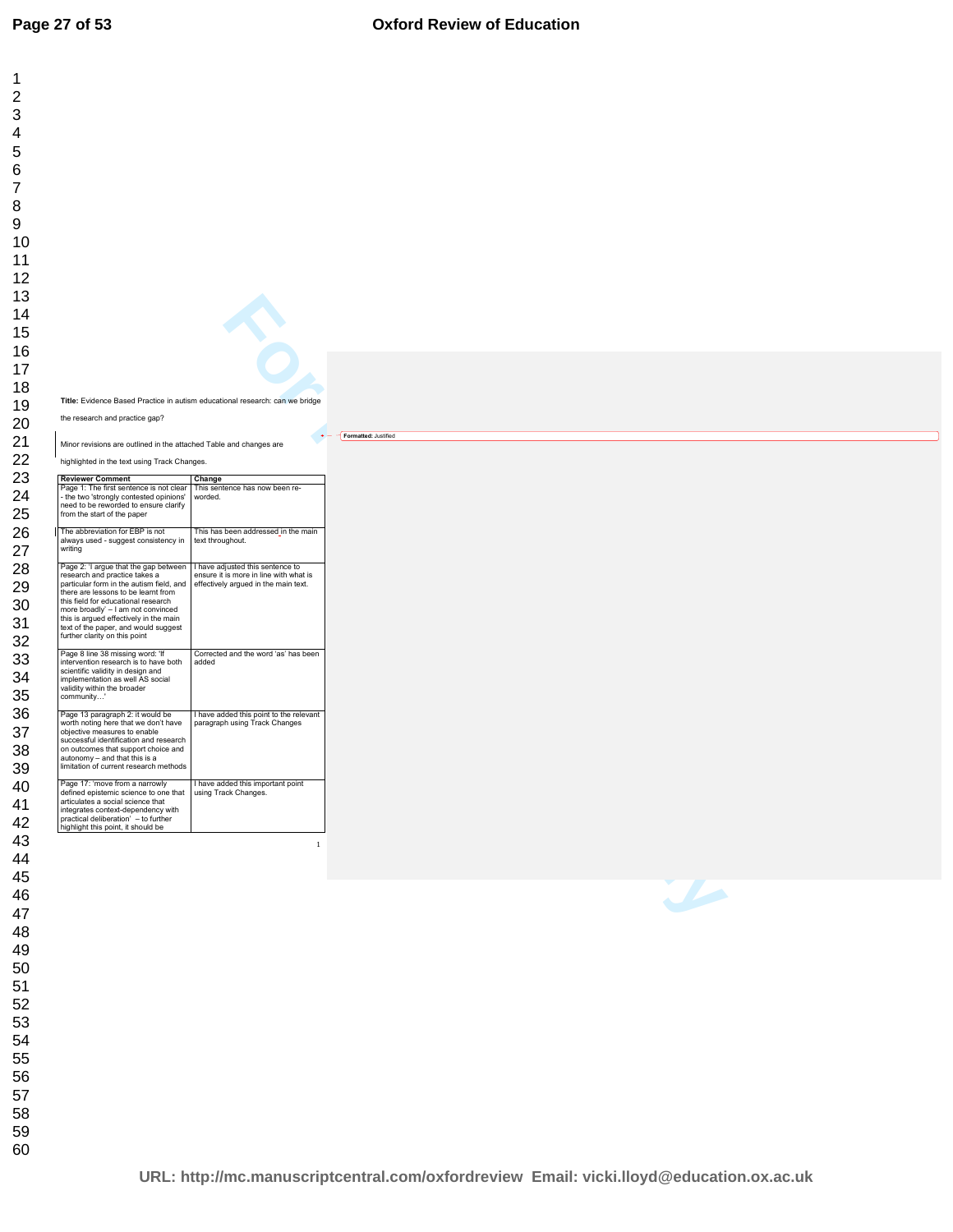#### **Oxford Review of Education**

related to the fact that autism is, by definition, a spectrum of disorders and therefore this complexity cannot currently be narrowly defined Page 17 – you could go a step further and state how the qualitative and quantitative research can be combined in practical ways This has been highlighted through the examples of participatory research

#### **Introduction**

**For Performance Concept Consumers Concept Consumers Consumers Consumers Consumers Consumers Consumers Consumers Consumers Consumers Consumers Consumers Consumers Consumers Consumers Consumers Consumers Consumers Consumers**  around Evidence-Based Practice (EBP) in education highlight is a hotly contested subject at the moment, and has been for a while, with strong es-that teachers should be focusing on 'what works,' and that research favours certain teaching methods for maximising pupil learning outcomes (Hattie, 2008), and that further work is needed to address how to best apply research to practice (DfE, 2014). with researchers departments claiming that research favours certain teaching methods for upil learning outcomes (Hattie, 2008). Thus the Department for Education (DfE) in the UK allocated £135 million to improve quantitative data in education as well as adopting a framework for conceptualising EBP widence-based teaching focusing on the use and application of research evidence in schools (DfE, 2014). Meanwhile, the US institute of Education Sciences takes a clear stand that education researchers need to develop interventions that are effective in raising student achievement and to validate the effectiveness of those interventions using rigorous methods (Lundahl, 2013). The 'Individuals with Disabilities Education Act' (IDEA, 2008), ensures

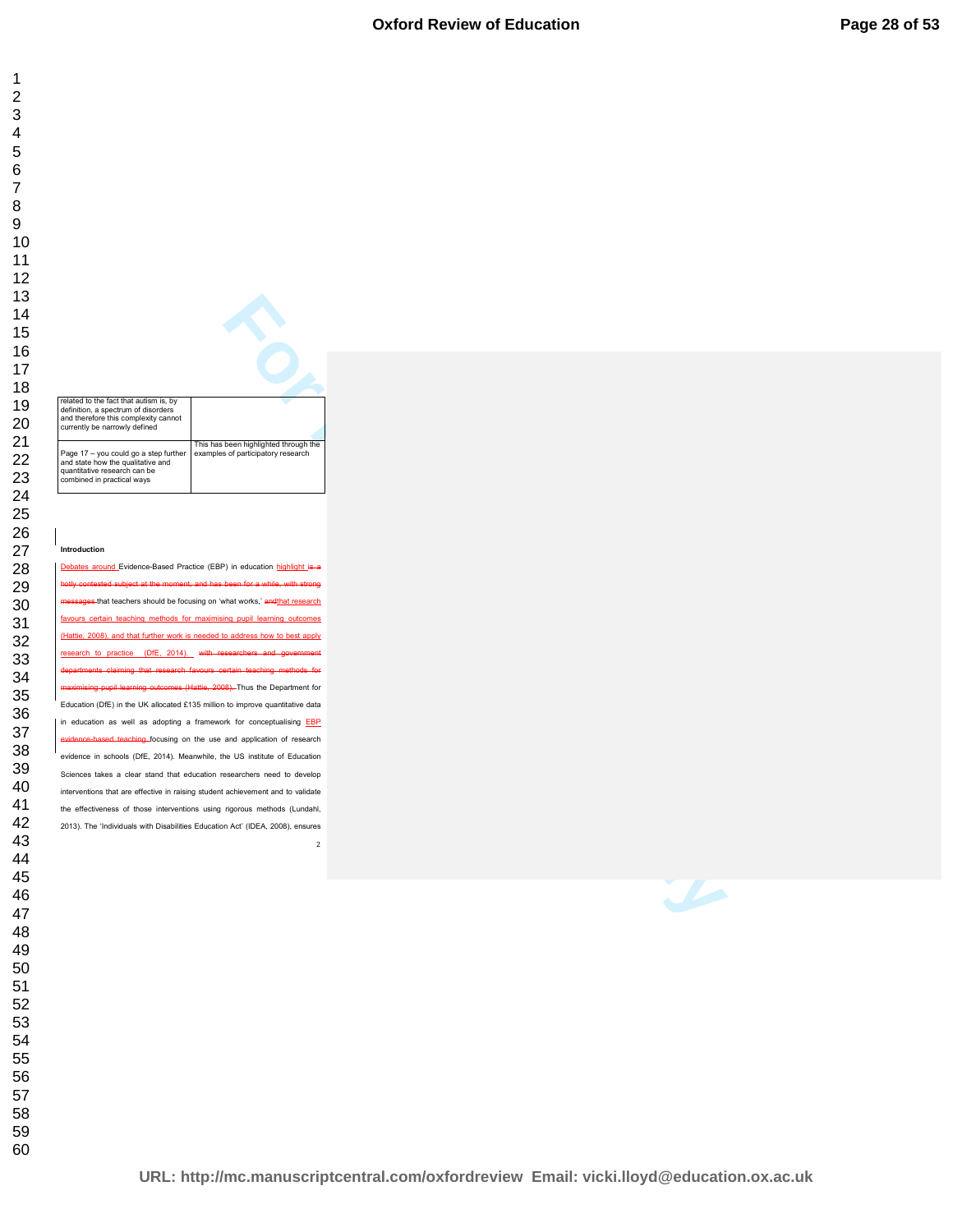that services to children with disabilities require teachers to use EBPs by mandating the scientifically based research concept in education through the No Child Left Behind Act (NCLB) Act of 2001. This is now enshrined in law, with the NCLB addressing the need for standards and measurable goals with reliance on scientifically based research for interventions and teaching methods.

**For Personalism and Constrainers of the United States of the United States and Constrainers and Constrainers and Constrainers and Constrainers and Constrainers and Constrainers and Constrainers and Constrainers and Constr** Within this context, autism educational research is dominated by experimental research designs that should inform decisions teachers make on the ground. When the US National Research Council (NRC) conducted a rigorous assessment of intervention research studies in the field of autism, for example, studies needed to employ particular methodologies in order to be considered an EBP and these included randomised, quasi-experimental or single-subject design studies. In a relatively recent National Professional Development Centre (NPDC) review of autism intervention research, 40% of studies used multiple baseline design, with 8% based on RCTs (Wong et al., 2014). Current research in autism is largely Single Subject Experimental Designs (SSED) with group designs becoming more common (Kasari & Smith, 2013) and there is a clear dominance of empirical and technical instrumental research that is modeled on the natural sciences (see Dingfelder & Mandell, 2011; Odom et al., 2005).

The above hegemony of experimental designs has led to heated debate over the last few years about the way in which **EBP Evidence Based Practice** is perceived, and the relationship between research and practice in autism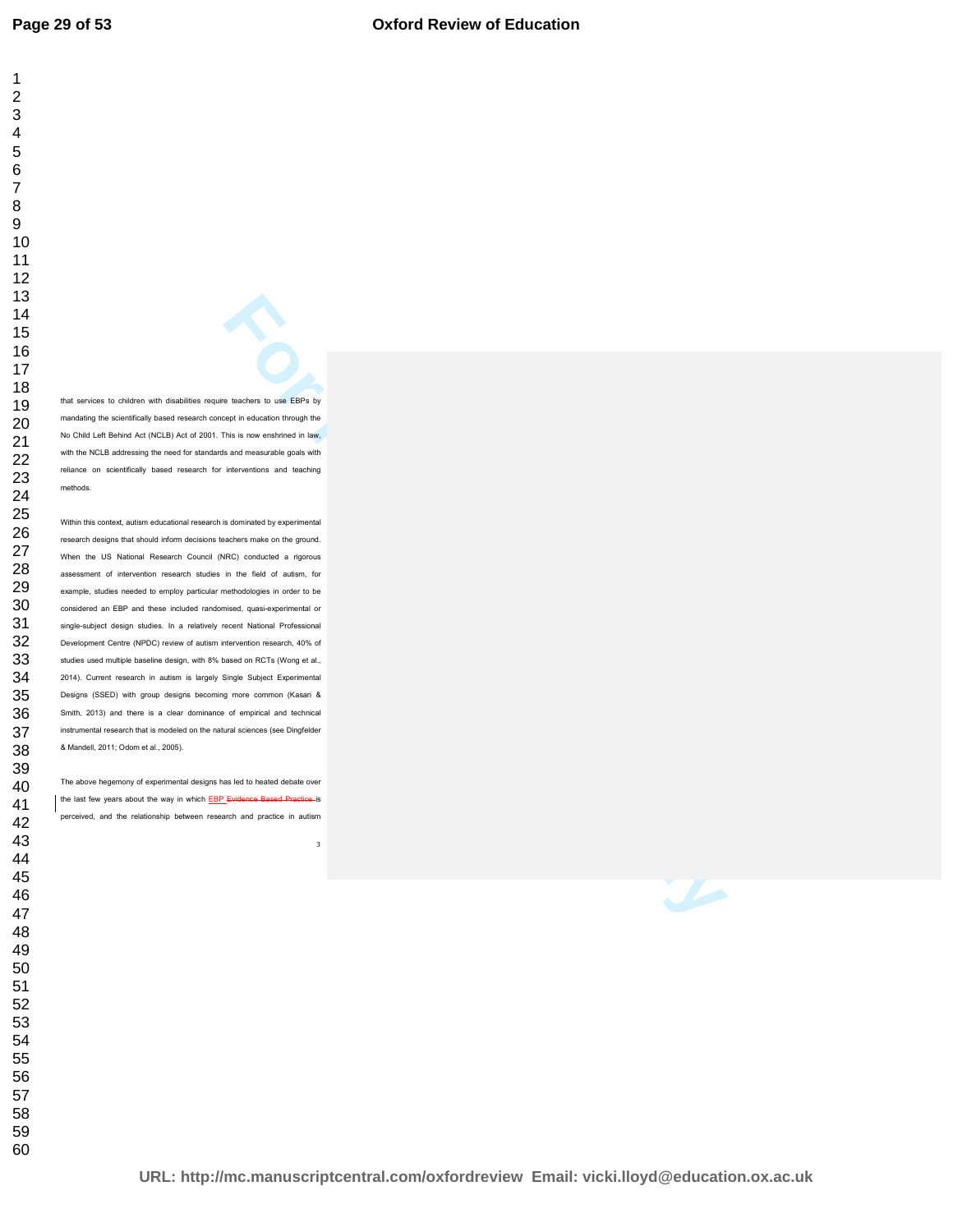educational research (de Bruin, 2015), with much discussion focusing on how to generate a positive relationship between educational research and teaching knowledge and practice (Tatto & Furlong, 2015; Pampaka et al., 2016) whilst recognising that there is a persistent gap between research and practice in autism education (Parsons & Kasari, 2013).

**Excession Contains (and the second in the second in the second in the second in the second in the second in the second in the second in the second in the second in the second in the second in the second in the second inte** In this paper, I focus on argue that the particular form the gap between research and practice takes a particular form in the autism field, and-Lidentify the methodological re-adjustments that are neededthere are lessons to be learnt from this field for educational research more broadly, <u>recognisinggiven</u> that broader discussions around 'what works' have been problematic in both practice and theory, as well as in methodology (Smeyers & Depaepe, 2010). I focus on the need to broaden the range of methodologies used so the field can draw on a wider knowledge base, as practice needs a much wider knowledge base than policy. By addressing the need for a plurality of methodologies, and for further dialogue about what kind of knowledge we value in the field of learning disabilities (Gallagher, Connor & Ferri, 2011), autism educational research exemplifies the methodological reorientation that is needed in educational research more generally.

 I discuss the fact that whilst the 'what works' debate is designed to find rigorous ways of using evidence to improve practice, the dominance of experimental designs in autism education contribute to a schism between research and practice in this field (Parsons & Kaskari, 2013; Parsons et al. 2015). This substantial gap between research and practice in autism educational research is problematic (Damschroder et al., 2011; Parsons &

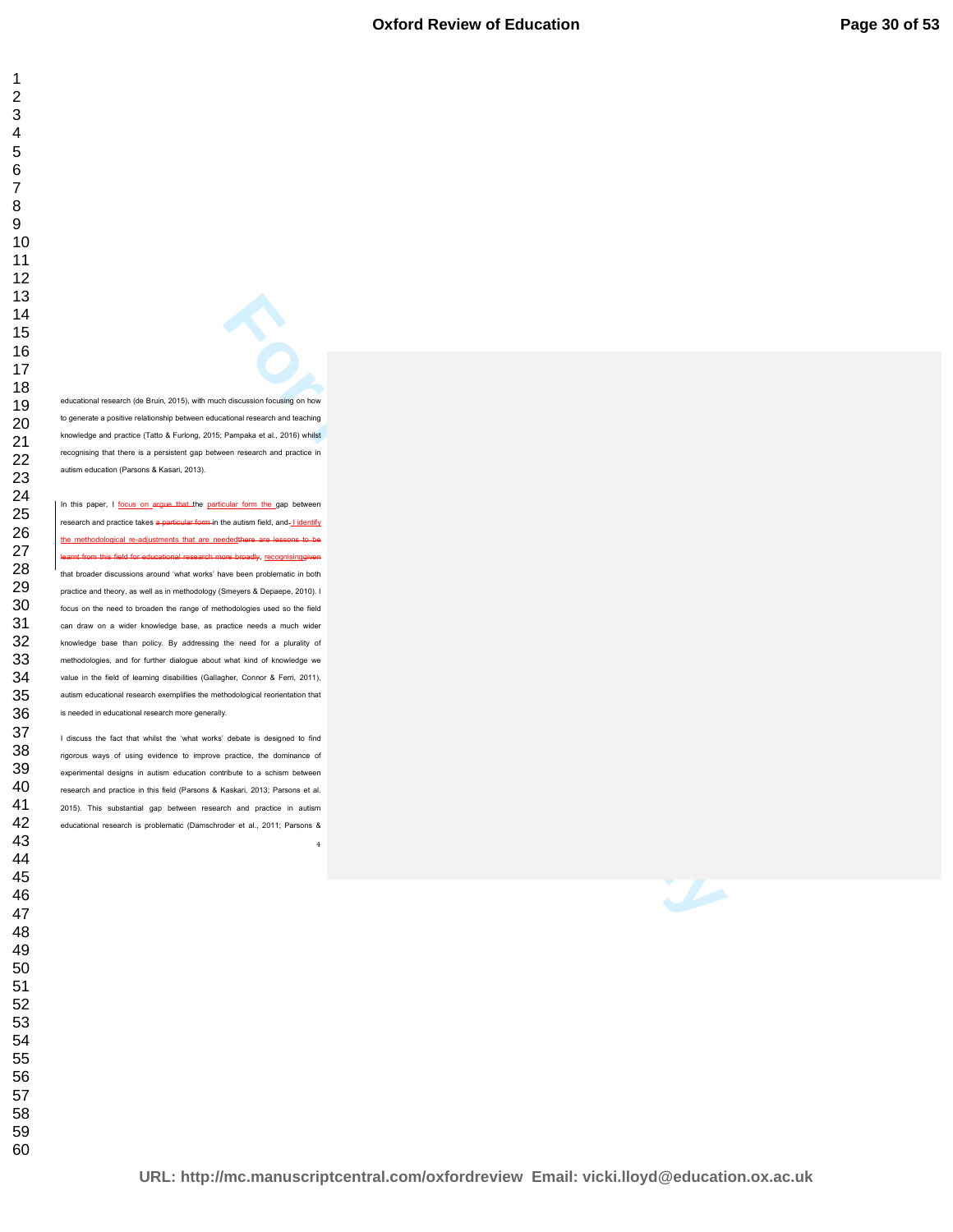Kasari, 2013) because long-term outcomes for individuals with autism remain poor (Magiati, Tay & Howlin, 2012), leading to a need for practical solutions for education and life skills (Pellicano, Dinsmore & Charman, 2014). My paper therefore discusses the preconditions for developing better frameworks and tools for understanding variation across different contextual factors (Klingner & Boardman, 2011), and it underscores the need for a more balanced range of studies and research designs. It highlights that the field

needs to become better at recognising that evidence applicable to education will occur in diverse forms and therefore needs to be gathered through diverse means. This includes objective measures obtained from controlled trials, *and* subjective perspectives that are grounded in professional understanding, experiences and interpretations of teachers, in conjunction with approaches that focus on methodologies and methods that respect and value both researchers and practitioners (BERA-RSA, 2014).

**For Period in the United States of the United States and States and States and States and States and States and States and States and States and States and States and States and States and States and States and States and** The aims are therefore to i) highlight how the dominance of experimental designs leads to a schism between research and practice in this field; ii) discuss how to develop better frameworks and tools for understanding variation across different contextual factors and iii) put the case for recognising that evidence applicable to education needs to take different forms and therefore needs to be gathered through different means. In taking the reader through this argument, I start by highlighting the range of interventions that are present in the autism field and examine current attempts to address the gap between research and practice, before putting the case for

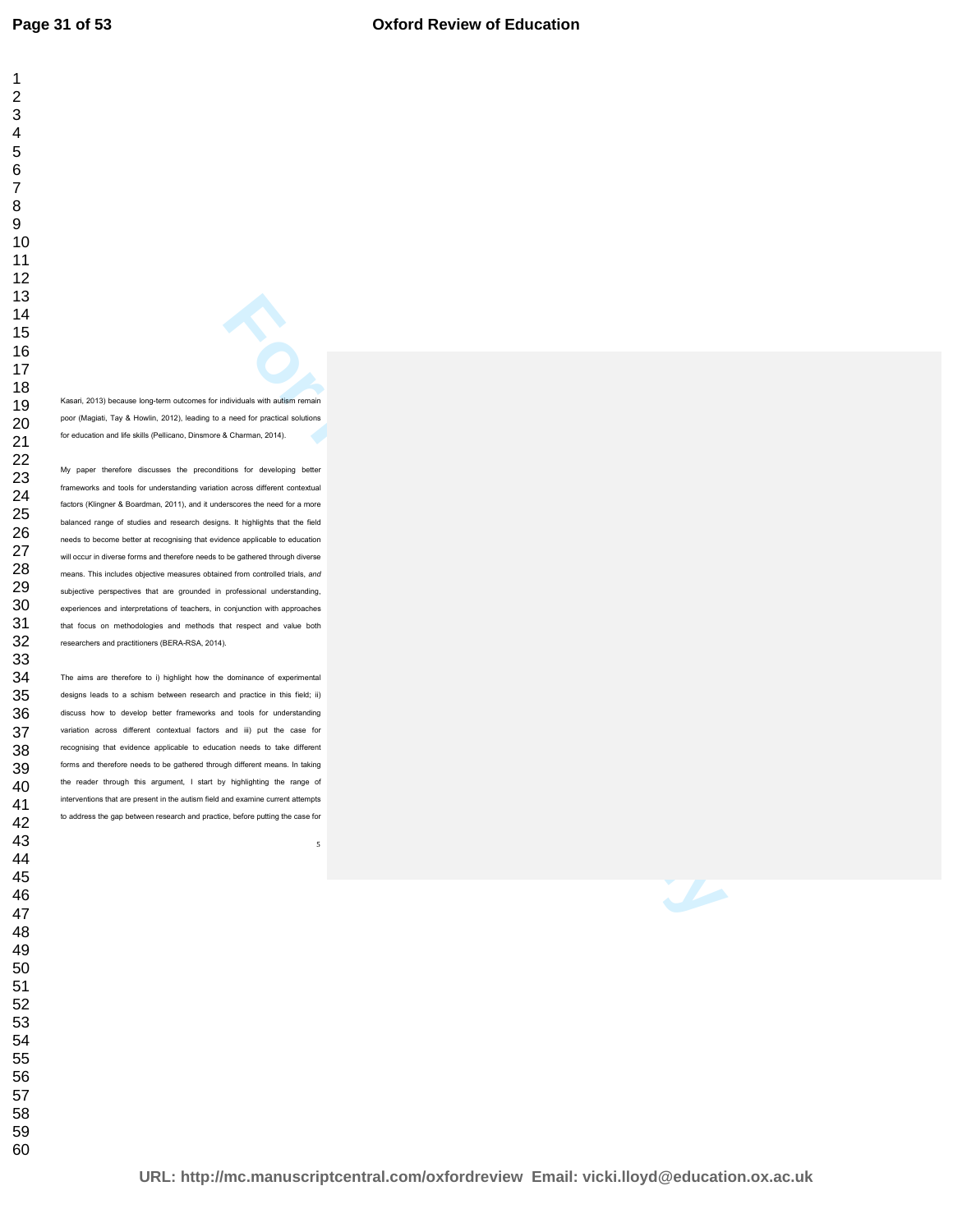a paradigm shift in autism education.

**Excession and 36 million the performance**<br> **For Peer Review Only and Section 2018**<br> **For Peer Review Only and Section 2019**<br> **For Peer Review Only and Section 2019**<br> **For Peer Review Only and Section 2019**<br> **For Peer Revi A broad range of interventions with different theoretical underpinnings**  A quick online search for 'autism interventions' gives over 38 million links so there are clearly many strategies, approaches, therapies and interventions for improving the lives of autistic people. 'Research Autism', a website dedicated to researching the wide range of 'treatments' and 'interventions' in autism, currently lists over a thousand of those in the field of autism along with indications of the evidence base (Milton, 2014). These have a number of different underlying theoretical perspectives. In autism, as in broader disability studies, there are three main theoretical approaches (Arduin, 2015): the medical model through which autism is viewed through the lens of a pathological or flawed existence (Hughes, 2000); the social model, which posits that concepts of disability are culturally relative and the consequence of particular cultural conditions (Corker & Shakespeare, 2002) and the interactionist, human rights or transactional model which focuses on human rights, and disability as being part of diversity, with difficulties arising from an interaction between the individual and the environment (Prizant, 2015).

Within these theoretical traditions, much of the emphasis on experimental designs and quantitative studies around EBP in autism education tend to emanate from a deficit based medical model, in which disability is defined as 'a physical or mental impairment' (DfE, 2014), with a high proportion of intervention studies focusing on intensive behavioural interventions (Howlin,

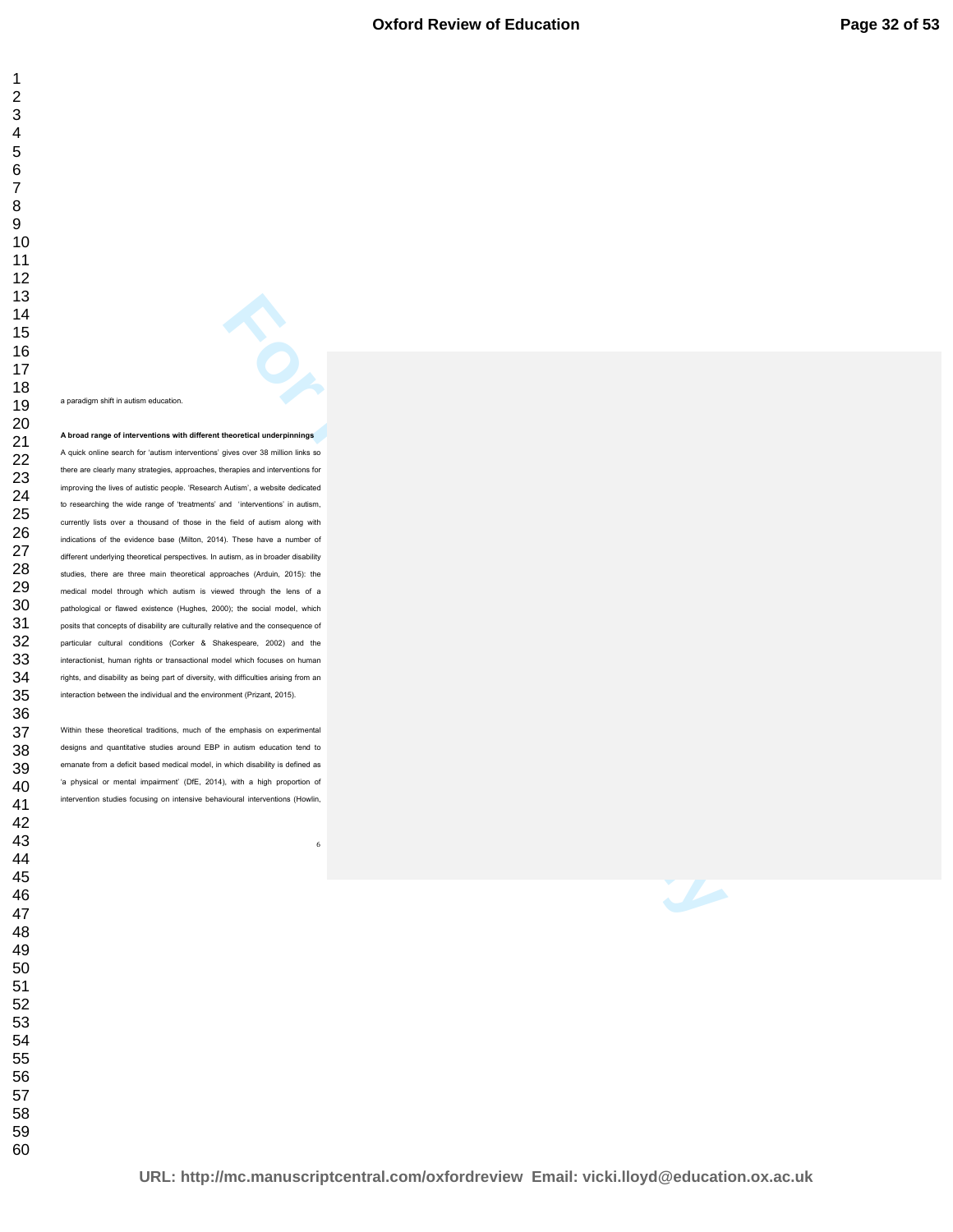2010) that are based on a normative focus on 'correcting deficits' (Milton, 2014).

**For Per Review Only and Section**<br> **For Per Review Only and Section**<br> **For Per Review Only and Section Conduct Section**<br> **For Person Conduct Section Conduct Section**<br> **For Person Conduct Section Conduct Section**<br> **For Pers** The above theoretical perspectives have a bearing not only on views about how pupils learn, but also on how to conduct research, as they lead to different foci in terms of the developmental areas they focus on, which in turn affect how progress is measured (Howlin, 2010). Researchers with varying theoretical perspectives will see the world differently and will therefore differ in the questions they ask, what they examine in research as well as the methodologies they consider valid for measuring pupil progress (Poplin, 2011). Hence, behaviourists will tend to define the behavior that is considered desirable, then count the behavior, and reinforce it; cognitive theorists shift this to strategic academic behaviours they believe underpin academic performance whilst constructivist focus the lens on the process of facilitating an individuals construction of meaning (Poplin, 2011).

#### **Methodological critiques of current intervention research**

Although a number of studies have provided some reliable knowledge about which interventions 'work' and have helped practitioners make decisions in selecting suitable interventions, reviews have highlighted that there is not enough evidence to promote a specific form of intervention given the lack of robust evidence coupled with the wide range of interventions in the field of autism (Parsons et al. 2011; Odom et al., 2005; Howlin, 2010). Furthermore, as well as intervention research involving many different strategies, there is often a limited range of outcomes measured (Pasons et al., 2011). Effects of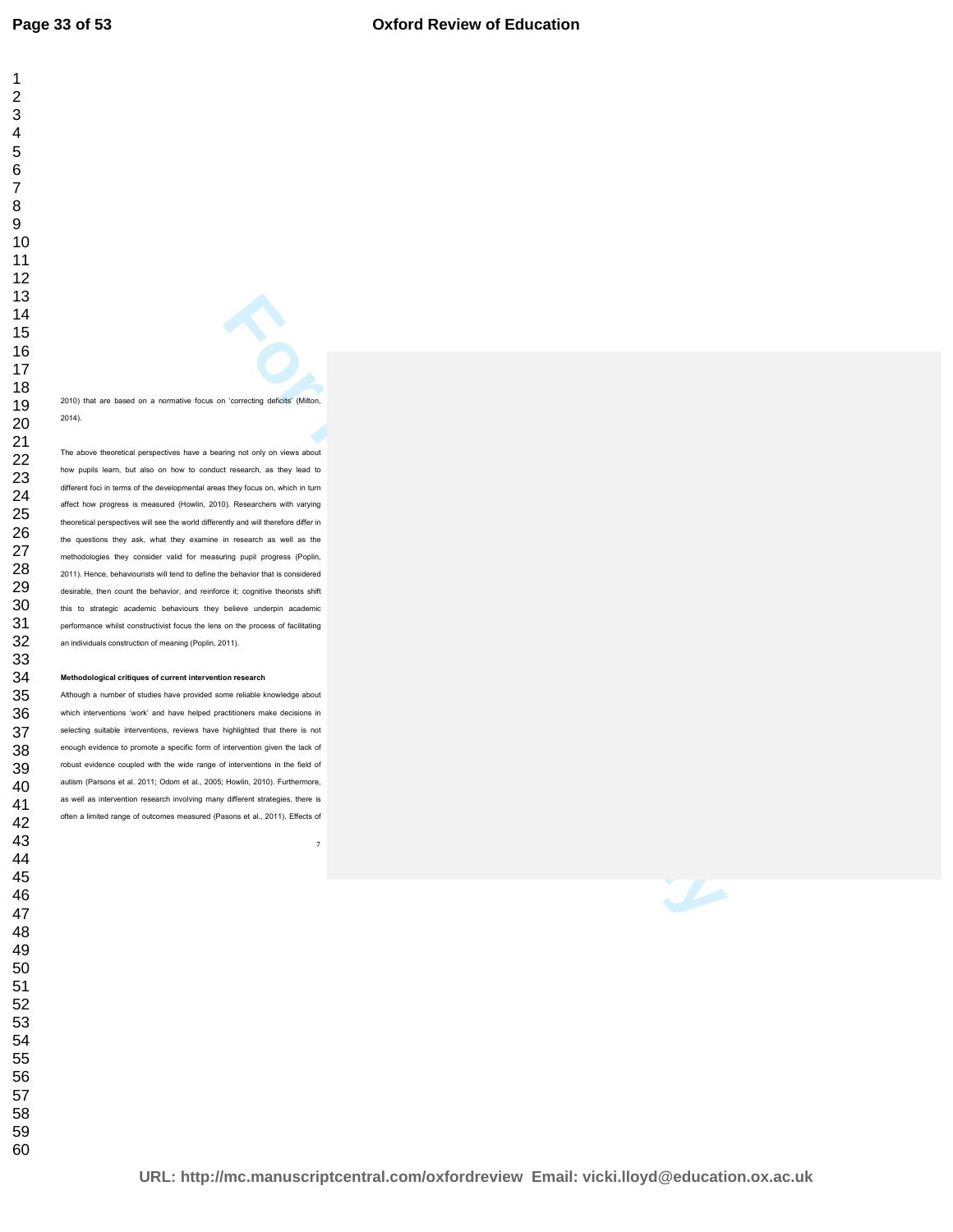interventions often impact on a narrow range of skills so a programme to improve non-verbal communication will narrowly focus on that without examining its effect on broader cognitive functioning, for example (Howlin, 2010).

**For Period in the Second Second Second Second Second Second Second Second Second Second Second Second Second Second Second Second Second Second Second Second Second Second Second Second Second Second Second Second Second** Furthermore, whilst current intervention research clearly represents a desire to apply a rigorous and systematic approach to produce knowledge that can in turn enable generalisation (de Bruin, 2015), the underlying assumption that these designs infer causality and should be able to support professionals to make decisions about 'what works' are problematic as there are clear methodological challenges. Although many reviews and meta-reviews have been undertaken in the field, the groups define different literature, use different definitions of EBP, lump or split interventions at different levels of specificity and come to different conclusions (see Mesibov & Shea, 2010 and Parsons et al., 2011). Furthermore, sample sizes tend to be limited, most examine relatively short-term gains and there are problems sorting out intervention effects compared to other variables (Horner et al., 2005). In addition, most pupils receive more than one intervention at any one point in time, making it difficult to separate out a particular element or type of approach (Parsons et al., 2011).

The perceived weaknesses of current intervention research have therefore led to calls for more methodologically rigorous research (Parsons et al.; 2011; Charman et al., 2011) with attempts to counter the narrow focus on specific research designs as the only legitimate way of conducting research in the field

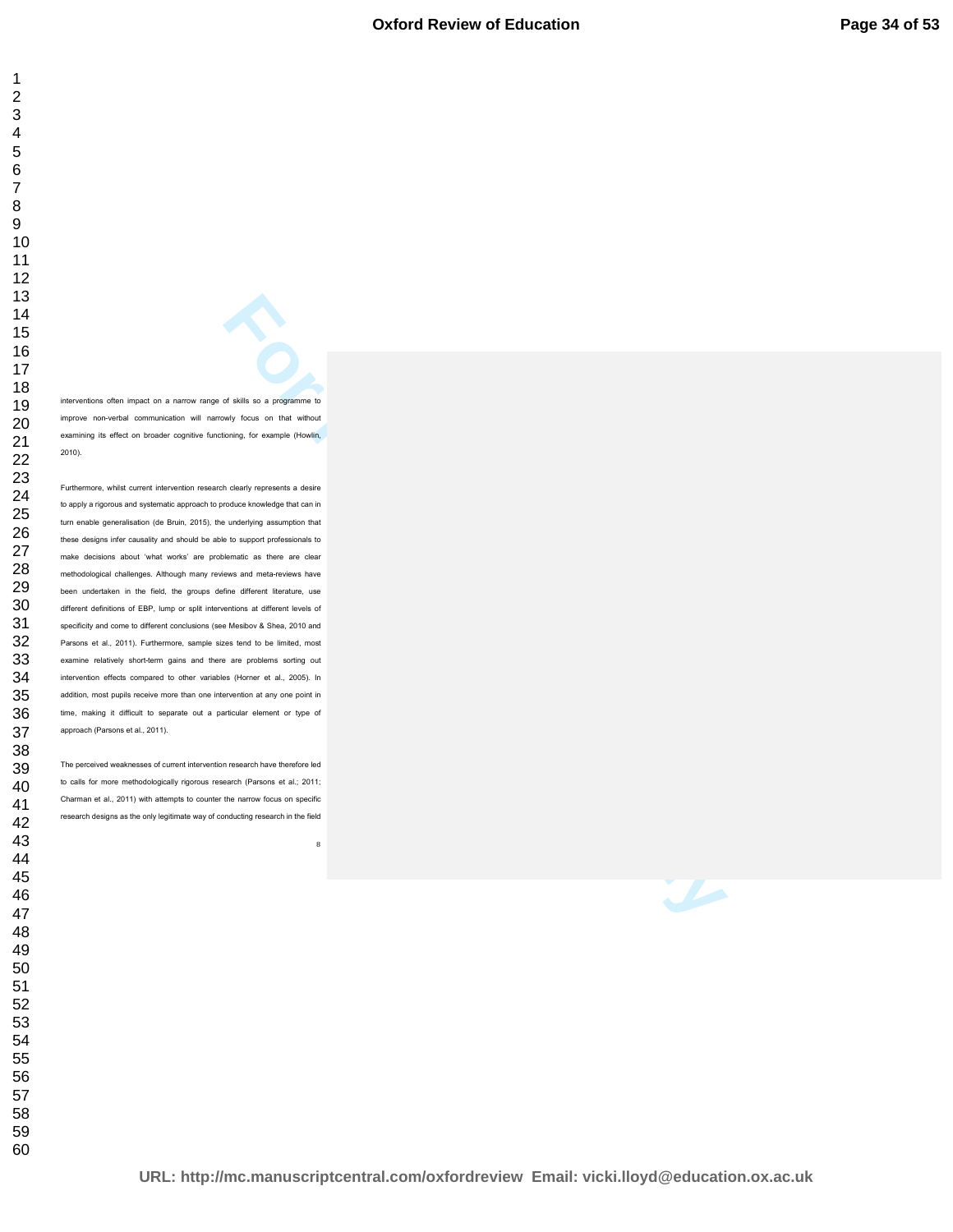and with proposals for assessing the quality of a variety of research designs (see Horner, et al., 2005 and Reichow et al. 2008).

#### **The problem with applying experimental designs to school settings**

**For Performance Construction Constrainers**<br> **For Performance Construction Construction**<br> **For Performance Construction Construction Construction Construction Construction Construction Construction Construction Constructio** The field is currently dominated by efficacy studies that report the success or failure of interventions in 'ideal' conditions that are carefully controlled. As a result, arguments have been put forward for countering the narrow focus on specific research designs as the only legitimate way of conducting research in the field (see Horner, et al., 2005 and Reichow et al. 2008). This stems from the recognition that it can be quite a challenge to gather efficacy for particular methods as there are so many variables that can be difficult to pin down and measure. Efficacy studies also tend to lack the flexibility that would allow one to capture and to understand what happens naturally or to predict all of the many and varied consequences of a particular course of action due to the context specific nature of education, as much of what happens depends upon chance and dynamic combinations of different starting points, teacher skills and understanding, the school context, and learning objectives (Biesta, et al., 2014).

Although efficacy studies contribute important new knowledge to the autism field, we therefore need to stay mindful of the fact that even when there is evidence for specific interventions in the highly controlled contexts in which they were studied (Kasari & Smith, 2013), these might not be applicable to educational contexts where individual teachers make judgements based on available evidence. If intervention research is to have both scientific validity in

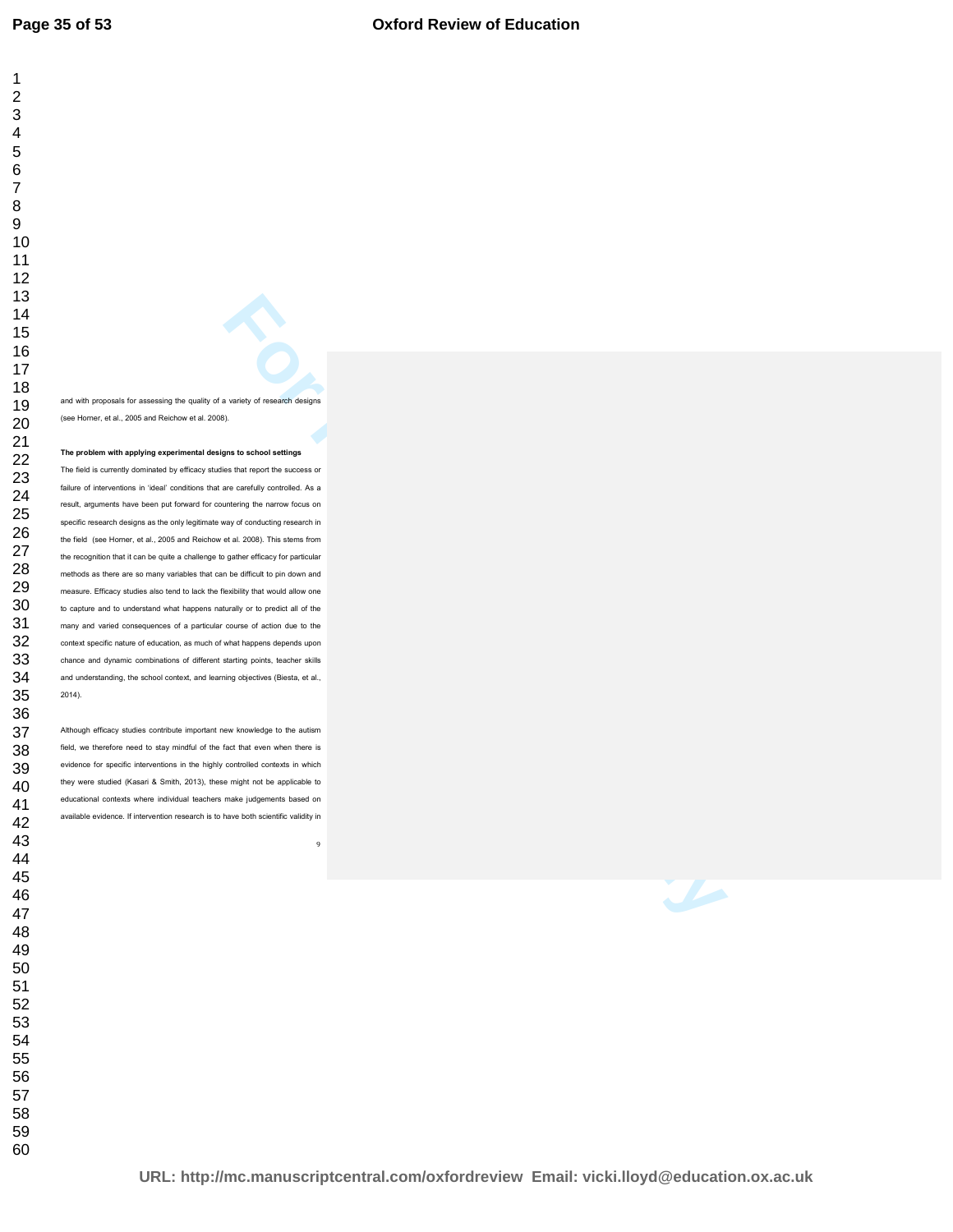design and implementation as well as social validity within the broader community, the field needs to find better ways of ensuring interventions are evaluated in the area in which children are based, such as mainstream primary schools (NAC, 2009). This has led to calls for conducting more effectiveness studies, which focus on the sustainability of the intervention and the importance of it to those participating in it in everyday conditions (Weisz & Jensen, 1999; Kasari & Smith, 2013).

**For Per Review and Constraints and Constraints and Constraints and Constraints and Constraints and Constraints and Constraints and Constraints and Constraints and Constraints and Constraints and Constraints and Constraint** The question is then whether this will go far enough in changing the fact that University based autism intervention research is not evident in the child's school in most schools in the UK and US, or if it is, it is changed so much that it is different from the original intervention (Kasari & Smith, 2013). Practitioners rarely alter their practice by drawing on the evidence base from research (Lather, 2004) despite schools being under increasing pressure to implement EBPs in order to meet the diverse needs of pupils with autism, with many continuing to use practices that are unsupported by such research (Burns & Ysseldyke 2009; Carter et al., 2011). Teachers have reported that they view researchers as being out of touch with the realities of today's classroom contexts (Greenwood & Abbott, 2001), whilst being less concerned about EBPs and more interested in how the given solutions might fit with the needs of individual children (Guldberg et al., 2011).

Researchers have therefore begun exploring the barriers to implementing studies in schools (Locke et al., 2014). These barriers have been seen as relating to 'incompletely developed interventions, limited evidence of their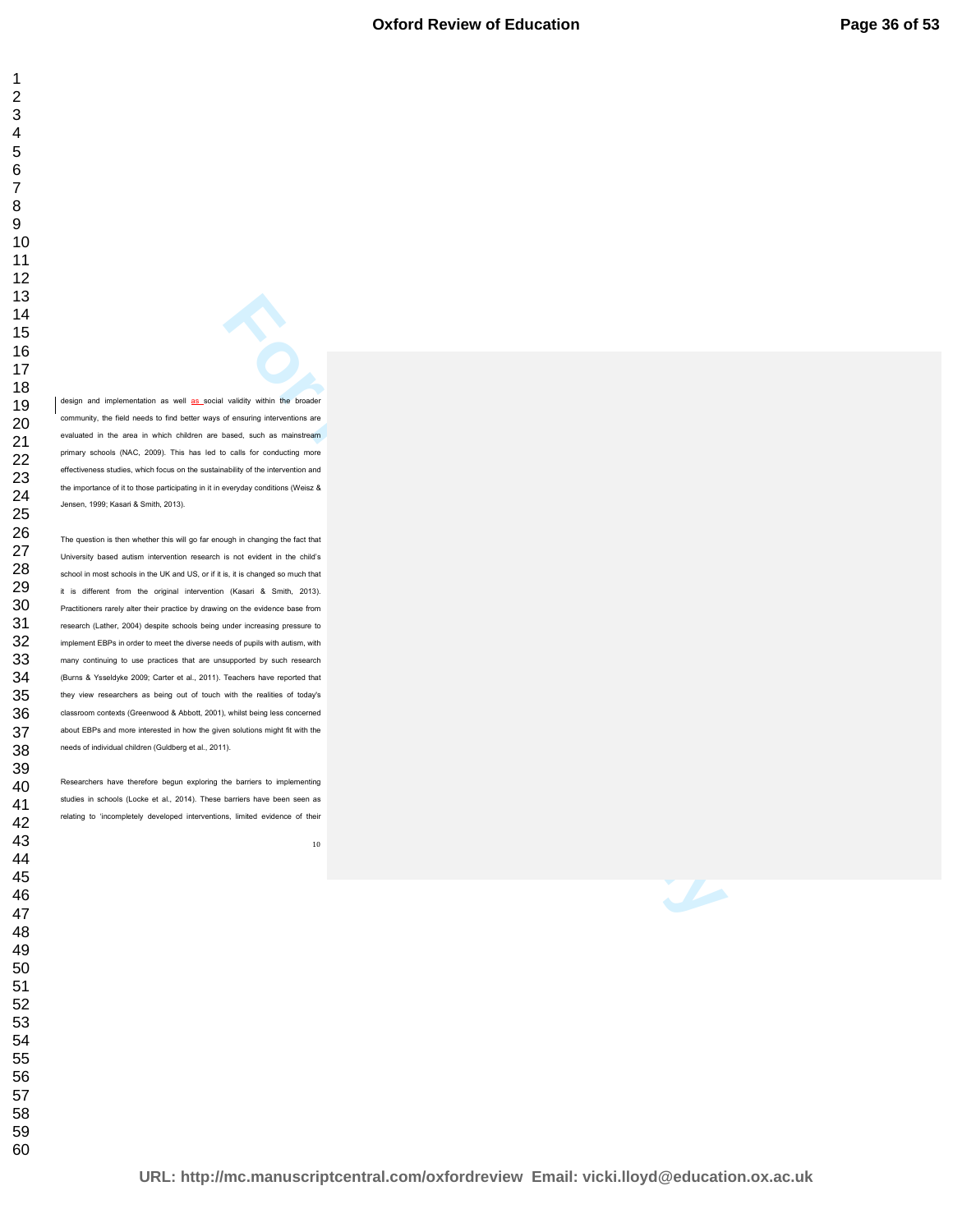utility in promoting long term and meaningful change and poor fit with school environments' (Kasari and Smith, 2013, p1). More specifically, barriers have been linked with lack of training of teachers (Dingfelder & Mandell, 2012), the competing priorities of staff, policies surrounding break times, lack of school support, and difficulty findings resources and time for implementing interventions in the school day (Locke et al., 2014). Whilst a focus on barriers to implementation is important, I go on to argue that a more fundamental paradigm shift is needed than current debates indicate.

#### **The knowledge transfer model orthodoxy**

**For Performance Control and Section**<br> **For Performance Control and Section Section Section Section Section Section Section Section Section Section<br>
The Section Section Section Section Section Section Section Section Secti** The debates around efficacy, effectiveness and implementation problems in schools highlight that there is an assumption that effective practices'treatments' have been produced, but that the issue is that teachers are not implementing these\_-EBPsevidence-based treatments. This narrative sees the problem as a 'translational one' in which research dissemination is perceived as a linear, top-down transmission model from which practitioners should draw knowledge. Research should then flow from the journal to classroom practice without any real and sustained engagement with teachers or pupils (Greenwood & Abbott, 2001). This model posits the researcher as the "expert" and the teacher as simply the vehicle for delivering the intervention (Trent, Artiles, & Englert, 1998).

This 'knowledge transfer' model in autism education research can be illustrated by the National Autism Centre's (2009) systematic review of both SSED and group designs, identifying eleven 'treatments' for which they claim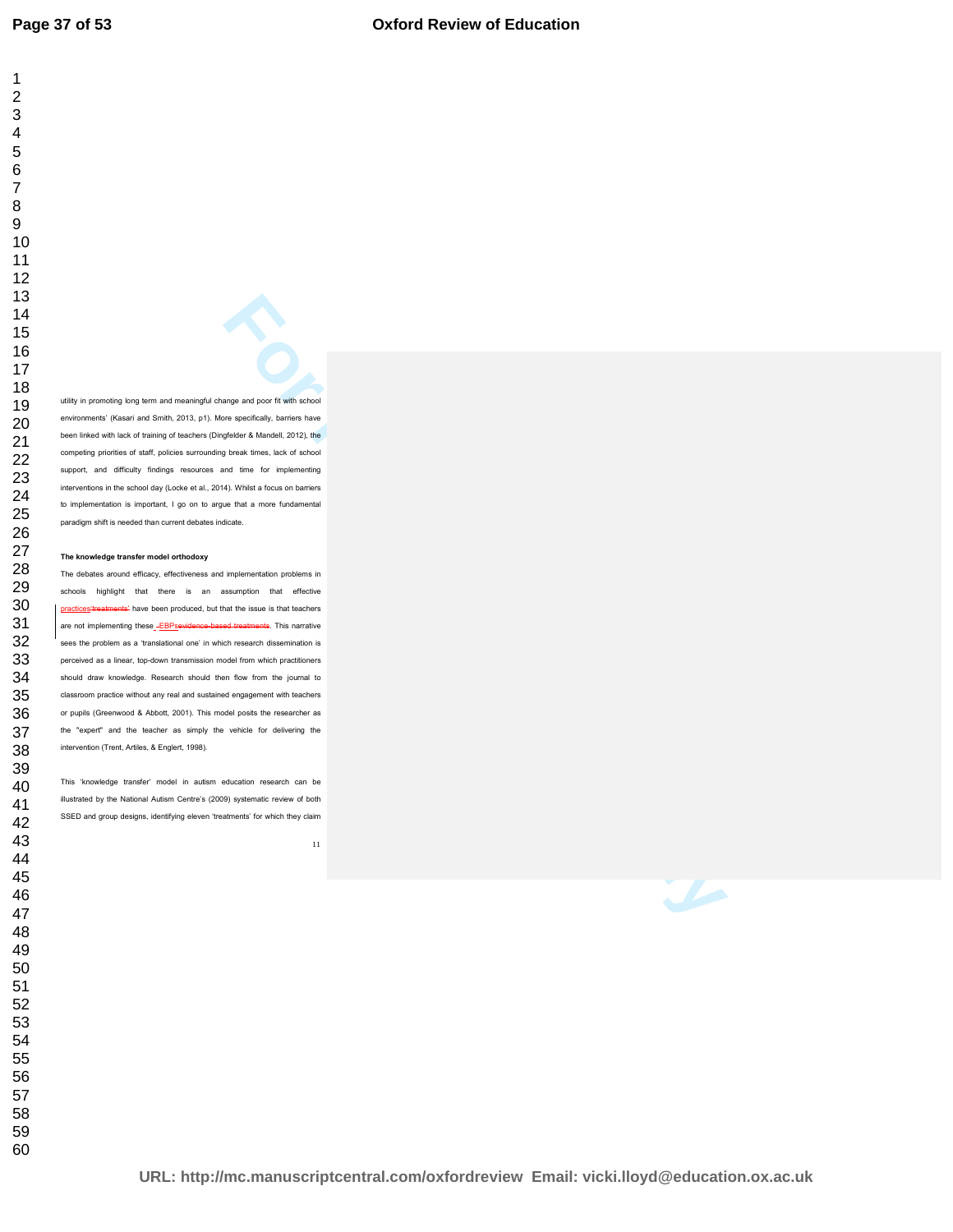**For Peer Review Only and Schedulers** is producing in<br>spectrum with the production of the main production of the main production<br>of Core Listensie and Schedulers (Review Only)<br> $\mathbf{F} = \mathbf{F} \mathbf{G} \mathbf{F}$  by producting the there is evidence of effective practice, and moving from this to producing a manual for EBP in schools and recommending a specific set of best practices such as visual schedules and self management techniques (NAC, 2009). Meanwhile, the National Professional Development Centre identified a larger set of practices and made steps to operationalise these by producing step-bystep reviews (Wong et al., 2014), focusing on the necessity of translating scientific results into intervention practices or practitioner friendly summaries so that users can be informed by those (Reichow, 2008), whilst also providing 'professional development and support for implementing the practices with fidelity' (Wong et al., 2014, p. 34).

#### **The need to take onboard different ways of knowing**

The above solutions do not take account of the fact that a teacher's choice of educational programmes tends to derive from a combination of educational, behavioural and developmental research and theory (Howlin, 2010) resulting in them employing an eclectic mix of strategies (Guldberg, 2010). Whilst the science behind research-based instruction and intervention studies requires fidelity of implementation, teachers tend to view good teaching as involving innovation and an eclectic sampling from a variety of instructional or teaching models (Greenwood & Abbott, 2001).

Unfortunately the prevailing research culture of knowledge transfer in evidence-based research diminishes the potential contributions of teachers and pupils by prioritising particular ways of knowing. It ignores important aspects of professional knowledge (Rynes, Bartunek & Daft, 2001) and the

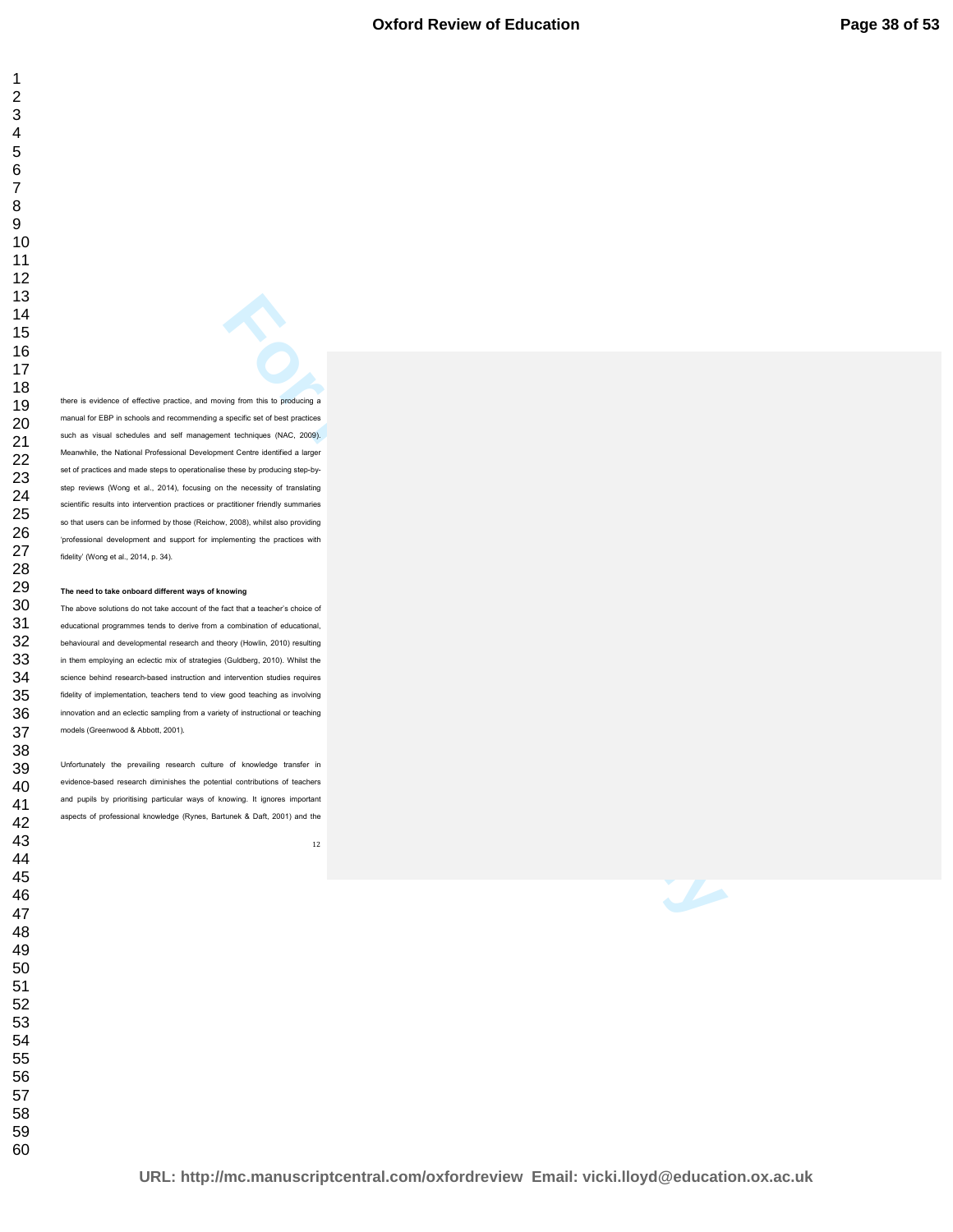situated nature of the experiences and expectations of teachers and children in schools (Parsons et al., 2013), as well as the complex nature of schools where it is often difficult to implement more rigid, experimental research designs requiring strict adherence to planned protocols (Kasari & Smith, 2013).

**For Persons and Critics**<br> **For Persons and Critics**<br> **For Persons and Critics**<br> **For Persons and Critics**<br> **For Persons (Factor III** is also by View Bis<br> **For Persons (Factor III** is also by View Bis<br> **For Persons and Cri** As far back as 1996, Guba noted that stakeholders should inform an integral part of knowledge and that they would feel no obligation to abide by knowledge if they do not have ownership of it (Guba, 1996). Yet the prevailing culture of knowledge transfer puts agency in the hands of policy or the intervention whilst there is actually a need to allow variation and mediation between teachers, thus giving more agency of the whole process to the schools, pupils and their families (Gallagher et al., 2011). The issue of agency is a crucial one in that it highlights the need to introduce methodologies that position not only teachers, but also individuals with autism and their families at the center of inquiry and knowledge. This can enable research to be both practical in terms of day-to-day practice and modifiable to meet diverse pupil needs.

In order to identify the goals that are important for the autism community, for families and for practitioners, meaning therefore needs to be found in lived experiences, and research needs to invest in working *with* those stakeholders rather than *on* them (Freire, 1972), with a concomitant reorientation towards human subjectivity (Allan, 2011). It is difficult to see how a practice can be effective at generating improvement if we do not also gain an understanding

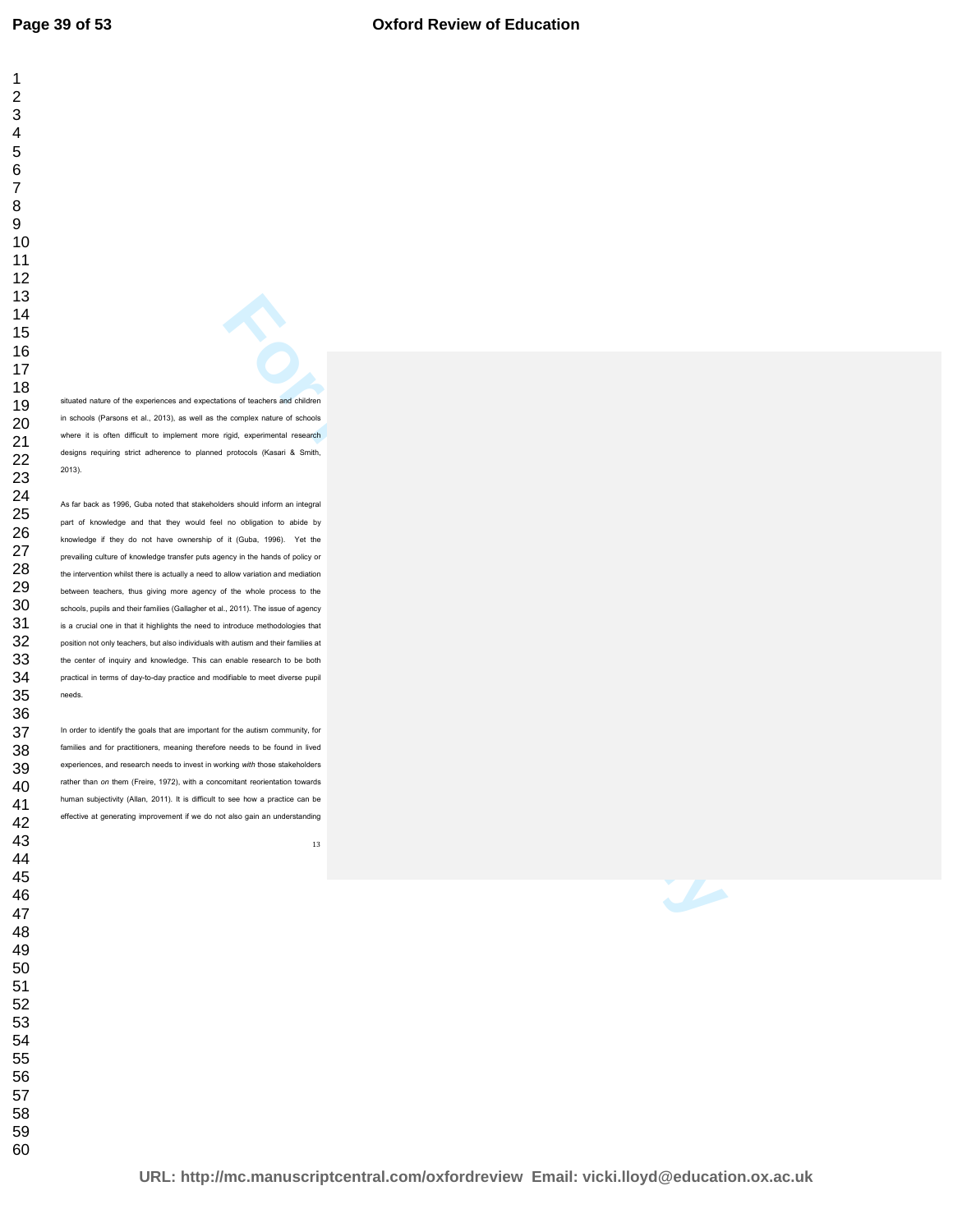**For Per Review Associates**<br> **For Per Review Only per Individuals whose**<br> **For Per Review Only per Individuals whose**<br> **For Per Review Only per Individuals and Conservation Associates**<br> **For Per Review Only per Per Per Per** of the way that the world is viewed and experienced by the individuals whose outcomes we are aiming to improve. This is particularly pertinent as autistic adults feel that 'research fails to speak to the reality of their lives in the hereand-now' (Pellicano et al., 2014, p. 5). Individuals with autism have simply not been involved in setting the agenda of working out what is important to focus on (Pellicano et al. 2014) and this has led to a large mismatch between what individuals with autism say they need in terms of what constitutes positive outcomes, and what research tends to focus on.

Wittemeyer et al., (2011) found that a good adult outcome needs to be considered within the context of individual needs and aspirations; enabling a person to make choices and giving them access to the right support when needed was seen as crucial. Milton (2014), an autistic sociologist, has echoed this through advocating that care must be taken to ensure that structures are put in place to encourage the learner's autonomy and reduce their stress. Evidence Based Practice therefore needs to take into account what it should work for and who should have a say in determining the latter (Biesta, 2013).

Given that findings from studies indicate that autistic individuals place importance on outcomes that support choice and autonomy (Wittemeyer et al., 2011; Pellicano et al., 2014; Milton, 2014), it is troubling that outcomes such as these, which can seem loose and fuzzy, are seldom focused on in autism research, with the consequence that interventions are limited to those whose goals can be measured. We know very little about how changes in standardised measures reflect changes in everyday life though and variables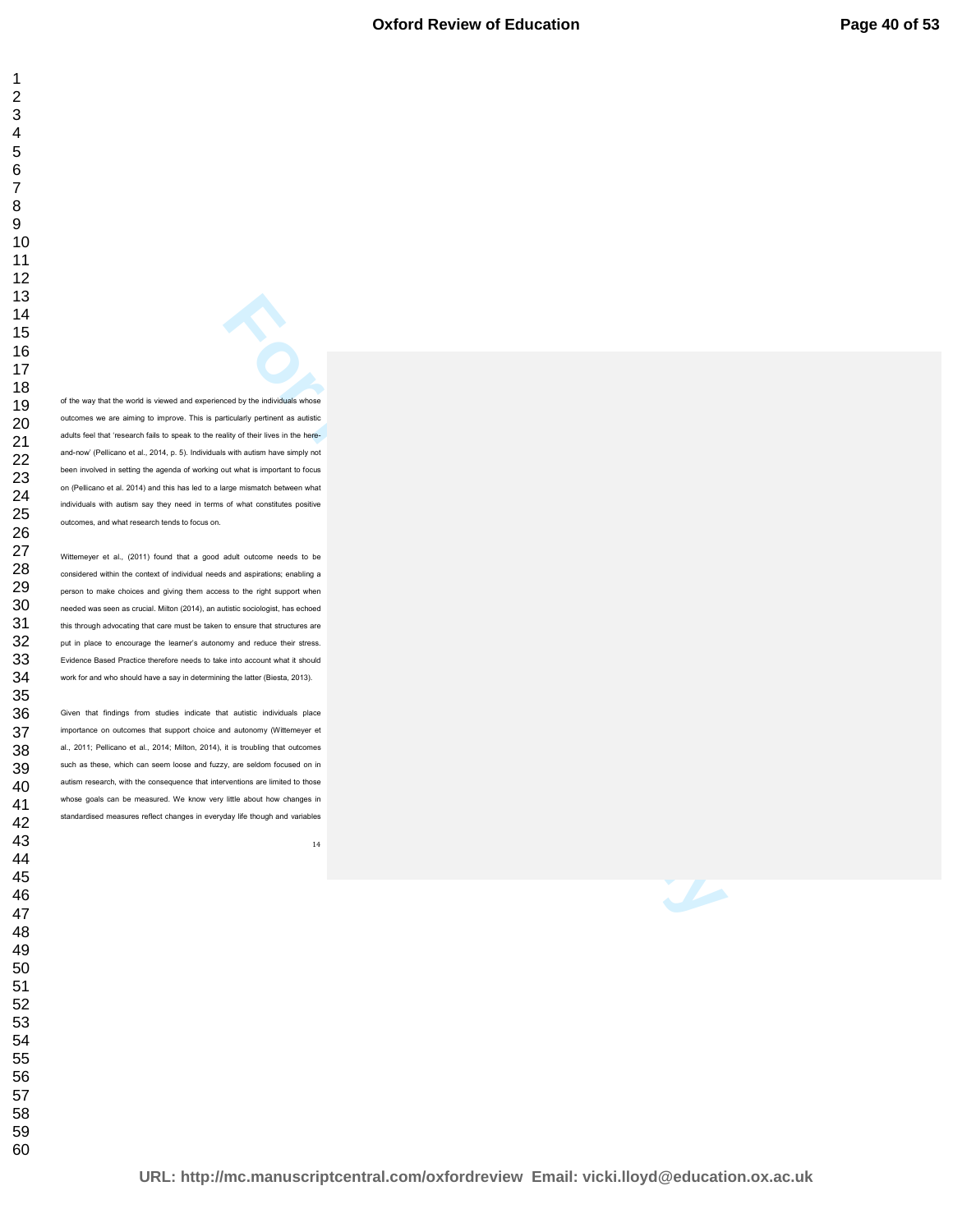that lend themselves to measurement and statistical analysis may not be important for some of the long-term goals and outcomes of people with autism such as life satisfaction, community participation and personal relationships (Wittemeyer et al., 2011). A further a limitation of current research methods is that we do not have objective measures that enable successful identification and research on outcomes that support choice and autonomy.

**For Per Review Only and System Section 2013**<br> **For Per Review Only and System Section 2014**<br> **For Per Review Only and System Section 2014**<br> **For Per Review Only and System Section 2014**<br> **Exception Consider Section 2014**<br> Many studies involving Early Intensive Behavioural Intervention, for example, have used IQ as a principal outcome measure, yet even statistically significant increases in IQ do not necessarily lead to improvement in other, more practical day to day skills (Howlin, 2010). Neither does statistical significance in controlled trials necessarily mean that pupils have improved in ways that are reflected in their everyday functioning (Mesibov and Shea, 2011). The dangers of this approach are summed up by Poplin, who argues that 'when the human sciences use only quantitative data, we end up with a narrow, piecemeal view of reality' (Poplin, 2011, p150). She goes on to argue that both inductive and deductive research is vital to understanding educational contexts (Poplin, 2011) and it is this question I turn to next.

#### **The argument for both inductive and deductive research**

Although much of the current autism research into interventions has come up with information that is of general value, it has often been of little help in deciding on a particular case (Jordan, 2005) as the classroom is very different from an experimental or therapeutic setting. In classrooms that educate pupils with autism, interventions need to be individualised according to pupil

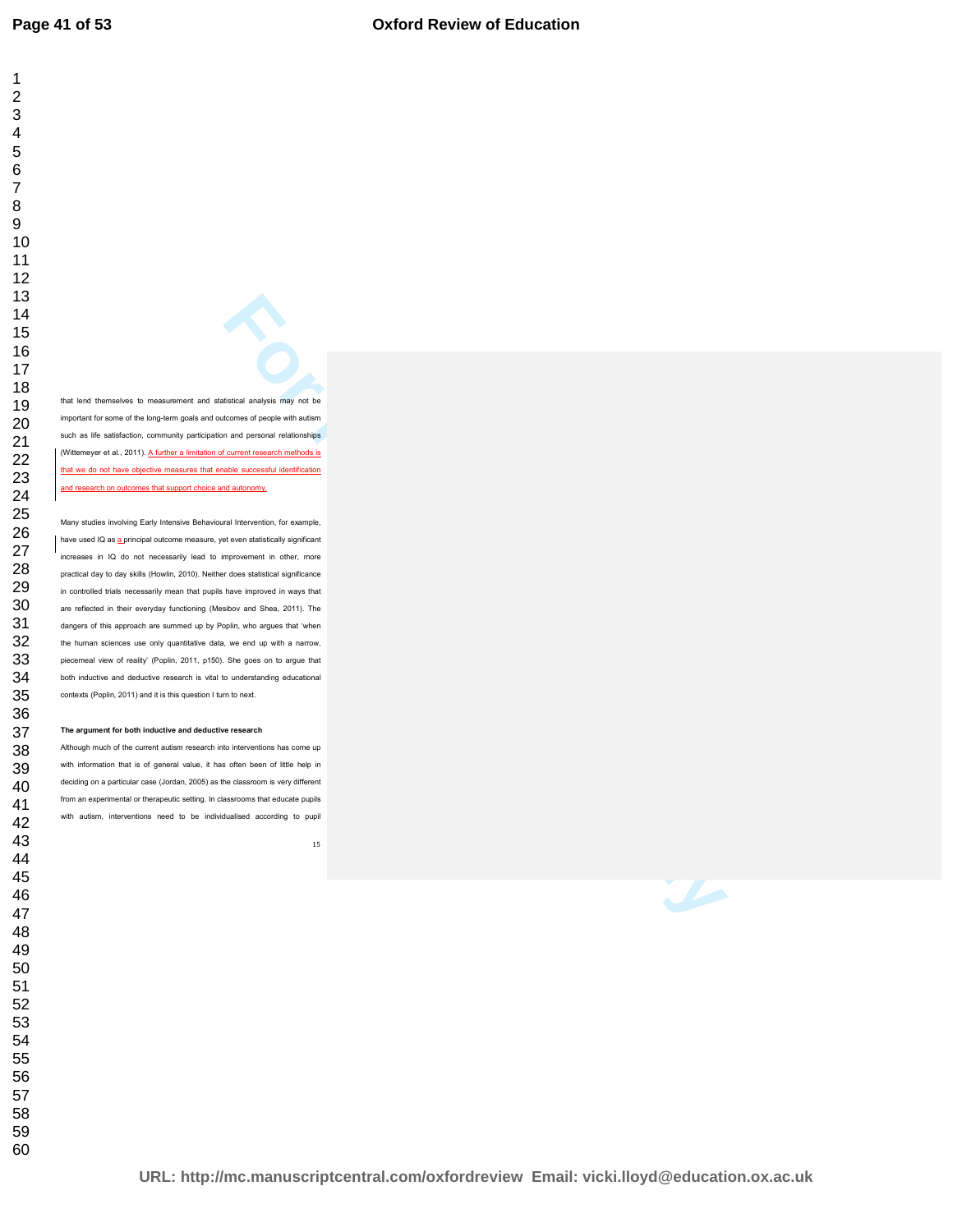characteristics, include real life outcome measures and be generalisable to complex real-life conditions and multiple cultures and settings (Mesibov and Shea, 2010). This means focusing the lens on the individual child, young person or adult, rather than the 'model' or 'intervention' (Guldberg, 2010). The teacher working with a child with autism needs to understand the child and how autism impacts on the child and the family, before deciding which strategies or interventions might work and how she might implement those in the particular context in which she works (Jordan, 2005).

**For Performance Construction** in the performance of the performance of the performance of the performance of the constraints of the constraints of the constraints of the constraints of the constraints of the constraints o Implementation often relies on a number of factors, including choice of educational approach, attending to the responses of the child or children whilst approaches are being implemented, gauging how children are responding to them, observing, reflecting and then possibly changing how an approach is used depending on how the child responds (Guldberg et al., 2011). This relies on knowledge and understanding of autism, values, tacit judgements, experience, local knowledge, and skills (Parsons et al., 2015). Furthermore, the ways teachers and pupils behave are strongly influenced by one another and participants interpret and make sense of their world in different ways (Biesta, 2013), with learning being situated and context dependent (Wenger, 1998).

This highlights that professional practice needs to move beyond the notion of simply relying on 'what works', to ensuring that research can make a positive contribution to each aspect of teachers' professional knowledge. This professional knowledge embodies practical wisdom and critical reflection as

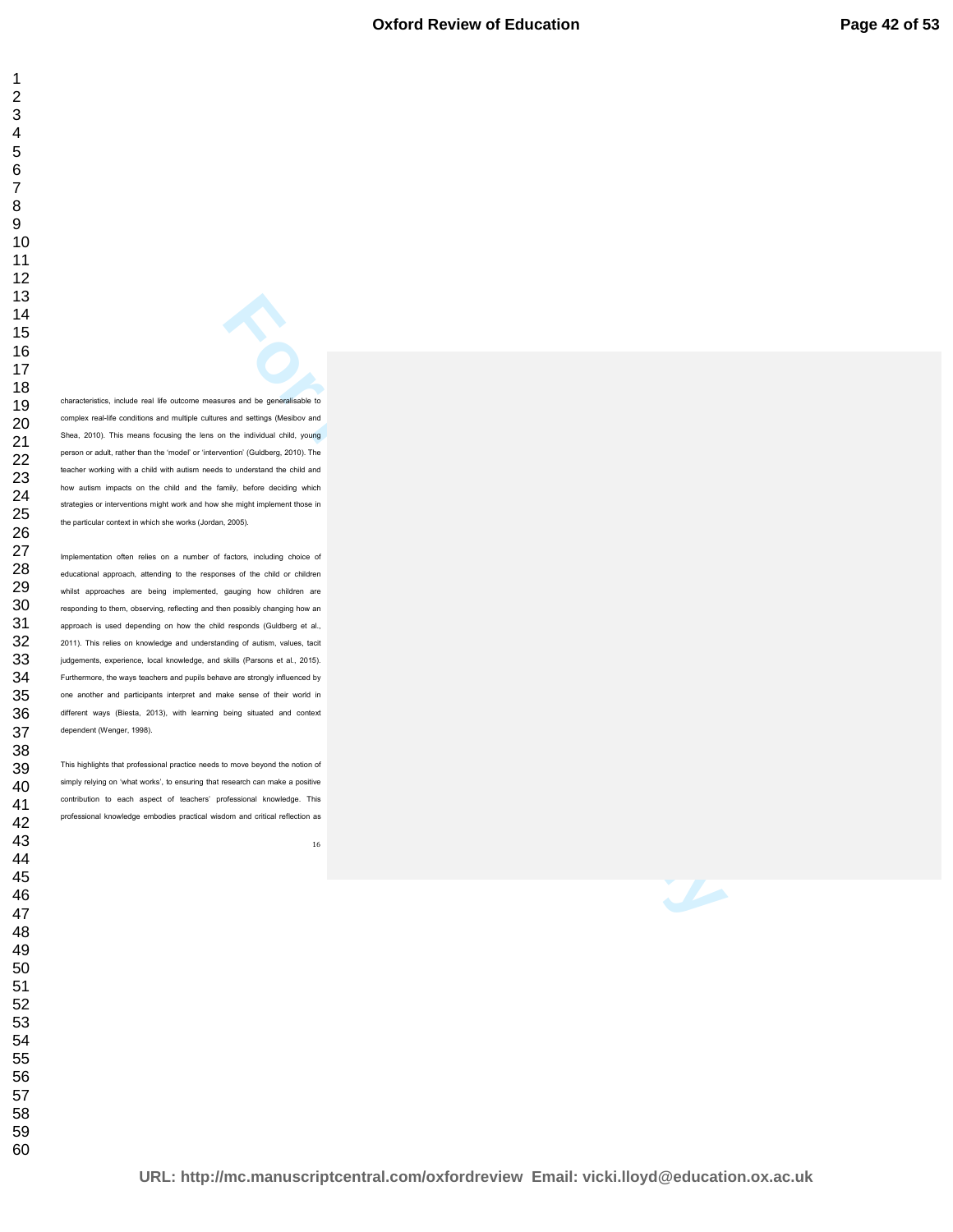well as technical knowledge (Winch et al., 2015). Thus it is not enough to purely focus on addressing how schools and teachers can become better informed by data and robust evidence so they can access and interpret different kinds of evidence and adapt it to their own settings and contexts (Tatto & Furlong, 2015). Nor should discussion about the gap between research and practice be too narrowly focused on the need for teachers to develop research related skills and knowledge or to become better equipped to engage with and become consumers of research.

**For Peer Review on American** and the performance of the state of the state of the state of the state of the state of the state of the state of the state of the state of the state of the state of the state of the state of Rather, there needs to be acknowledgement of the fact that the knowledge of educators is rooted in immersion and reflection, resulting in cumulative knowledge arising from an accumulation of understandings rather than an accumulation of facts (Thomas, 2012b). This knowledge is practical and tacit, based uponusing personal experience and learning from the experience of others. Teachers deal with more than the simple application of strategies or techniques to bring about predetermined ends (Biesta et al., 2014), and their work is not necessarily open to objective assessment, neither is it technical (Biesta et al., 2014). Our focus therefore needs to shift more towards ensuring that the field gets a better understanding about what good teaching is and how it leads to learning (Sahlberg, 2010), and therefore to notions of 'good autism practice' in education. This means recognizing the importance of focusing on what Sahlberg and Hasak describe as 'small data'- 'the diversity and beauty that exists in every classroom, and the causation they reveal in the present'. Thus a teacher will need to be able to draw upon both the evidence base for research, such as the fact that many pupils with autism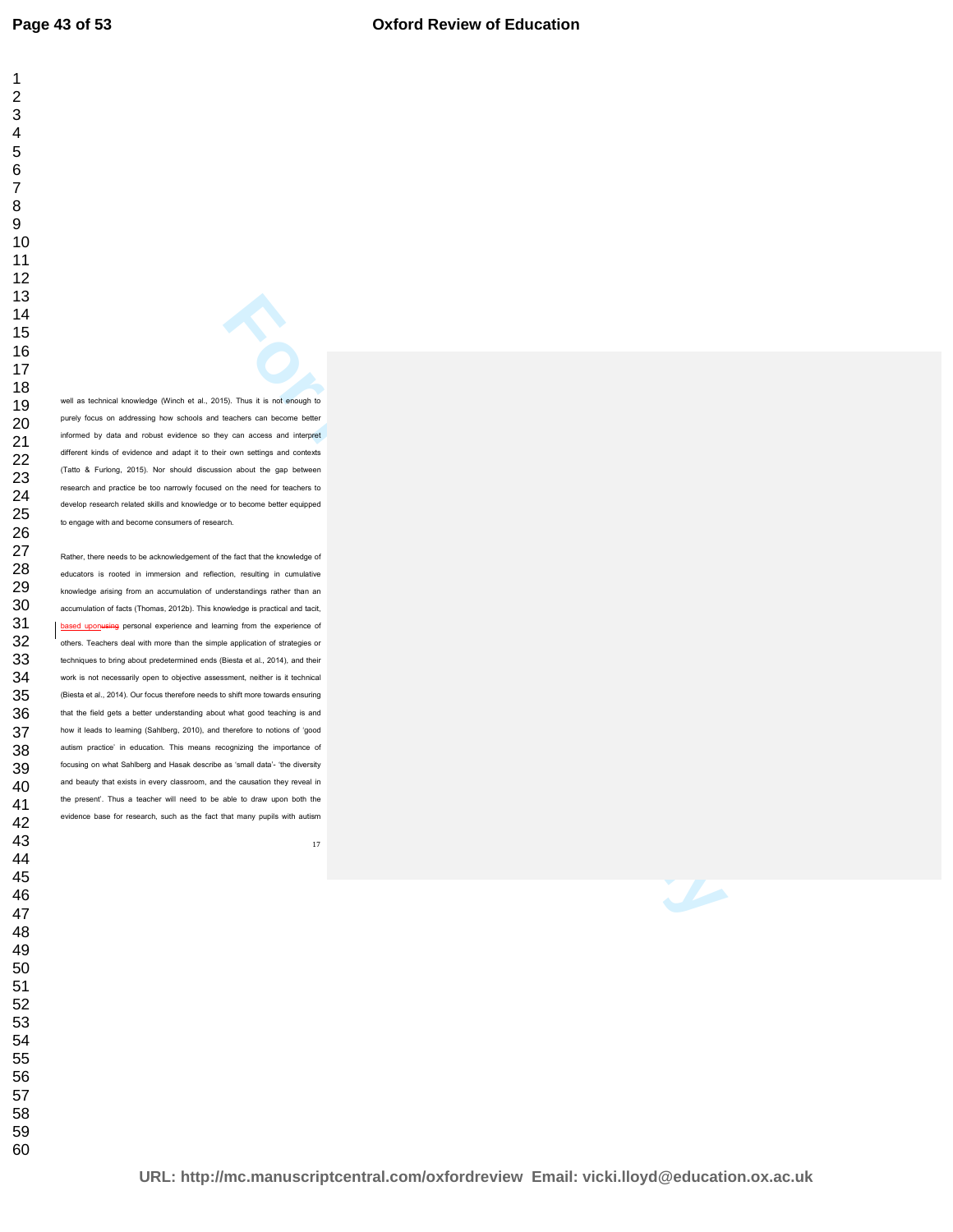need visual augmentative strategies, whilst also being able to reflect on how those strategies are being implemented and responded to in the interactions and relationships that are developing in the classroom.

**For Performance Constrainers**<br> **For Performance Constrainers**<br> **For Performance Constrainers**<br> **For Performance Constrainers**<br> **For Performance Constrainers**<br> **For Performance Constrainers**<br> **For Performance Constrainers** The proposed core principles flowing from this then need to become that EBPs should have a cogent rationale for educational strategies. As Mesibov and Shea (2010) argue, this latter focus is productive because it encourages the use of diverse sources of information for developing and evaluating educational approaches and encourages a focus on how to respond to the varying needs of different pupils and what is feasible. This does not negate the importance of drawing upon research evidence to shape and enhance practice. Rather, it is about, as Pring and Thomas (2004) argue, questioning the nature of evidence and the potency assigned to particular types of evidence.

What we therefore need more of in the field of autism intervention research, is a 'move from a narrowly defined epistemic science to one that articulates a social science that integrates context-dependency with practical deliberation' (Lather, 2004). This is essential given that autism represents a complex spectrum of different abilities and difficulties that cannot be narrowly defined. It highlights the need for methodologies that means staying close to the complexities and contradictions of existence, with the goal of also fostering understanding, reflection and action as well as translation of research into practice. This has in turn led to several scholars articulating the need to value qualitative methodologies on a par with the quantitative experimental designs

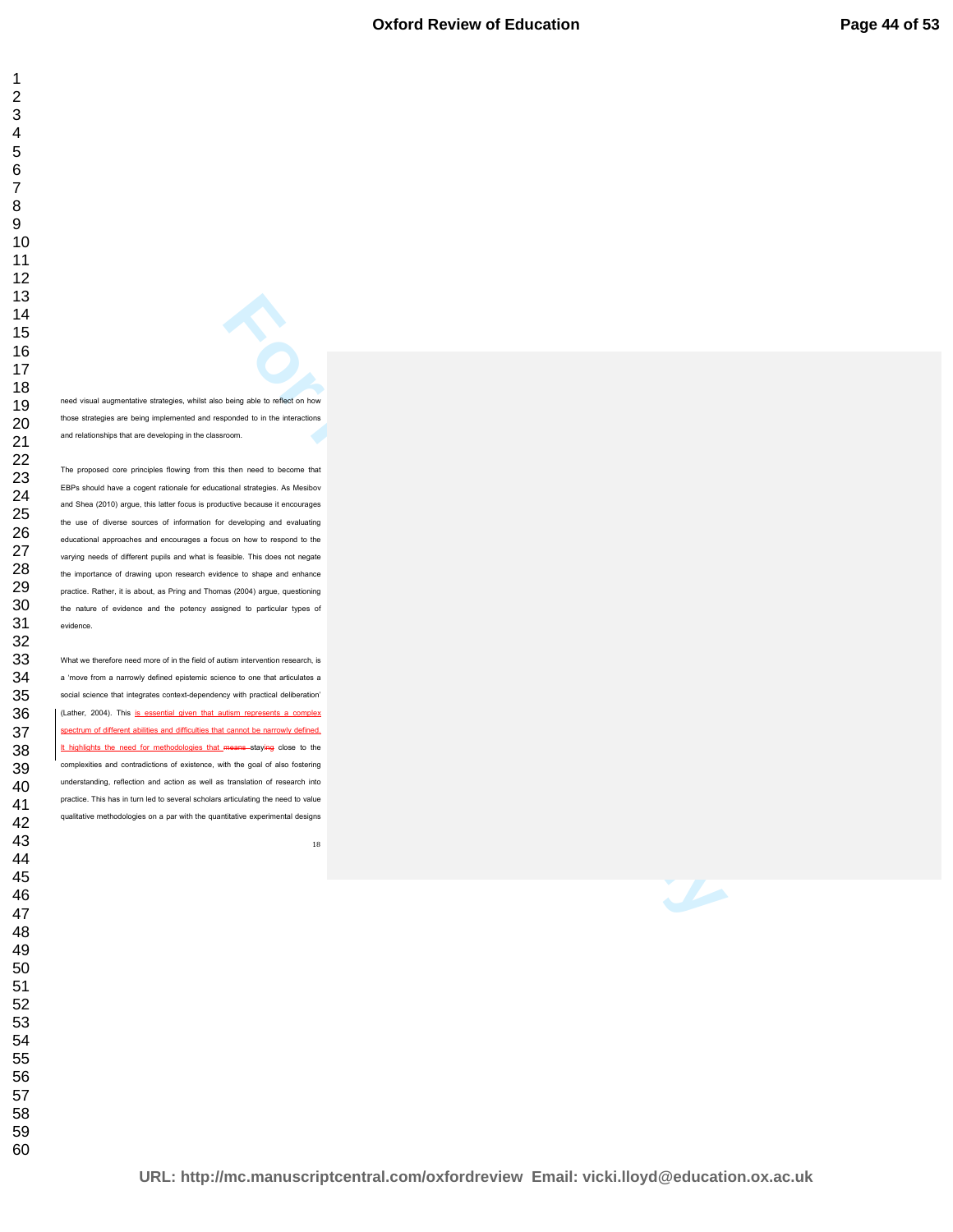that currently dominate the field (Poplin, 2011) calling for the use of a broader range of methods that allow us to look at phenomena in ways that reveal many facets of human experience (Kazdin, 2008). This can include in-depth evaluation, subjective views and how individuals react to their situations and contexts whilst looking for genuine change in functioning, meaning, experience and perception. It can include a whole range of methodologies that enable this kind of study, from case studies to action research, phenomenology or narrative research (Gallagher et al., 2011).

**For Performance Constrainers**<br>**For Performance Constrainers and Constrainers and Constrainers and Constrainers and Constrainers are the Constrainers and Constrainers are produced by the constrainers are constrained by the** Furthermore, the field would benefit from codifying experiences of teachers in practice and ensuring that accumulated data can be analysed in partnership with researchers (Kazdin, 2008), moving towards closer collaboration between researchers and practitioners, one in which the role of judgement, expertise and context ought to be studied directly. Nastasi et al. (2000) argued for participatory action research approaches that involve stakeholders in intervention efforts in order to focus on interventions that consumers find acceptable and to move towards a broad conception of integrity and effectiveness. Participatory approaches to developing interventions should include competencies that are relevant to the targeted culture, valuing naturalistic enquiry, real-life contexts, and understanding, as well as the importance of describing phenomena from the population, thus facilitating culturally specific theory and intervention (Nastasi et al. 2000).

**The case for rapprochement and change in emphasis**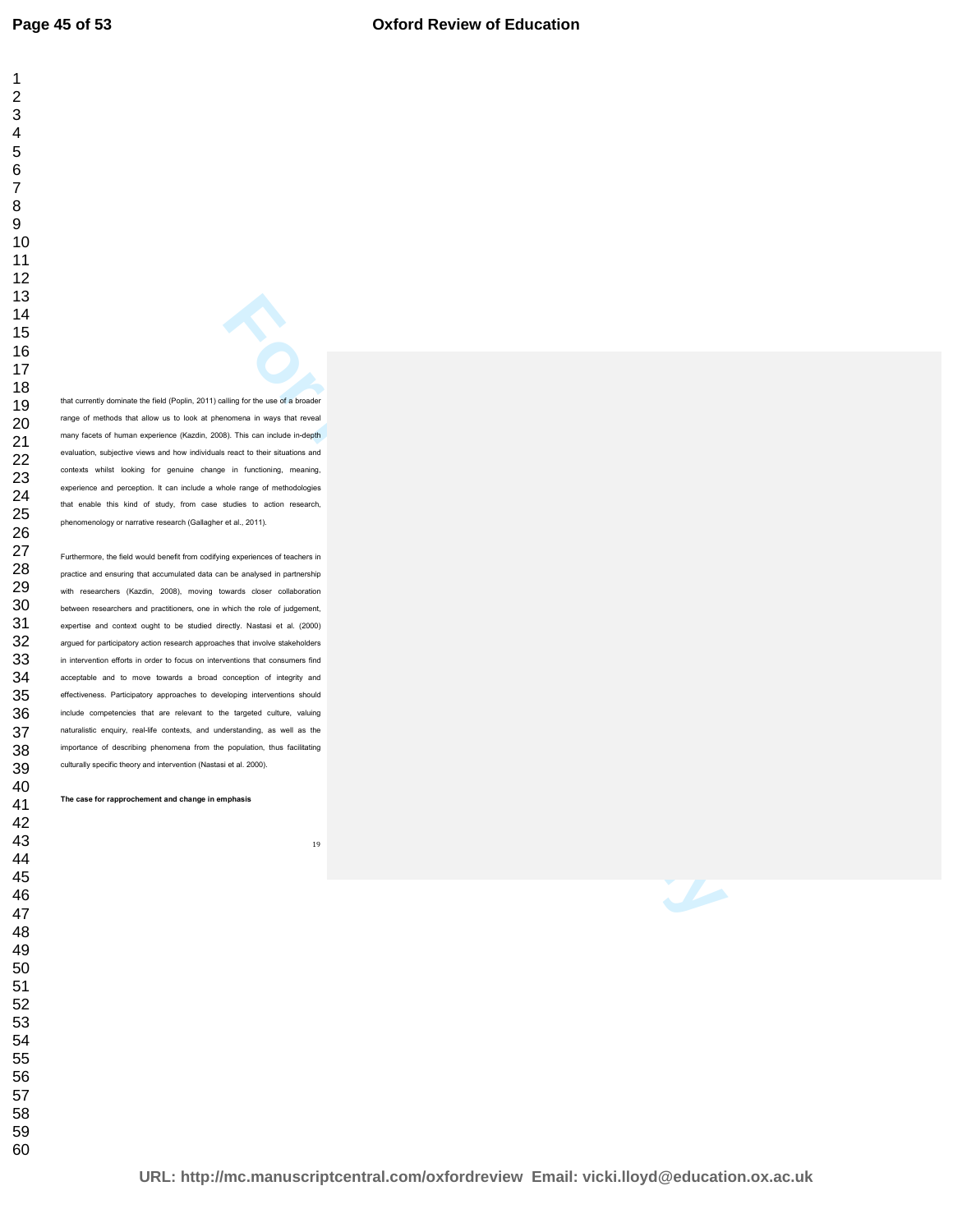**For Peer Review of School (2008)**<br>
Bus A review and Peer Review of Review Only and School (2008)<br> **For Peer Review Only and School (2009)**<br> **For Peer Review Only and School (2009)**<br> **For Peer Review Only and School (2009)** In discussing the divide between research and practice, Kazdin (2008) therefore argued for rapprochement and changes in emphasis, highlighting that both research and practice should contribute to our knowledge base. This is aligned with the conception of 'Evidence Based Treatment' (EBT) that was put forward by the American Psychological Association in 2006 and defined as 'the integration of the best available research and clinical expertise within the context of patient characteristics, cultures, values and preferences' (APA, 2006, p 273). Kazdin (2008) highlighted that it is very unfortunate to take a narrow view of knowledge transfer in which research is seen as contributing to the knowledge base and practice as an application of research. This way of seeing the contributions of each of the domains, does in fact heighten the research-practice gap as it negates the contribution that clinical, or educational practice can contribute to the scientific knowledge base. As well as focusing on the expectation that educational practice should be the application of research findings to practice, there is therefore clearly a need for more rigorous examination of how educational practice can contribute to the scientific knowledge base, promoting research designs that enable teachers to both inform the research community and be informed by it.

#### **Conclusions**

This paper has argued that there is a key danger in privileging a certain kind of research evidence over evidence from other sources. There is a need to move towards research designs that enable stakeholders to participate in identifying the outcomes to focus on and to contribute data from the classroom, including participatory approaches that are situated in the contexts

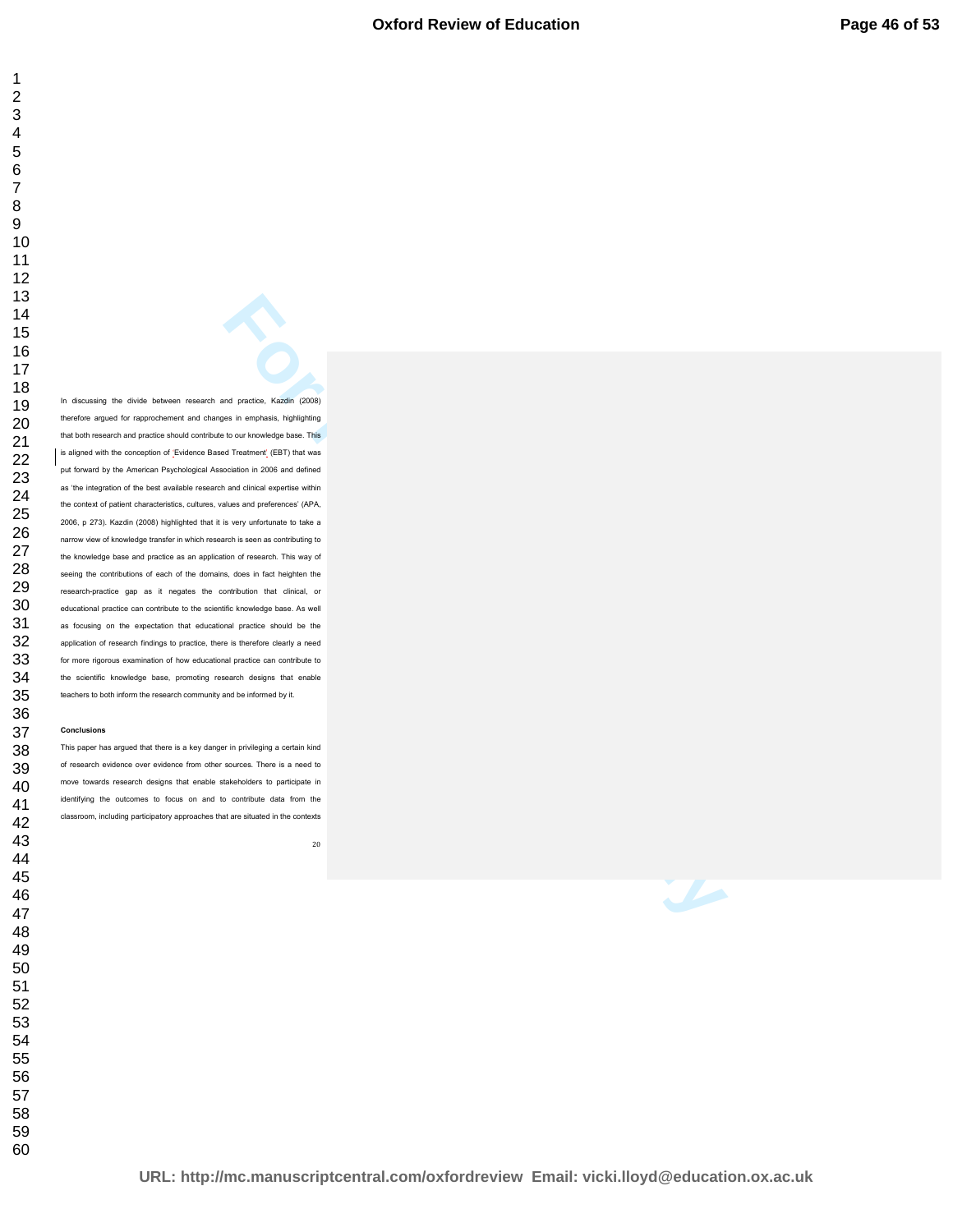in which people live and work (Biesta, 2013) and that take into account the concerns and experiences of individuals with autism, their families and the practitioners who work with them.

**For Per Review Account the Second Conduct Conduct Conduct Conduct Conduct Conduct Conduct Conduct Conduct Conduct Conduct Conduct Conduct Conduct Conduct Conduct Conduct Conduct Conduct Conduct Conduct Conduct Conduct Con** The autism field needs to move towards a double transformation of both educational research and educational practice (Biesta et al., 2014), as factual knowledge is never a sufficient determinant of good practice in education. The problem with 'excessive quantification' and a focus solely on scientific approaches is that it can push the field away from closer interactions with policy and practice (Lagemann, 2000); it holds within it the danger of oversimplifying the relationship of research to practice (Hammersley, 2005) and negates the fact that multiple research designs are needed to address different types of questions (APA, 2006; Mesibov & Shea, 2010). Research questions need to be more firmly focused on what constitutes a good outcome for a person with autism. Autistic people, their families and the practitioners who work with them, need to be involved in identifying those questions, including a re-framing of which outcomes measures are important to focus on.

The argument is not that different forms of evidence are incompatible, but rather that both need to be taken into account and combined to offer a more balanced insight into best educational practices. Thus, calls for a need for educational sciences to be rooted at the practical level (Thomas & Pring, 2014) do not negate the need for controlled experimental approaches but recognise the need to broaden the concept of EBP beyond the knowledge transfer model. What is argued for is a broader conceptualisation of EBP that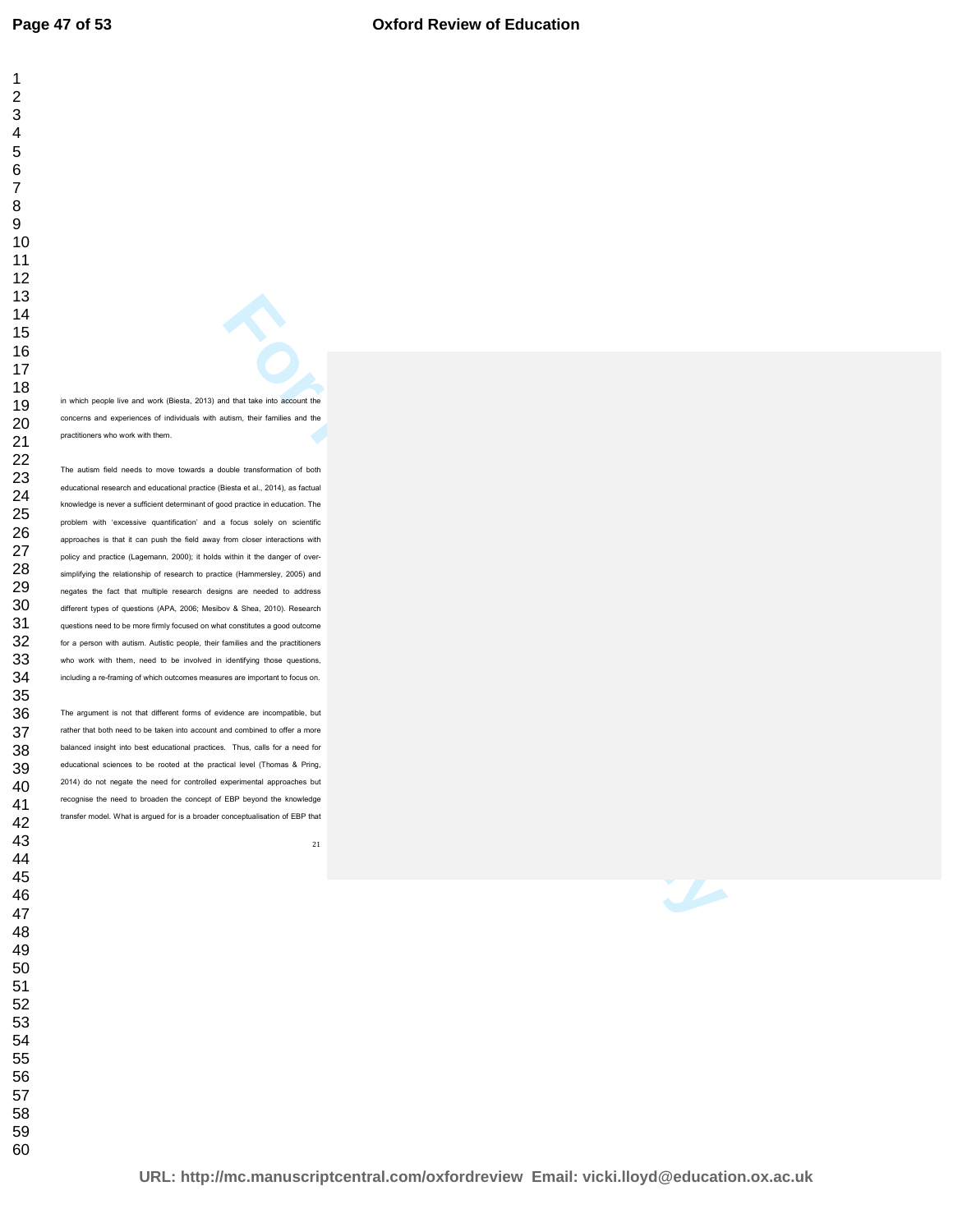is informed by experimental evidence, as well as by the perspectives and needs of individuals with autism, their families and the practitioners who work with them (Kazdin, 2006).

**For Per Review Only and Construction** and the perceptions and the perceptions who work<br>
and the procedure who work<br>
es that order that is below to<br>
the constantly and is below the below<br>
the constantly and is below that<br> Ultimately, to achieve this requires methodologies that ensure that teachers' craft and tacit knowledge are both captured adequately and taken into account *together with* the systematic knowledge generated by research (Hammersley, 2005). To that end, scientific research and practice both have in common that they need to be flexible, interpretative and reflective (Thomas, 2014).

#### **References**

Allan, J. (2011). Complicating, Not Explicating: Taking Up Philosophy in<br>Learning Disability Research. *Learning Disability Quarterly,* 34 (2), 153–161.<br>DOI:10.1177/073194871103 400206.

Arduin, S. (2015). A review of the values that underpin the structure of an<br>education system and its approach to disability and inclusion. Oxford Review<br>of Education, 41 (1), 105-121. DOI: 10.1080/03054985.2015.1006614.

APA presidential task force on Evidence Based Practice (2006). Evidence Based Practice in Psychology. *American Psychologist*, 61 (4), 271-285.

BERA-RSA (2014). *Research and the teaching profession: building the*<br>capacity for a self-improving education system. Available from<br>https://www.bera.ac.uk/project/research-and-teacher-education [last accessed https://www.bera<br>17<sup>th</sup> May 2016].

Biesta, G. (2013). *The beautiful risk of education.* Boulder: Paradigm Publishers.

Biesta, G., Allan, J. & Edwards, R. (2014) *Making a difference in theory. The theory question in education and the education question in theory*. London: Routledge.

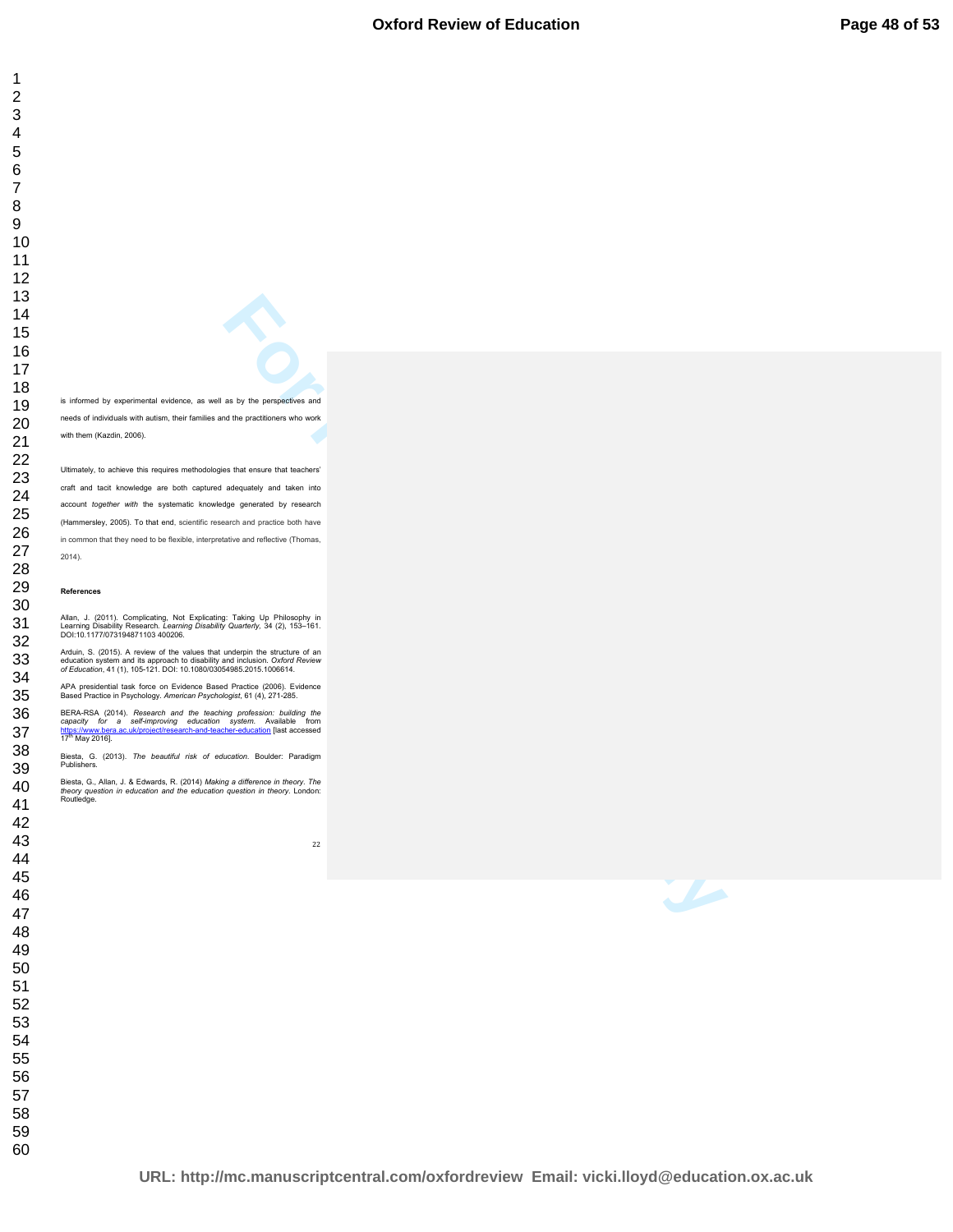**For Persons and Constraints of European Constraints and Constraints and Constraints and Constraints and Constraints and Constraints and Constraints and Constraints and Constraints and Constraints and Constraints and Const**  Bruin, de. C.L. (2015). Conceptualizing effectiveness in disability research,<br>*International Journal of Research & Method in Education,*<br>DOI:10.1080/1743727X.2015.1033391. Burns, M. K., & Ysseldyke, J. (2009). Reported Prevalence of Evidence-<br>Based Instructional Practices in Special Education. *The Journal of Special*<br>*Education,* 43 (1): 3–11. DOI:10.1177/0022466908315563. Carter, M., Stephenson, J. & Strnadova´, I. (2011). Reported Prevalence by<br>Australian Special Educators of Evidence-Based Instructional Practices.<br>*Australasian Journal of Special Education* 35 (1), 47–60.<br>DOI:10.1375/ajse Charman, T., Pellicano, L., Peacey, L., Peacey, N., Forward, K. & Dockrell, J.<br>(2011). *What is good practice in autism education?* London: Autism Education<br>Trust. Corker, M., & Shakespeare, T. (2002). *Disability/postmodernity: Embodying disability theory*. London: Continuum. Damschroder, L.J., Aron, D.C., & Keith, R.E. (2009). Fostering<br>implementation of health services research findings into practice: a<br>consolidated framework for advancing implementation science.<br>*Implementation Science,* 4:5 Department for Education (2014). *School funding: research priorities and questions*, Crown copyright. Dingfelder, H.E. & Mandell, D. S. (2011). Bridging the research-to-practice<br>gap in autism intervention: an application of Diffusion of Innovation theory.<br>*Journal of Autism and Developmental Disorders*, 41 (5), 597-609. Freire, P. (1972). *Pedagogy of the Oppressed*. Harmondsworth: Penguin. Gallagher, D., Connor, D.J., & Ferri, B., A. (2011). Broadening our horizons:<br>towards a plurality of methodologies in learning disability research, *Learning*<br>*Disability Quarterly,* 34 (2), 107-121. Greenwood, C. R., & Abbott, M. (2001). The research to practice gap in special education. Teacher Education and Special Education, 24 (A), 276- 289. Guba, E. G. (1996). Commentary. In L. Heshusius & K. Ballard (Eds.). *From positivism to interpretivism and beyond: Tales of transformation in educational and social research*, 121-127. New York, NY: Teachers College Press. Guldberg, K. (2010). Preconditions for inclusion: conceptualising 'best autism<br>practice in early years education, *British Journal of Special Education,* 37 (4),<br>168-174*.*  

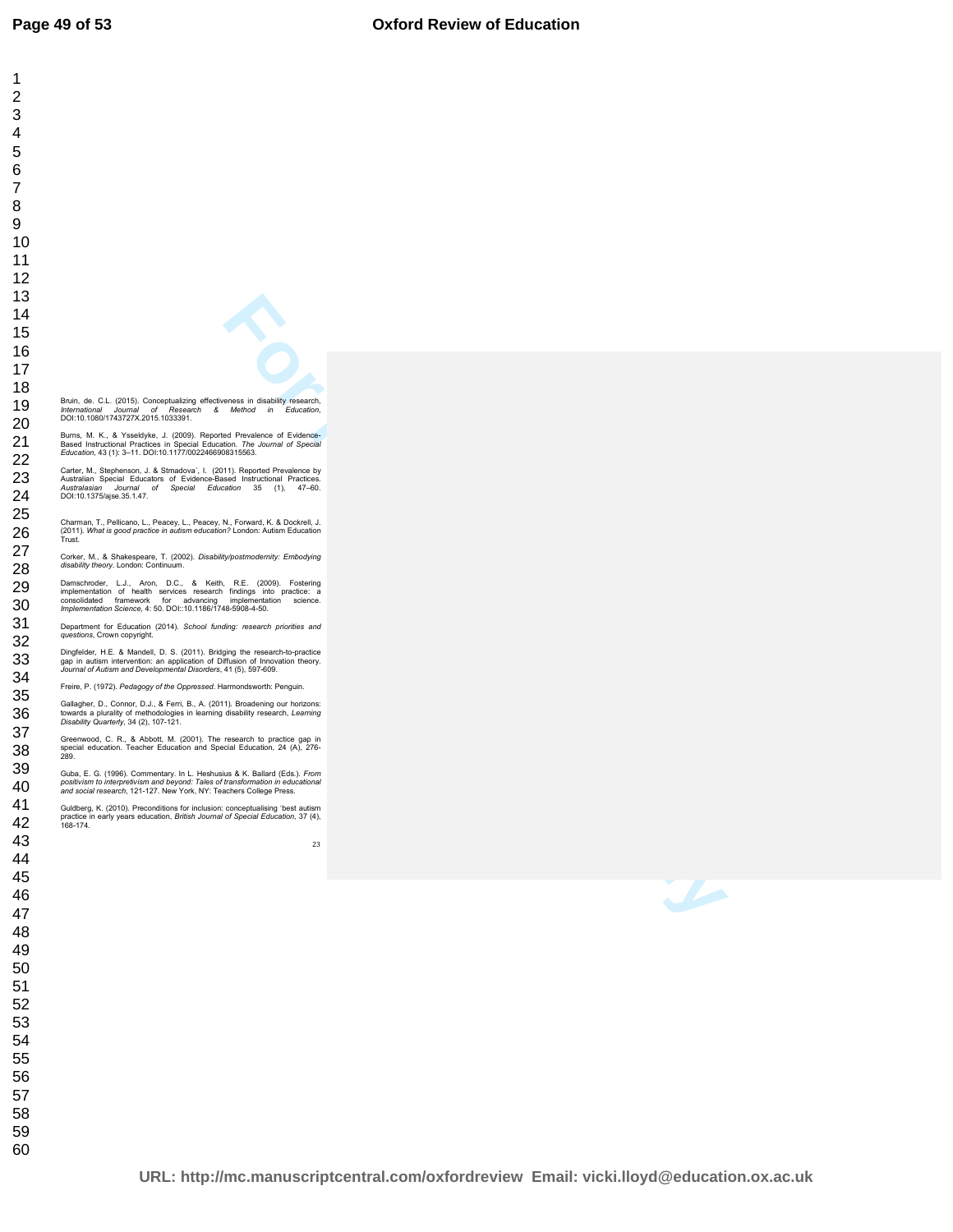**For Peer Review Only 4. A final Transport of A final Transport of A final Transport of A final Transport of A final Transport of A final Transport of A final Transport of A final Transport of A final Transport of A final** 

| $\overline{ }$       |
|----------------------|
|                      |
|                      |
|                      |
|                      |
|                      |
|                      |
|                      |
|                      |
|                      |
|                      |
|                      |
|                      |
|                      |
|                      |
|                      |
|                      |
|                      |
|                      |
|                      |
|                      |
|                      |
|                      |
|                      |
|                      |
|                      |
|                      |
|                      |
|                      |
|                      |
|                      |
|                      |
|                      |
|                      |
|                      |
|                      |
|                      |
|                      |
|                      |
|                      |
|                      |
|                      |
|                      |
|                      |
|                      |
|                      |
|                      |
|                      |
|                      |
|                      |
|                      |
|                      |
|                      |
|                      |
|                      |
|                      |
|                      |
|                      |
| .<br>4               |
| 41                   |
|                      |
| 42<br>$\overline{ }$ |
| 43                   |
|                      |
| 44                   |
| 45                   |
|                      |
| 46                   |
| 47                   |
|                      |
| 48                   |
|                      |
| 49                   |
| 50                   |
|                      |
| 51                   |
| 52                   |
|                      |
| 53<br>Ś              |
| 54                   |
|                      |
| 55                   |
| 56                   |
|                      |
| 57                   |
| 58                   |
|                      |
| 59                   |
| 60                   |
|                      |

Singapore: Springer.

Guidberg, K., Parsons, S., MacLeod, A., Jones, G., Prunty, A. & Balfe, T.<br>(2011). Implications for Practice from 'International review of the evidence on<br>best practice in educational provision for children on the autism sp

Hammersley, M. (2005). Is the evidence-based practice movement doing<br>more good than harm? Reflections on lain Chalmers' case for research-based<br>policy making and practice. Evidence & Policy: a journal of research, debate<br>a

Hattie, J. (2008) *Visible Learning: a synthesis of over 800 meta analyses related to achievement.* NY: Routledge. ISBN 978-0-415-47618-8. Horner, R. H., Carr, E. G., Halle, J., McGee, G., Odom, S., & Wolery, M.<br>(2005). The use of single-subject research to identify evidence-based practice<br>in special education. *Exceptional Children*, 71, 165–179.

Howlin, P. (2010) Evaluating psychological treatments for children with autism-spectrum disorders. *Advances in Psychiatric Treatment* (16): 133–40. Hughes, B. (2000). Medicine and the aesthetic invalidation of disabled people. Disability & Society, 15, 555–568. Jordan, R.R. (2005). Managing autism and Asperger's syndrome in current educational provision, *Paediatric Rehabilitation*, 8, 104-112. Kasari, C. & Smith, T. (2013). Interventions in schools for children with autism spectrum disorder: Methods and recommendations, *Autism*, 17 (3), 254–267**.**  Kazdin, A.,E. (2008). Evidence- Based Treatment and Practice, New<br>opportunities to bridge clinical research and practice, enhance the knowledge<br>base and improve patient care. *American Psychologist*, 63 (3), 146-159. Kemmis, S., R. McTaggart, & Nixon, R. (2014). A New View of Research: Research Within Practice Traditions, in *The Action Research Planner*, 67–83.

Klingner, J. K., & Boardman, A.G. (2011). Addressing the "Research Gap" in<br>Special Education Through Mixed Methods. *Learning Disability Quarterly* 34<br>(3): 208–218.DOI:10.1177/0731948711417559. Lagemann, E. C. (2000). *An elusive science: The troubling history of education research*. Chicago: University of Chicago Press. Lather, P. (2004). Scientific Research in Education: A Critical Perspective, *British Educational Research Journal* 30 (6), 759–772. DOI:10.2307/1502240

*Individual with Disabilities Education Act* (IDEA), 1990.

**URL: http://mc.manuscriptcentral.com/oxfordreview Email: vicki.lloyd@education.ox.ac.uk**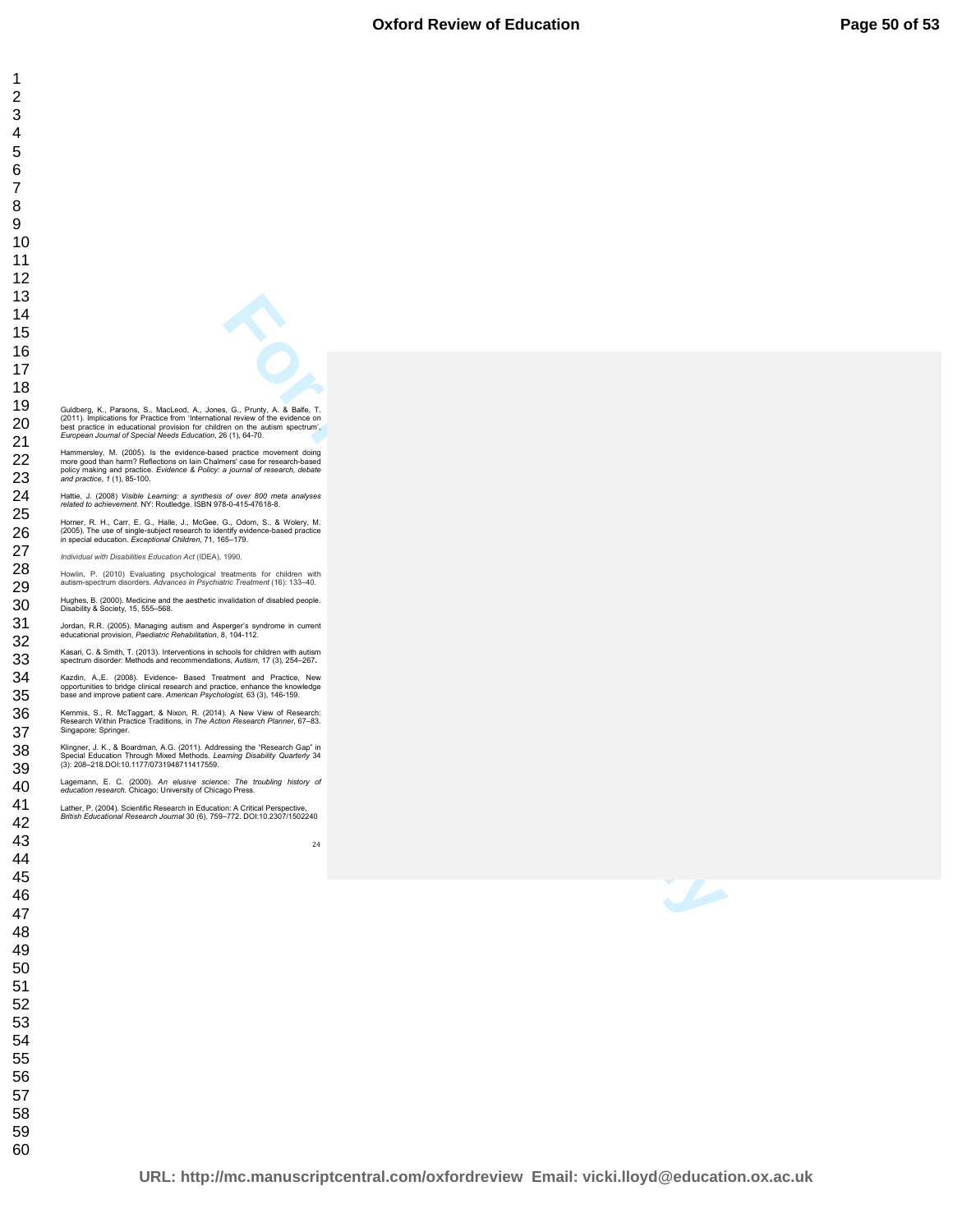**For Persons of Science Constraints**<br> **For Persons of Persons of Science Constraints**<br> **For Persons of Persons of Persons of Persons of Persons of Persons of Persons of Persons of Persons of Persons of Persons of Persons o**  Locke, J., Olsen, A., Wideman, R., Downey, M.M., Kretzman, M., Kasari, C.,<br>& Mandell, D.S. (2014). A Tangled Web: The Challenges of Implementing an<br>Evidence-Based Social Engagement Intervention for Children With Autism in<br> Lundahl, L. (2013). Challenges of educational theory in the age of knowledge<br>capitalism, p 31-45 in Biesta, G., Allan, J. & Edwards, R. (2014) *Making a<br>difference in theory. The theory question in education and the educat* Magiati, I., Tay, X. W. & Howlin, P. (2012). Early comprehensive behaviorally<br>based interventions for children with autism spectrum disorders: a summary of<br>findings from recent reviews and meta-analyses, *Cognitive Neurops* Mesibov, G. & Shea, V. (2010). The TEACCH programme in the era of Evidence-Based Practice, *Journal of Autism and Developmental Disorders,* 40: 570-579. Mesibov, G. & Shea, V. (2011). Evidence-based practices and autism, *Autism,* Vol 15 (1), 114-133. Milton, D. (2014). So what exactly are autism interventions intervening with? Good Autism Practice, Vol. 15 (2): 6-14. Nastasi, B. K., Varjas,K., Schensul, S.L., Tudor Silva,K., Schensul,J.J., &<br>Ratnayake, P. (2000). The participatory intervention model: a framework for<br>conceptualizing and promoting intervention acceptability, *School Psyc Quarterly,* 15 (2): 207-232. National Autism Centre. (2009). *The National Standards Project-addressing*<br>*the need for evidence-based practice guidelines for autism spectrum<br>disorders. National Autism Center, 41 Pacella Park Drive, Randolph,<br>Massahuse No Child Left Behind Act (*2001). United States of America. Odom, S. L., E. Brantlinger, R. Gersten, R. H. Horner, B. Thompson, K. &<br>Harris, R. (2005). "Research in Special Education: Scientific Methods and<br>Evidence-based Practices." *Exceptional Children,* 71 (2): 137–148. Pampaka, M., Williams, J. & Homer, M. (2016). Is the educational 'what<br>works' agenda working? Critical methodological developments, *International*<br>Journal of Research and Method in Education, 39:3, 231-236, DOI:<br>10.1080/1 Parsons, S., Guldberg, K., MacLeod**,** A., Jones, G., Prunty, A. & Balfe, T. (2011). International review of the evidence on best practice in educational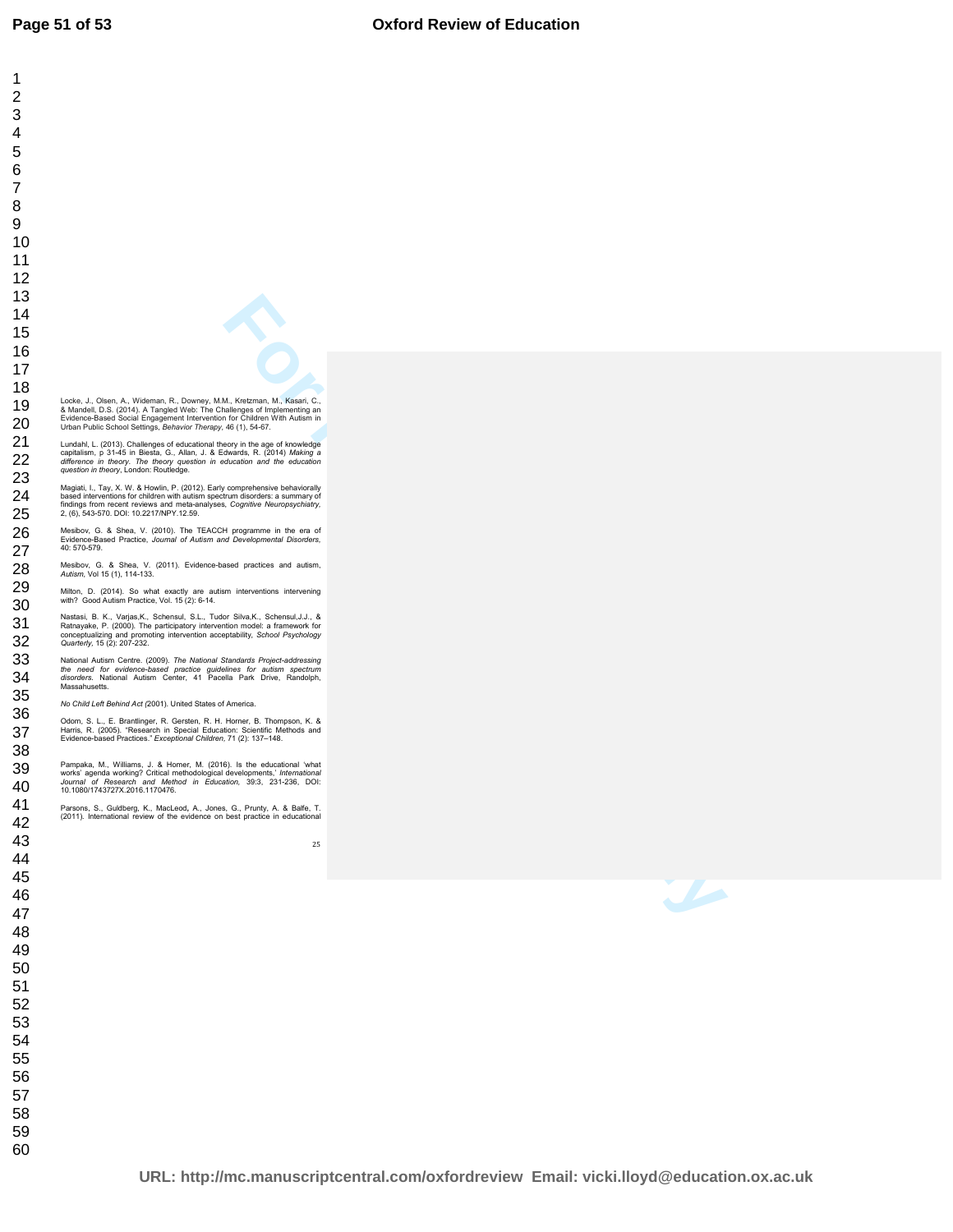| 1                                                                                                                                                                         |
|---------------------------------------------------------------------------------------------------------------------------------------------------------------------------|
| $\overline{c}$                                                                                                                                                            |
| 3                                                                                                                                                                         |
| 4                                                                                                                                                                         |
| 5                                                                                                                                                                         |
| 6                                                                                                                                                                         |
| 7                                                                                                                                                                         |
| 8                                                                                                                                                                         |
| 9                                                                                                                                                                         |
|                                                                                                                                                                           |
| 10                                                                                                                                                                        |
| 11                                                                                                                                                                        |
| 12                                                                                                                                                                        |
| 13                                                                                                                                                                        |
| 14                                                                                                                                                                        |
| 15                                                                                                                                                                        |
| 16                                                                                                                                                                        |
|                                                                                                                                                                           |
| 17                                                                                                                                                                        |
| 18                                                                                                                                                                        |
| provision for children on the autism spectrum, European Journal of Special<br>19<br>Needs Education, 26 (1), 47-63.                                                       |
| 20<br>Parsons, S., Guldberg, K., Porayska-Pomsta, K. & Lee, R. (2015). Digital                                                                                            |
| Stories as a method for evidence-based practice and knowledge co-creation<br>21<br>in technology-enhanced learning for children with autism. International Journal        |
| of Research Methods in Education, Special Issue: E-research in educational                                                                                                |
| 22<br>contexts, Vol. 38 (3), 247-271.                                                                                                                                     |
| 23<br>Parsons, S. & Kasari, C. (2013). Editorial: Schools at the centre of educational<br>research in autism: Possibilities, practices and promises. Autism, 17 (3), 251- |
| 24<br>253.                                                                                                                                                                |
| 25<br>Pellicano, E., Dinsmore, A., & Charman, T. (2014). What should autism                                                                                               |
| research focus upon? Community views and priorities from the United<br>26<br>Kingdom. Autism, 1-15. DOI: 10.1177/1362361314529627.                                        |
| Poplin, M. (2011). Valuing a Plurality of Research Methodologies in the Field                                                                                             |
| 27<br>of LD, Learning Disability Quarterly, 34 (2), Issue I of II, 150-152.                                                                                               |
| 28<br>Pring, R. & Thomas, G. (Eds) (2004). Evidence-based practice in Education.                                                                                          |
| Open University Press: Berkshire.<br>29                                                                                                                                   |
| Prizant, B. (2015). Uniquely human: a different way of seeing autism, The<br>30                                                                                           |
| Associated Press.                                                                                                                                                         |
| 31<br>Reichow, B., Volkmar, F.R., & Chiccetti, D.V. (2008). Development of the<br>evaluative method for evaluating and determining evidence-based practices in            |
| 32<br>autism. Journal of Autism and Developmental Disorders, 38, 1311-1319.                                                                                               |
| 33<br>Rynes, S. L., Bartunek, J.M. & Daft, R.L. (2001). Across the Great Divide:                                                                                          |
| Knowledge Creation and Transfer Between Practitioners and Academics. The<br>34<br>Academy of Management Journal, 44 (2): 340-355.                                         |
| 35<br>Sahlberg, P. (2010). Rethinking accountability in a knowledge society, Journal                                                                                      |
| of Educational Change, 11, 45-61. DOI 10.1007/s10833-008-9098-2<br>36                                                                                                     |
|                                                                                                                                                                           |
| 37<br>Smeyers, P. & Depaepe, M. eds. (2010). Educational Research: Why 'What<br>Works' Doesn't Work. Dordrecht: Springer.                                                 |
| 38<br>Tatto, M., T. & Furlong, J. (2015). Research and teacher education: papers                                                                                          |
| from the BERA-RSA enquiry, Oxford Review of Education, 41: 2, 145-153,<br>39<br>DOI: 10.1080/03054985.2015.1017404.                                                       |
| 40                                                                                                                                                                        |
| Thomas, G., & R. Pring, eds. (2004). Evidence-based Practice in Education.<br>Berkshire: Open University Press.<br>41                                                     |
| Thomas, G. (2012a) A review of thinking and research about inclusive                                                                                                      |
| 42<br>education policy, with suggestions for a new kind of inclusive thinking. British                                                                                    |
| 43<br>26                                                                                                                                                                  |
|                                                                                                                                                                           |
|                                                                                                                                                                           |
| 44                                                                                                                                                                        |
| 45                                                                                                                                                                        |
|                                                                                                                                                                           |
| 46<br>47                                                                                                                                                                  |
|                                                                                                                                                                           |
| 48<br>49                                                                                                                                                                  |
|                                                                                                                                                                           |
| 50                                                                                                                                                                        |
| 51                                                                                                                                                                        |
| 52                                                                                                                                                                        |
| 53                                                                                                                                                                        |
|                                                                                                                                                                           |
| 54                                                                                                                                                                        |
| 55                                                                                                                                                                        |
| 56                                                                                                                                                                        |
| 57                                                                                                                                                                        |
| 58                                                                                                                                                                        |
| 59                                                                                                                                                                        |
| 60                                                                                                                                                                        |